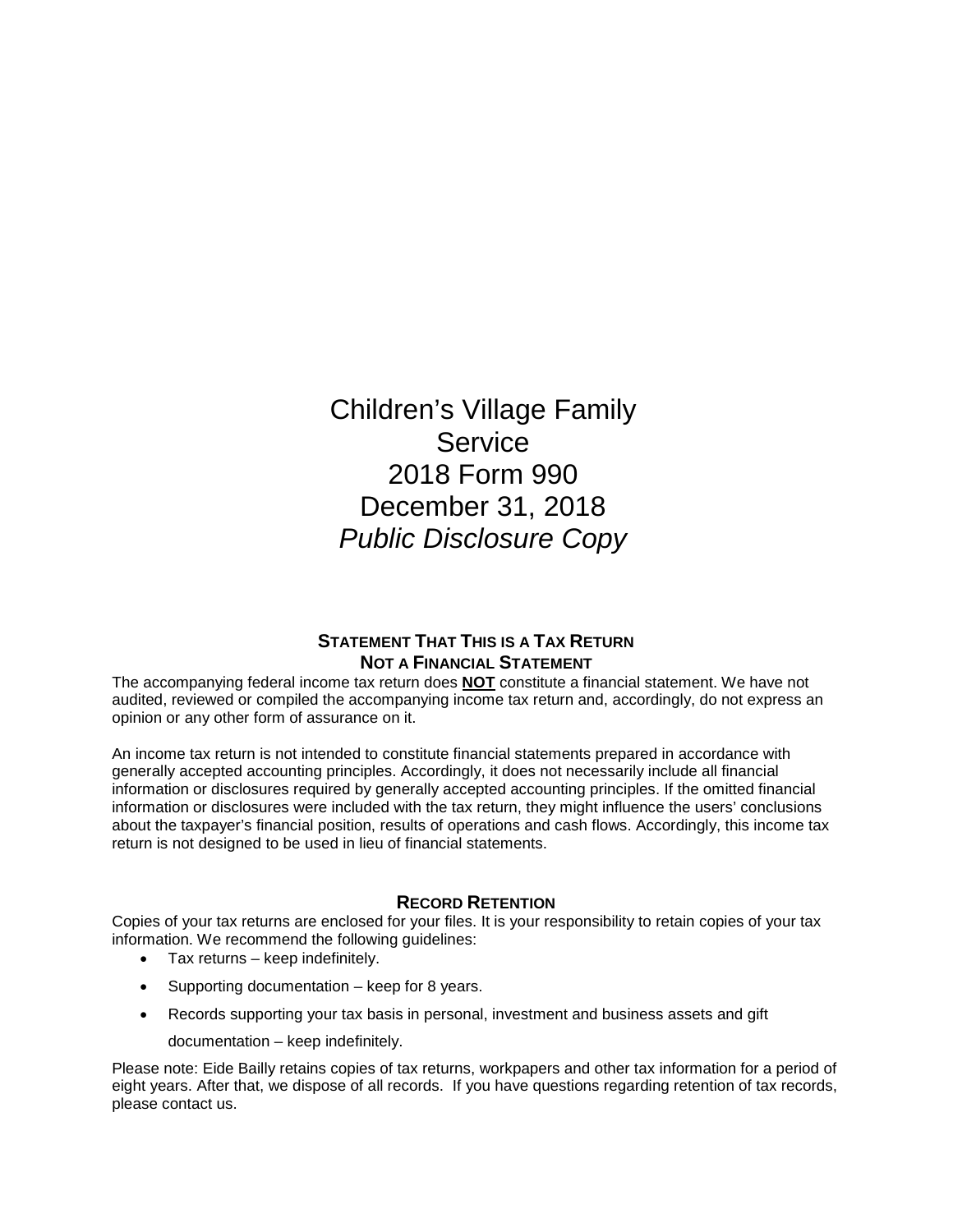| Form<br>ı |  |  |
|-----------|--|--|

Department of the Treasury Internal Revenue Service

## \*\* PUBLIC DISCLOSURE COPY \*\*

**990** Return of Organization Exempt From Income Tax **Punce 1845-004 Puncer section 501(c), 527, or 4947(a)(1)** of the Internal Revenue Code (except private foundations) **2018** 

▶ Do not enter social security numbers on this form as it may be made public.<br>
inspection and the latest information. **Dependent in the latest information** and the latest information. **| Go to www.irs.gov/Form990 for instructions and the latest information. Inspection**



| A                                  |                              | For the 2018 calendar year, or tax year beginning                                                                                           | and ending |                                                     |                                                           |  |  |  |  |  |
|------------------------------------|------------------------------|---------------------------------------------------------------------------------------------------------------------------------------------|------------|-----------------------------------------------------|-----------------------------------------------------------|--|--|--|--|--|
| В                                  | Check if<br>applicable:      | <b>C</b> Name of organization                                                                                                               |            | D Employer identification number                    |                                                           |  |  |  |  |  |
|                                    |                              | Children's Village Family Service                                                                                                           |            |                                                     |                                                           |  |  |  |  |  |
|                                    | Address<br> change           | Foundation                                                                                                                                  |            |                                                     |                                                           |  |  |  |  |  |
|                                    | Name<br> change              | Doing business as                                                                                                                           |            |                                                     | 45-6013464                                                |  |  |  |  |  |
|                                    | Initial<br>return            | Number and street (or P.O. box if mail is not delivered to street address)                                                                  | Room/suite | E Telephone number                                  |                                                           |  |  |  |  |  |
|                                    | Final<br>return/             | P.O. Box 9859                                                                                                                               |            |                                                     | $701 - 451 - 4900$                                        |  |  |  |  |  |
|                                    | termin-<br>ated              | City or town, state or province, country, and ZIP or foreign postal code                                                                    |            | G Gross receipts \$                                 | 716, 316.                                                 |  |  |  |  |  |
|                                    | Amended<br>return            | 58106-9859<br>Fargo, ND                                                                                                                     |            | H(a) Is this a group return                         |                                                           |  |  |  |  |  |
|                                    | Applica-<br>Ition<br>pending | F Name and address of principal officer: Jeff Pederson                                                                                      |            | for subordinates?                                   | $\mathsf{l}$ Yes $\mathsf{l}$ $\mathsf{X} \mathsf{l}$ No  |  |  |  |  |  |
|                                    |                              | same as C above                                                                                                                             |            | $H(b)$ Are all subordinates included? $\Box$ Yes    | l No                                                      |  |  |  |  |  |
|                                    |                              | Tax-exempt status: $\boxed{\mathbf{X}}$ 501(c)(3) [<br>$\overline{\mathcal{A}}$ (insert no.)<br>$\frac{1}{2}$ 501(c) (<br>$4947(a)(1)$ or   | 527        |                                                     | If "No," attach a list. (see instructions)                |  |  |  |  |  |
|                                    |                              | Website:▶ www.thevillagefamily.org                                                                                                          |            | $H(c)$ Group exemption number $\blacktriangleright$ |                                                           |  |  |  |  |  |
|                                    |                              | Other $\blacktriangleright$<br>K Form of organization: $X$ Corporation<br>Trust<br>Association                                              |            |                                                     | L Year of formation: $1957$ M State of legal domicile: ND |  |  |  |  |  |
|                                    | Part I                       | <b>Summary</b>                                                                                                                              |            |                                                     |                                                           |  |  |  |  |  |
|                                    | 1                            | Briefly describe the organization's mission or most significant activities: To provide permanent support for                                |            |                                                     |                                                           |  |  |  |  |  |
|                                    |                              | the activities and programs of the Village Family Service Center.                                                                           |            |                                                     |                                                           |  |  |  |  |  |
| <b>Activities &amp; Governance</b> | 2                            | Check this box $\blacktriangleright$ $\Box$ if the organization discontinued its operations or disposed of more than 25% of its net assets. |            |                                                     |                                                           |  |  |  |  |  |
|                                    | 3                            | Number of voting members of the governing body (Part VI, line 1a)                                                                           |            | 3                                                   | 8                                                         |  |  |  |  |  |
|                                    | $\overline{a}$               |                                                                                                                                             |            | $\overline{4}$<br>$\overline{5}$                    | $\overline{8}$<br>$\overline{0}$                          |  |  |  |  |  |
|                                    | 5                            |                                                                                                                                             |            |                                                     |                                                           |  |  |  |  |  |
|                                    | 6                            |                                                                                                                                             |            | 6                                                   | ह                                                         |  |  |  |  |  |
|                                    |                              |                                                                                                                                             |            | 7a                                                  | $-2, 207.$                                                |  |  |  |  |  |
|                                    |                              |                                                                                                                                             |            | 7b                                                  | $-2, 207.$                                                |  |  |  |  |  |
|                                    |                              |                                                                                                                                             |            | <b>Prior Year</b>                                   | <b>Current Year</b>                                       |  |  |  |  |  |
|                                    | 8                            | Contributions and grants (Part VIII, line 1h)                                                                                               |            | 3,003,955.                                          | 12,515.                                                   |  |  |  |  |  |
|                                    | 9                            | Program service revenue (Part VIII, line 2g)                                                                                                |            | 0.                                                  | $\overline{0}$ .                                          |  |  |  |  |  |
| Revenue                            | 10                           |                                                                                                                                             |            | 211,225.<br>934.                                    | 177,887.<br>6,410.                                        |  |  |  |  |  |
|                                    | 11                           | Other revenue (Part VIII, column (A), lines 5, 6d, 8c, 9c, 10c, and 11e)                                                                    |            |                                                     |                                                           |  |  |  |  |  |
|                                    | 12                           | Total revenue - add lines 8 through 11 (must equal Part VIII, column (A), line 12)                                                          |            | 3, 216, 114.                                        | 196,812.                                                  |  |  |  |  |  |
|                                    | 13                           | Grants and similar amounts paid (Part IX, column (A), lines 1-3)                                                                            |            | 438,187.                                            | 190,064.                                                  |  |  |  |  |  |
|                                    | 14                           |                                                                                                                                             |            | Ο.                                                  | ο.                                                        |  |  |  |  |  |
|                                    | 15                           | Salaries, other compensation, employee benefits (Part IX, column (A), lines 5-10)                                                           |            | 0.                                                  | σ.                                                        |  |  |  |  |  |
| Expenses                           |                              |                                                                                                                                             |            | 0.                                                  | О.                                                        |  |  |  |  |  |
|                                    |                              | <b>b</b> Total fundraising expenses (Part IX, column (D), line 25)<br>▶                                                                     | υ.         |                                                     |                                                           |  |  |  |  |  |
|                                    |                              |                                                                                                                                             |            | 32,370.                                             | 574, 393.                                                 |  |  |  |  |  |
|                                    | 18                           | Total expenses. Add lines 13-17 (must equal Part IX, column (A), line 25)                                                                   |            | 470,557.                                            | 764, 457.                                                 |  |  |  |  |  |
|                                    | 19                           |                                                                                                                                             |            | 2,745,557.                                          | $-567,645.$                                               |  |  |  |  |  |
| Net Assets or                      |                              |                                                                                                                                             |            | <b>Beginning of Current Year</b>                    | <b>End of Year</b>                                        |  |  |  |  |  |
|                                    | 20                           | Total assets (Part X, line 16)                                                                                                              |            | 8,229,282.                                          | 7,357,559.                                                |  |  |  |  |  |
|                                    | 21                           | Total liabilities (Part X, line 26)                                                                                                         |            | 740,472.                                            | 642,080.                                                  |  |  |  |  |  |
|                                    |                              |                                                                                                                                             |            | 7,488,810.                                          | 6,715,479.                                                |  |  |  |  |  |
|                                    | Part II                      | Signature Block                                                                                                                             |            |                                                     |                                                           |  |  |  |  |  |

Under penalties of perjury, I declare that I have examined this return, including accompanying schedules and statements, and to the best of my knowledge and belief, it is true, correct, and complete. Declaration of preparer (other than officer) is based on all information of which preparer has any knowledge.

| Sign<br>Here | Signature of officer<br>Jeff Pederson, President/CEO<br>Type or print name and title                         |                                           | Date                                                                  |  |  |  |  |  |  |  |  |
|--------------|--------------------------------------------------------------------------------------------------------------|-------------------------------------------|-----------------------------------------------------------------------|--|--|--|--|--|--|--|--|
| Paid         | Print/Type preparer's name<br>Lisa Chaffee, CPA                                                              | Preparer's signature<br>Lisa Chaffee, CPA | Date<br><b>PTIN</b><br>Check<br>$11/12/19$ self-employed<br>P00193453 |  |  |  |  |  |  |  |  |
|              |                                                                                                              |                                           |                                                                       |  |  |  |  |  |  |  |  |
| Preparer     | EIDE BAILLY LLP<br>Firm's name<br>$\blacksquare$                                                             |                                           | $45 - 0250958$<br>Firm's $EIN$                                        |  |  |  |  |  |  |  |  |
| Use Only     | Firm's address 1310 17TH AVE S PO BOX 2545                                                                   |                                           |                                                                       |  |  |  |  |  |  |  |  |
|              | FARGO, ND 58108-2545                                                                                         |                                           | Phone no. $701 - 239 - 8500$                                          |  |  |  |  |  |  |  |  |
|              | May the IRS discuss this return with the preparer shown above? (see instructions)                            |                                           | X.<br>Yes<br><b>No</b>                                                |  |  |  |  |  |  |  |  |
|              | Form 990 (2018)<br>LHA For Paperwork Reduction Act Notice, see the separate instructions.<br>832001 12-31-18 |                                           |                                                                       |  |  |  |  |  |  |  |  |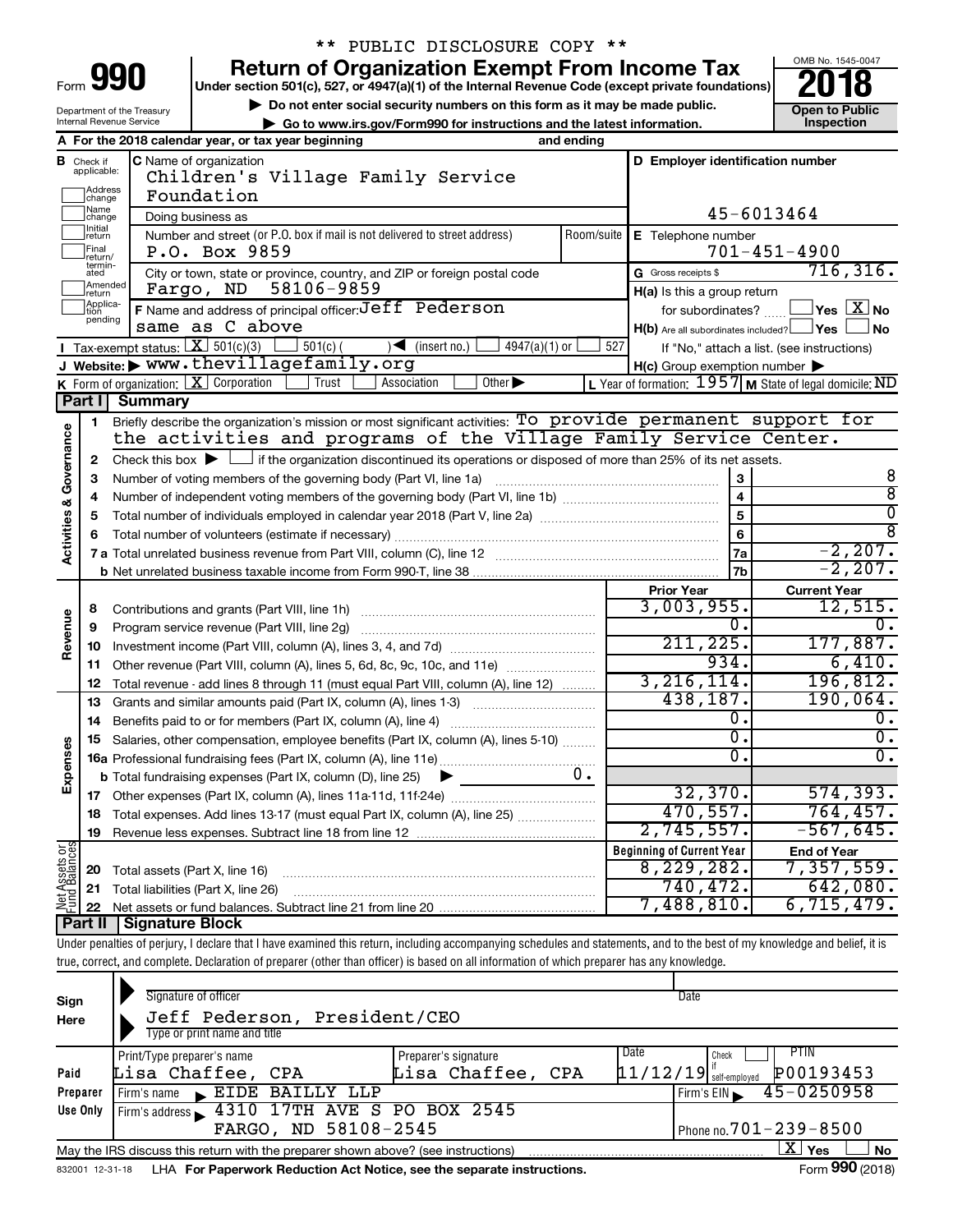|              | Children's Village Family Service                                                                                                                                                                                                                                                    |                                               |
|--------------|--------------------------------------------------------------------------------------------------------------------------------------------------------------------------------------------------------------------------------------------------------------------------------------|-----------------------------------------------|
|              | Foundation<br>45-6013464<br>Form 990 (2018)                                                                                                                                                                                                                                          | Page 2                                        |
|              | Part III   Statement of Program Service Accomplishments                                                                                                                                                                                                                              |                                               |
|              |                                                                                                                                                                                                                                                                                      |                                               |
| 1.           | Briefly describe the organization's mission:<br>The Children's Village Family Service Foundation exists to provide                                                                                                                                                                   |                                               |
|              | permanent support for the activities and programs of The Village                                                                                                                                                                                                                     |                                               |
|              | Family Service Center.                                                                                                                                                                                                                                                               |                                               |
|              |                                                                                                                                                                                                                                                                                      |                                               |
| $\mathbf{2}$ | Did the organization undertake any significant program services during the year which were not listed on the                                                                                                                                                                         |                                               |
|              | prior Form 990 or 990-EZ?                                                                                                                                                                                                                                                            | $\Box$ Yes $[\overline{\mathrm{X}}]$ No       |
|              | If "Yes," describe these new services on Schedule O.                                                                                                                                                                                                                                 |                                               |
| 3            | Did the organization cease conducting, or make significant changes in how it conducts, any program services?                                                                                                                                                                         | $\sqrt{}$ Yes $\sqrt{ \ \overline{\rm X}}$ No |
|              | If "Yes," describe these changes on Schedule O.                                                                                                                                                                                                                                      |                                               |
| 4            | Describe the organization's program service accomplishments for each of its three largest program services, as measured by expenses.<br>Section 501(c)(3) and 501(c)(4) organizations are required to report the amount of grants and allocations to others, the total expenses, and |                                               |
|              | revenue, if any, for each program service reported.                                                                                                                                                                                                                                  |                                               |
|              | 4a (Code:                                                                                                                                                                                                                                                                            |                                               |
|              |                                                                                                                                                                                                                                                                                      |                                               |
|              | for the activities and programs of The Village Family Service Center.                                                                                                                                                                                                                |                                               |
|              |                                                                                                                                                                                                                                                                                      |                                               |
|              |                                                                                                                                                                                                                                                                                      |                                               |
|              |                                                                                                                                                                                                                                                                                      |                                               |
|              |                                                                                                                                                                                                                                                                                      |                                               |
|              |                                                                                                                                                                                                                                                                                      |                                               |
|              |                                                                                                                                                                                                                                                                                      |                                               |
|              |                                                                                                                                                                                                                                                                                      |                                               |
|              |                                                                                                                                                                                                                                                                                      |                                               |
|              |                                                                                                                                                                                                                                                                                      |                                               |
| 4b           | (Code: ) (Expenses \$<br>including grants of \$ (Revenue \$)                                                                                                                                                                                                                         | $\rightarrow$                                 |
|              |                                                                                                                                                                                                                                                                                      |                                               |
|              |                                                                                                                                                                                                                                                                                      |                                               |
|              |                                                                                                                                                                                                                                                                                      |                                               |
|              |                                                                                                                                                                                                                                                                                      |                                               |
|              |                                                                                                                                                                                                                                                                                      |                                               |
|              |                                                                                                                                                                                                                                                                                      |                                               |
|              |                                                                                                                                                                                                                                                                                      |                                               |
|              |                                                                                                                                                                                                                                                                                      |                                               |
|              |                                                                                                                                                                                                                                                                                      |                                               |
|              |                                                                                                                                                                                                                                                                                      |                                               |
|              |                                                                                                                                                                                                                                                                                      |                                               |
| 4с           | (Code: ) (Expenses \$<br>) (Revenue \$<br>including grants of $$$                                                                                                                                                                                                                    |                                               |
|              |                                                                                                                                                                                                                                                                                      |                                               |
|              |                                                                                                                                                                                                                                                                                      |                                               |
|              |                                                                                                                                                                                                                                                                                      |                                               |
|              |                                                                                                                                                                                                                                                                                      |                                               |
|              |                                                                                                                                                                                                                                                                                      |                                               |
|              |                                                                                                                                                                                                                                                                                      |                                               |
|              |                                                                                                                                                                                                                                                                                      |                                               |
|              |                                                                                                                                                                                                                                                                                      |                                               |
|              |                                                                                                                                                                                                                                                                                      |                                               |
|              |                                                                                                                                                                                                                                                                                      |                                               |
|              |                                                                                                                                                                                                                                                                                      |                                               |
| 4d           | Other program services (Describe in Schedule O.)                                                                                                                                                                                                                                     |                                               |
|              | (Expenses \$<br>including grants of \$<br>(Revenue \$                                                                                                                                                                                                                                |                                               |
|              | 190,064.<br>4e Total program service expenses                                                                                                                                                                                                                                        |                                               |
|              |                                                                                                                                                                                                                                                                                      | Form 990 (2018)                               |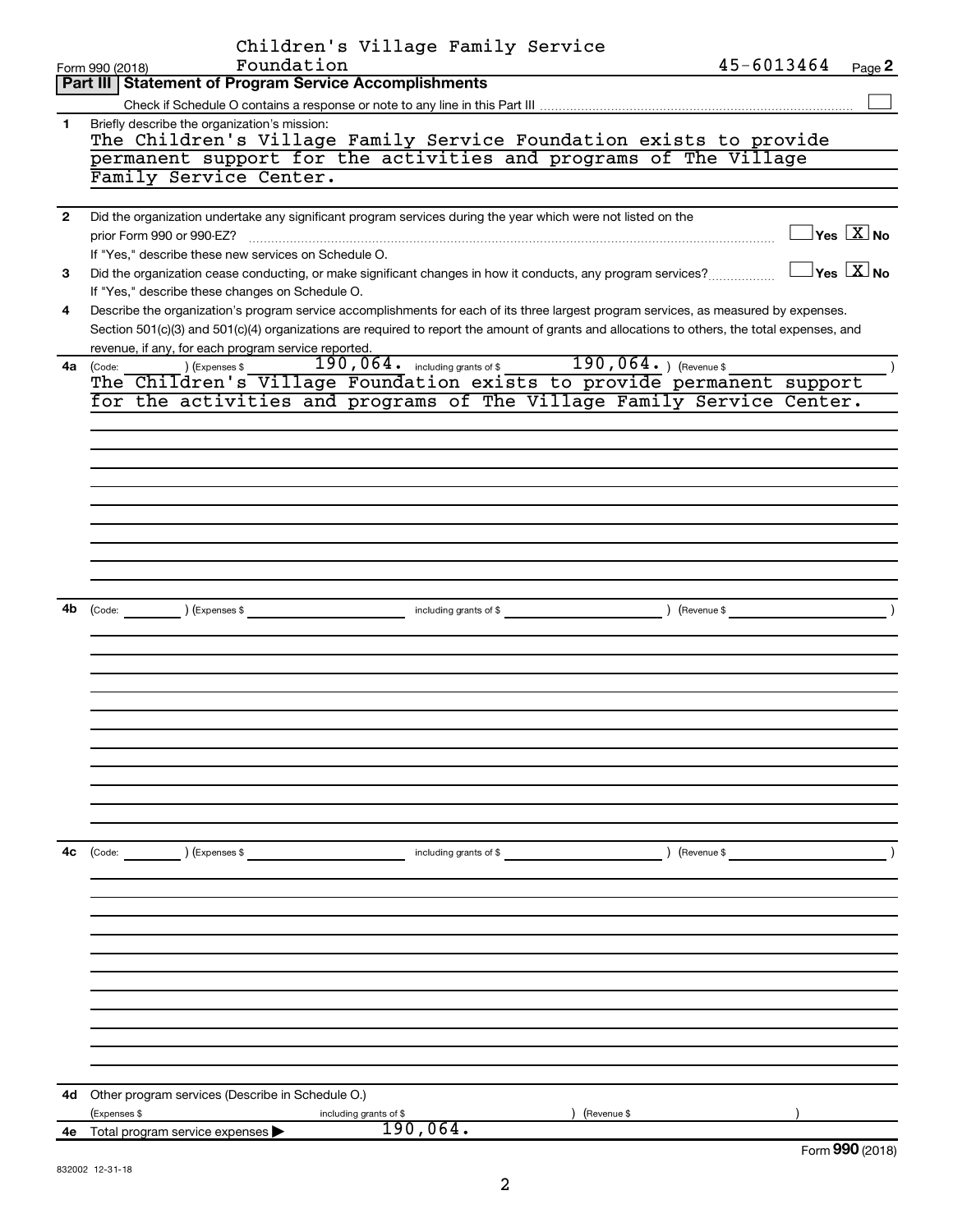**Part IV Checklist of Required Schedules**

|    |                                                                                                                                                                                                                                                            |                 | Yes                     | No                      |
|----|------------------------------------------------------------------------------------------------------------------------------------------------------------------------------------------------------------------------------------------------------------|-----------------|-------------------------|-------------------------|
| 1. | Is the organization described in section 501(c)(3) or 4947(a)(1) (other than a private foundation)?                                                                                                                                                        | 1               | X                       |                         |
| 2  | Is the organization required to complete Schedule B, Schedule of Contributors? [111] [12] the organization required to complete Schedule B, Schedule of Contributors?                                                                                      | $\overline{2}$  | $\overline{\text{x}}$   |                         |
| 3  | Did the organization engage in direct or indirect political campaign activities on behalf of or in opposition to candidates for                                                                                                                            |                 |                         |                         |
|    |                                                                                                                                                                                                                                                            | 3               |                         | x                       |
| 4  | Section 501(c)(3) organizations. Did the organization engage in lobbying activities, or have a section 501(h) election in effect                                                                                                                           |                 |                         |                         |
|    |                                                                                                                                                                                                                                                            | 4               |                         | х                       |
| 5  | Is the organization a section 501(c)(4), 501(c)(5), or 501(c)(6) organization that receives membership dues, assessments, or                                                                                                                               |                 |                         |                         |
|    |                                                                                                                                                                                                                                                            | 5               |                         | х                       |
| 6  | Did the organization maintain any donor advised funds or any similar funds or accounts for which donors have the right to                                                                                                                                  |                 |                         |                         |
|    | provide advice on the distribution or investment of amounts in such funds or accounts? If "Yes," complete Schedule D, Part I                                                                                                                               | 6               |                         | х                       |
| 7  | Did the organization receive or hold a conservation easement, including easements to preserve open space,                                                                                                                                                  |                 |                         |                         |
|    |                                                                                                                                                                                                                                                            | $\overline{7}$  |                         | х                       |
| 8  | Did the organization maintain collections of works of art, historical treasures, or other similar assets? If "Yes," complete                                                                                                                               |                 |                         | x                       |
|    |                                                                                                                                                                                                                                                            | 8               |                         |                         |
| 9  | Did the organization report an amount in Part X, line 21, for escrow or custodial account liability, serve as a custodian for<br>amounts not listed in Part X; or provide credit counseling, debt management, credit repair, or debt negotiation services? |                 |                         |                         |
|    | If "Yes," complete Schedule D, Part IV                                                                                                                                                                                                                     | 9               |                         | x                       |
| 10 | Did the organization, directly or through a related organization, hold assets in temporarily restricted endowments, permanent                                                                                                                              |                 |                         |                         |
|    |                                                                                                                                                                                                                                                            | 10              | X                       |                         |
| 11 | If the organization's answer to any of the following questions is "Yes," then complete Schedule D, Parts VI, VII, VIII, IX, or X                                                                                                                           |                 |                         |                         |
|    | as applicable.                                                                                                                                                                                                                                             |                 |                         |                         |
|    | a Did the organization report an amount for land, buildings, and equipment in Part X, line 10? If "Yes," complete Schedule D,                                                                                                                              |                 |                         |                         |
|    | Part VI                                                                                                                                                                                                                                                    | 11a             | X                       |                         |
|    | <b>b</b> Did the organization report an amount for investments - other securities in Part X, line 12 that is 5% or more of its total                                                                                                                       |                 |                         |                         |
|    |                                                                                                                                                                                                                                                            | 11b             | X                       |                         |
|    | c Did the organization report an amount for investments - program related in Part X, line 13 that is 5% or more of its total                                                                                                                               |                 |                         |                         |
|    |                                                                                                                                                                                                                                                            | 11c             |                         | x                       |
|    | d Did the organization report an amount for other assets in Part X, line 15 that is 5% or more of its total assets reported in                                                                                                                             |                 |                         |                         |
|    |                                                                                                                                                                                                                                                            | 11d             | х                       |                         |
|    |                                                                                                                                                                                                                                                            | 11e             | $\overline{\mathbf{x}}$ |                         |
| f  | Did the organization's separate or consolidated financial statements for the tax year include a footnote that addresses                                                                                                                                    |                 |                         |                         |
|    | the organization's liability for uncertain tax positions under FIN 48 (ASC 740)? If "Yes," complete Schedule D, Part X                                                                                                                                     | 11f             | X                       |                         |
|    | 12a Did the organization obtain separate, independent audited financial statements for the tax year? If "Yes," complete<br>Schedule D, Parts XI and XII                                                                                                    |                 | X                       |                         |
|    | <b>b</b> Was the organization included in consolidated, independent audited financial statements for the tax year?                                                                                                                                         | 12a             |                         |                         |
|    | If "Yes," and if the organization answered "No" to line 12a, then completing Schedule D, Parts XI and XII is optional                                                                                                                                      | 12 <sub>b</sub> |                         |                         |
| 13 |                                                                                                                                                                                                                                                            | 13              |                         | $\overline{\textbf{x}}$ |
|    |                                                                                                                                                                                                                                                            | 14a             |                         | $\overline{\mathbf{X}}$ |
|    | <b>b</b> Did the organization have aggregate revenues or expenses of more than \$10,000 from grantmaking, fundraising, business,                                                                                                                           |                 |                         |                         |
|    | investment, and program service activities outside the United States, or aggregate foreign investments valued at \$100,000                                                                                                                                 |                 |                         |                         |
|    |                                                                                                                                                                                                                                                            | 14b             |                         | х                       |
| 15 | Did the organization report on Part IX, column (A), line 3, more than \$5,000 of grants or other assistance to or for any                                                                                                                                  |                 |                         |                         |
|    |                                                                                                                                                                                                                                                            | 15              |                         | x                       |
| 16 | Did the organization report on Part IX, column (A), line 3, more than \$5,000 of aggregate grants or other assistance to                                                                                                                                   |                 |                         |                         |
|    |                                                                                                                                                                                                                                                            | 16              |                         | х                       |
| 17 | Did the organization report a total of more than \$15,000 of expenses for professional fundraising services on Part IX,                                                                                                                                    |                 |                         |                         |
|    |                                                                                                                                                                                                                                                            | 17              |                         | x                       |
| 18 | Did the organization report more than \$15,000 total of fundraising event gross income and contributions on Part VIII, lines                                                                                                                               | 18              |                         | x                       |
| 19 | Did the organization report more than \$15,000 of gross income from gaming activities on Part VIII, line 9a? If "Yes,"                                                                                                                                     |                 |                         |                         |
|    |                                                                                                                                                                                                                                                            | 19              |                         | х                       |
|    | 20a Did the organization operate one or more hospital facilities? If "Yes," complete Schedule H                                                                                                                                                            | 20a             |                         | X                       |
|    |                                                                                                                                                                                                                                                            | 20 <sub>b</sub> |                         |                         |
| 21 | Did the organization report more than \$5,000 of grants or other assistance to any domestic organization or                                                                                                                                                |                 |                         |                         |
|    |                                                                                                                                                                                                                                                            | 21              | X                       |                         |
|    | 832003 12-31-18                                                                                                                                                                                                                                            |                 |                         | Form 990 (2018)         |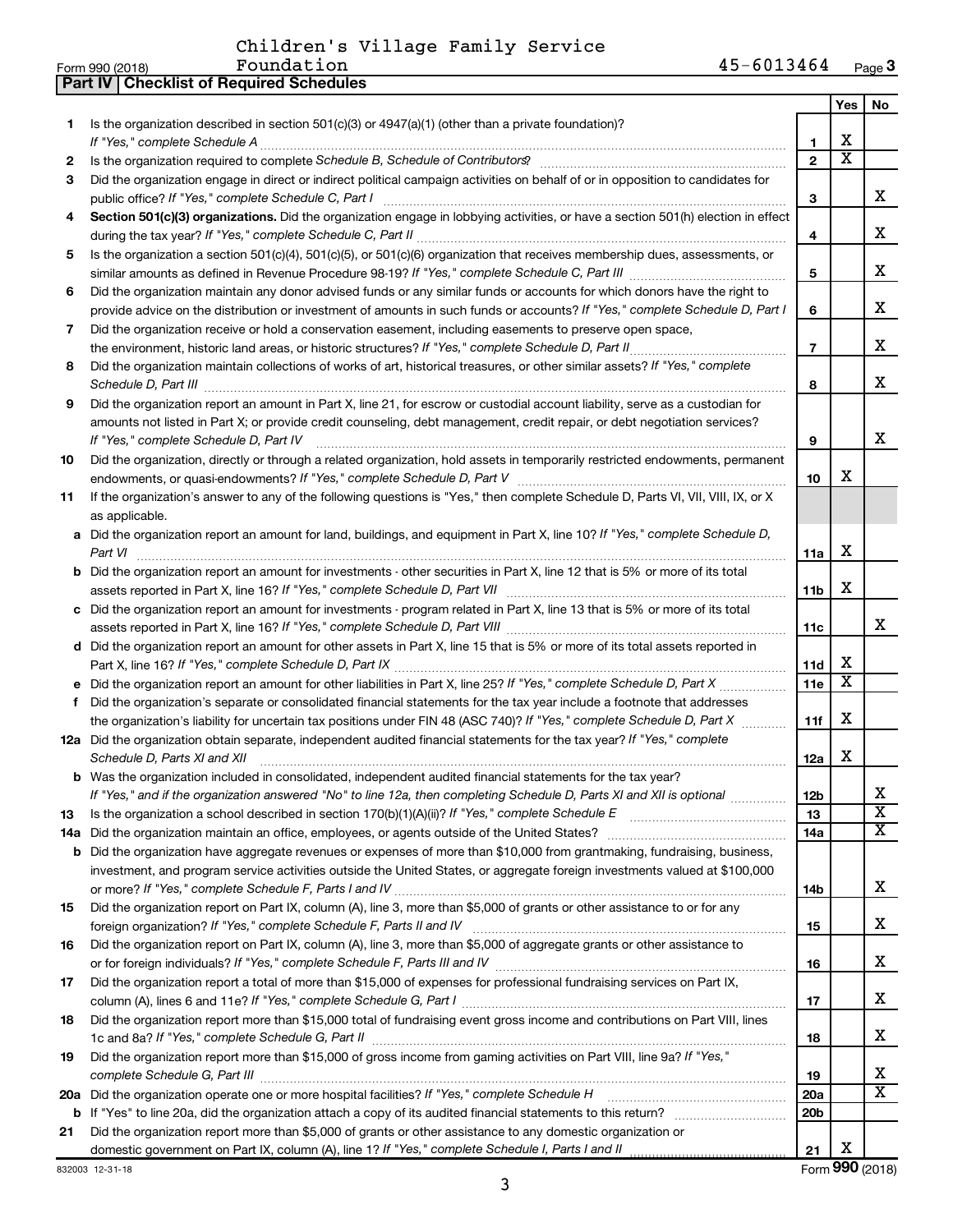**Part IV Checklist of Required Schedules**

*(continued)*

|               |                                                                                                                                             |                 | Yes        | No                           |
|---------------|---------------------------------------------------------------------------------------------------------------------------------------------|-----------------|------------|------------------------------|
| 22            | Did the organization report more than \$5,000 of grants or other assistance to or for domestic individuals on                               |                 |            |                              |
|               |                                                                                                                                             | 22              |            | x                            |
| 23            | Did the organization answer "Yes" to Part VII, Section A, line 3, 4, or 5 about compensation of the organization's current                  |                 |            |                              |
|               | and former officers, directors, trustees, key employees, and highest compensated employees? If "Yes," complete                              |                 |            |                              |
|               | Schedule J                                                                                                                                  | 23              |            | х                            |
|               | 24a Did the organization have a tax-exempt bond issue with an outstanding principal amount of more than \$100,000 as of the                 |                 |            |                              |
|               | last day of the year, that was issued after December 31, 2002? If "Yes," answer lines 24b through 24d and complete                          |                 |            |                              |
|               |                                                                                                                                             | 24a             |            | x                            |
|               |                                                                                                                                             | 24 <sub>b</sub> |            |                              |
|               | c Did the organization maintain an escrow account other than a refunding escrow at any time during the year to defease                      |                 |            |                              |
|               |                                                                                                                                             | 24c             |            |                              |
|               |                                                                                                                                             | 24d             |            |                              |
|               | 25a Section 501(c)(3), 501(c)(4), and 501(c)(29) organizations. Did the organization engage in an excess benefit                            |                 |            |                              |
|               |                                                                                                                                             | 25a             |            | x                            |
|               | <b>b</b> Is the organization aware that it engaged in an excess benefit transaction with a disqualified person in a prior year, and         |                 |            |                              |
|               | that the transaction has not been reported on any of the organization's prior Forms 990 or 990-EZ? If "Yes," complete                       |                 |            |                              |
|               | Schedule L, Part I                                                                                                                          | 25b             |            | x                            |
| 26            | Did the organization report any amount on Part X, line 5, 6, or 22 for receivables from or payables to any current or                       |                 |            |                              |
|               | former officers, directors, trustees, key employees, highest compensated employees, or disqualified persons? If "Yes,"                      |                 |            |                              |
|               | complete Schedule L, Part II                                                                                                                | 26              |            | х                            |
| 27            | Did the organization provide a grant or other assistance to an officer, director, trustee, key employee, substantial                        |                 |            |                              |
|               | contributor or employee thereof, a grant selection committee member, or to a 35% controlled entity or family member                         |                 |            |                              |
|               |                                                                                                                                             | 27              |            | x                            |
| 28            | Was the organization a party to a business transaction with one of the following parties (see Schedule L, Part IV                           |                 |            |                              |
|               | instructions for applicable filing thresholds, conditions, and exceptions):                                                                 |                 |            |                              |
| a             | A current or former officer, director, trustee, or key employee? If "Yes," complete Schedule L, Part IV                                     | 28a             |            | х<br>$\overline{\mathbf{X}}$ |
| b             | A family member of a current or former officer, director, trustee, or key employee? If "Yes," complete Schedule L, Part IV                  | 28 <sub>b</sub> |            |                              |
|               | c An entity of which a current or former officer, director, trustee, or key employee (or a family member thereof) was an officer,           |                 |            |                              |
|               |                                                                                                                                             | 28c             |            | х<br>X                       |
| 29            |                                                                                                                                             | 29              |            |                              |
| 30            | Did the organization receive contributions of art, historical treasures, or other similar assets, or qualified conservation                 |                 |            | x                            |
|               |                                                                                                                                             | 30              |            |                              |
| 31            | Did the organization liquidate, terminate, or dissolve and cease operations?                                                                |                 |            | x                            |
|               |                                                                                                                                             | 31              |            |                              |
| 32            | Did the organization sell, exchange, dispose of, or transfer more than 25% of its net assets? If "Yes," complete                            |                 |            | x                            |
|               |                                                                                                                                             | 32              |            |                              |
| 33            | Did the organization own 100% of an entity disregarded as separate from the organization under Regulations                                  |                 |            | х                            |
|               |                                                                                                                                             | 33              |            |                              |
| 34            | Was the organization related to any tax-exempt or taxable entity? If "Yes," complete Schedule R, Part II, III, or IV, and<br>Part V, line 1 | 34              | X          |                              |
|               | 35a Did the organization have a controlled entity within the meaning of section 512(b)(13)?                                                 | 35a             |            | х                            |
|               | b If "Yes" to line 35a, did the organization receive any payment from or engage in any transaction with a controlled entity                 |                 |            |                              |
|               |                                                                                                                                             | 35 <sub>b</sub> |            |                              |
| 36            | Section 501(c)(3) organizations. Did the organization make any transfers to an exempt non-charitable related organization?                  |                 |            |                              |
|               |                                                                                                                                             | 36              |            | x                            |
| 37            | Did the organization conduct more than 5% of its activities through an entity that is not a related organization                            |                 |            |                              |
|               | and that is treated as a partnership for federal income tax purposes? If "Yes," complete Schedule R, Part VI                                | 37              |            | х                            |
| 38            | Did the organization complete Schedule O and provide explanations in Schedule O for Part VI, lines 11b and 19?                              |                 |            |                              |
|               | Note. All Form 990 filers are required to complete Schedule O.                                                                              | 38              | X          |                              |
| <b>Part V</b> |                                                                                                                                             |                 |            |                              |
|               | Check if Schedule O contains a response or note to any line in this Part V                                                                  |                 |            |                              |
|               |                                                                                                                                             |                 | <b>Yes</b> | No                           |
|               | 10<br>1a                                                                                                                                    |                 |            |                              |
| b             | 0<br>1 <sub>b</sub><br>Enter the number of Forms W-2G included in line 1a. Enter -0- if not applicable                                      |                 |            |                              |
|               | c Did the organization comply with backup withholding rules for reportable payments to vendors and reportable gaming                        |                 |            |                              |
|               |                                                                                                                                             | 1c              | х          |                              |
|               |                                                                                                                                             |                 |            |                              |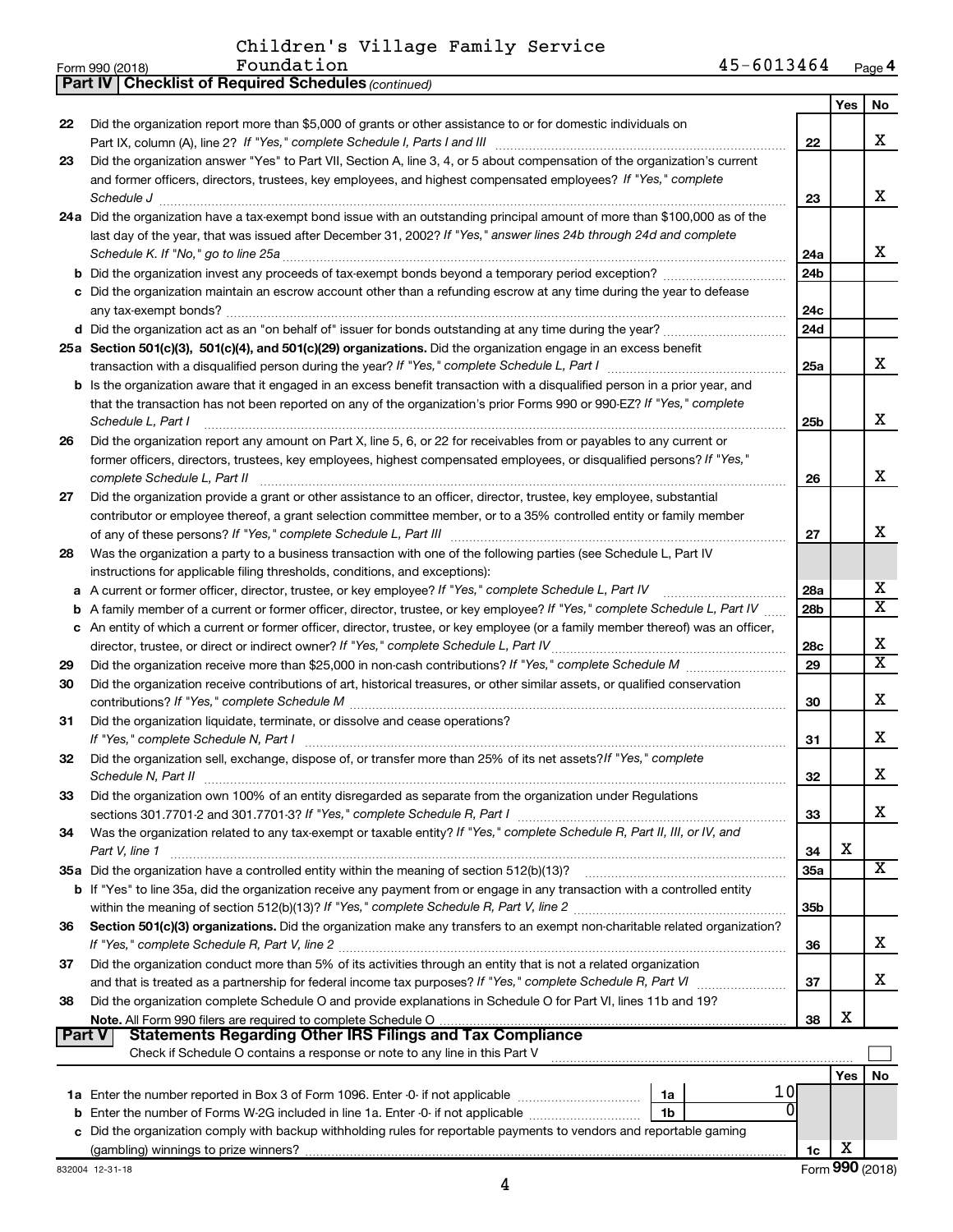| Children's Village Family Service |  |
|-----------------------------------|--|
|-----------------------------------|--|

| <b>Part V</b> | Statements Regarding Other IRS Filings and Tax Compliance (continued)                                                                           |                |     |     |  |  |  |  |  |  |
|---------------|-------------------------------------------------------------------------------------------------------------------------------------------------|----------------|-----|-----|--|--|--|--|--|--|
|               |                                                                                                                                                 |                | Yes | No. |  |  |  |  |  |  |
|               | 2a Enter the number of employees reported on Form W-3, Transmittal of Wage and Tax Statements,                                                  |                |     |     |  |  |  |  |  |  |
|               | 0<br>filed for the calendar year ending with or within the year covered by this return<br>2a                                                    |                |     |     |  |  |  |  |  |  |
| b             | If at least one is reported on line 2a, did the organization file all required federal employment tax returns?                                  | 2 <sub>b</sub> |     |     |  |  |  |  |  |  |
|               | Note. If the sum of lines 1a and 2a is greater than 250, you may be required to e-file (see instructions) <i></i>                               |                |     |     |  |  |  |  |  |  |
| За            | Did the organization have unrelated business gross income of \$1,000 or more during the year?                                                   | За             |     | x   |  |  |  |  |  |  |
| b             | If "Yes," has it filed a Form 990 T for this year? If "No" to line 3b, provide an explanation in Schedule O manumum                             |                |     |     |  |  |  |  |  |  |
|               | 4a At any time during the calendar year, did the organization have an interest in, or a signature or other authority over, a                    |                |     |     |  |  |  |  |  |  |
|               | financial account in a foreign country (such as a bank account, securities account, or other financial account)?                                | 4a             |     | x   |  |  |  |  |  |  |
|               | <b>b</b> If "Yes," enter the name of the foreign country: $\blacktriangleright$                                                                 |                |     |     |  |  |  |  |  |  |
|               | See instructions for filing requirements for FinCEN Form 114, Report of Foreign Bank and Financial Accounts (FBAR).                             |                |     |     |  |  |  |  |  |  |
| 5a            |                                                                                                                                                 | 5a             |     | х   |  |  |  |  |  |  |
| b             |                                                                                                                                                 | 5b             |     | X   |  |  |  |  |  |  |
|               |                                                                                                                                                 | 5с             |     |     |  |  |  |  |  |  |
|               | 6a Does the organization have annual gross receipts that are normally greater than \$100,000, and did the organization solicit                  |                |     |     |  |  |  |  |  |  |
|               |                                                                                                                                                 | 6a             |     | x   |  |  |  |  |  |  |
| b             | If "Yes," did the organization include with every solicitation an express statement that such contributions or gifts                            |                |     |     |  |  |  |  |  |  |
|               | were not tax deductible?                                                                                                                        | 6b             |     |     |  |  |  |  |  |  |
| 7             | Organizations that may receive deductible contributions under section 170(c).                                                                   |                |     |     |  |  |  |  |  |  |
| а             | Did the organization receive a payment in excess of \$75 made partly as a contribution and partly for goods and services provided to the payor? | 7a             |     | x.  |  |  |  |  |  |  |
| b             |                                                                                                                                                 | 7b             |     |     |  |  |  |  |  |  |
|               | Did the organization sell, exchange, or otherwise dispose of tangible personal property for which it was required                               |                |     |     |  |  |  |  |  |  |
|               |                                                                                                                                                 | 7c             |     | x   |  |  |  |  |  |  |
| d             | 7d                                                                                                                                              |                |     | х   |  |  |  |  |  |  |
|               | Did the organization receive any funds, directly or indirectly, to pay premiums on a personal benefit contract?                                 | 7е             |     | x   |  |  |  |  |  |  |
| f             | Did the organization, during the year, pay premiums, directly or indirectly, on a personal benefit contract?                                    | 7f             |     |     |  |  |  |  |  |  |
| g             | If the organization received a contribution of qualified intellectual property, did the organization file Form 8899 as required?                | 7g             |     |     |  |  |  |  |  |  |
| h             | If the organization received a contribution of cars, boats, airplanes, or other vehicles, did the organization file a Form 1098-C?              | 7h             |     |     |  |  |  |  |  |  |
| 8             | Sponsoring organizations maintaining donor advised funds. Did a donor advised fund maintained by the                                            | 8              |     |     |  |  |  |  |  |  |
| 9             | Sponsoring organizations maintaining donor advised funds.                                                                                       |                |     |     |  |  |  |  |  |  |
| а             | Did the sponsoring organization make any taxable distributions under section 4966?                                                              | <b>9a</b>      |     |     |  |  |  |  |  |  |
| b             |                                                                                                                                                 | 9b             |     |     |  |  |  |  |  |  |
| 10            | Section 501(c)(7) organizations. Enter:                                                                                                         |                |     |     |  |  |  |  |  |  |
| а             | 10a                                                                                                                                             |                |     |     |  |  |  |  |  |  |
|               | 10 <sub>b</sub><br>Gross receipts, included on Form 990, Part VIII, line 12, for public use of club facilities                                  |                |     |     |  |  |  |  |  |  |
| 11            | Section 501(c)(12) organizations. Enter:                                                                                                        |                |     |     |  |  |  |  |  |  |
| а             | 11a                                                                                                                                             |                |     |     |  |  |  |  |  |  |
| b             | Gross income from other sources (Do not net amounts due or paid to other sources against                                                        |                |     |     |  |  |  |  |  |  |
|               | 11 <sub>b</sub><br>amounts due or received from them.)                                                                                          |                |     |     |  |  |  |  |  |  |
|               | 12a Section 4947(a)(1) non-exempt charitable trusts. Is the organization filing Form 990 in lieu of Form 1041?                                  | 12a            |     |     |  |  |  |  |  |  |
|               | 12 <sub>b</sub><br>b If "Yes," enter the amount of tax-exempt interest received or accrued during the year                                      |                |     |     |  |  |  |  |  |  |
| 13            | Section 501(c)(29) qualified nonprofit health insurance issuers.                                                                                |                |     |     |  |  |  |  |  |  |
|               | <b>a</b> Is the organization licensed to issue qualified health plans in more than one state?                                                   | 13a            |     |     |  |  |  |  |  |  |
|               | Note. See the instructions for additional information the organization must report on Schedule O.                                               |                |     |     |  |  |  |  |  |  |
| b             | Enter the amount of reserves the organization is required to maintain by the states in which the                                                |                |     |     |  |  |  |  |  |  |
|               | 13 <sub>b</sub>                                                                                                                                 |                |     |     |  |  |  |  |  |  |
| с             | 13 <sub>c</sub>                                                                                                                                 |                |     |     |  |  |  |  |  |  |
|               | 14a Did the organization receive any payments for indoor tanning services during the tax year?                                                  | 14a            |     | x   |  |  |  |  |  |  |
|               |                                                                                                                                                 | 14b            |     |     |  |  |  |  |  |  |
| 15            | Is the organization subject to the section 4960 tax on payment(s) of more than \$1,000,000 in remuneration or                                   |                |     |     |  |  |  |  |  |  |
|               | excess parachute payment(s) during the year?                                                                                                    | 15             |     | x   |  |  |  |  |  |  |
|               | If "Yes," see instructions and file Form 4720, Schedule N.                                                                                      |                |     |     |  |  |  |  |  |  |
| 16            | Is the organization an educational institution subject to the section 4968 excise tax on net investment income?                                 | 16             |     | х   |  |  |  |  |  |  |
|               | If "Yes," complete Form 4720, Schedule O.                                                                                                       |                |     |     |  |  |  |  |  |  |

Form (2018) **990**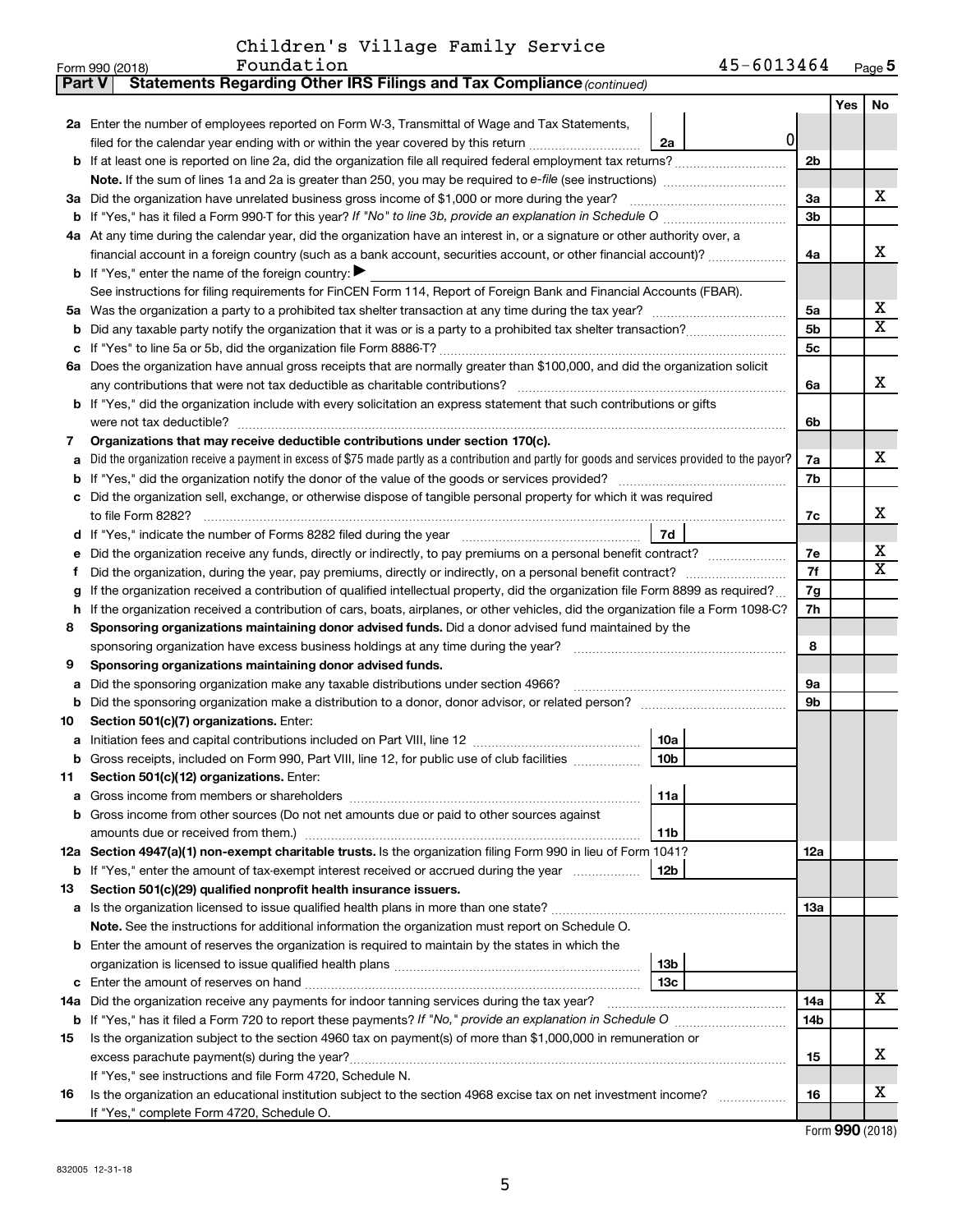$\frac{1}{2}$ Form 990 (2018) Page Report of Page Report of Page Report of Page Report of Page Report of Page Report of Page Report of Page Report of Page Report of Page Report of Page Report of Page Report of Page Report of P **6** Foundation 45-6013464

|     | Part VI Governance, Management, and Disclosure For each "Yes" response to lines 2 through 7b below, and for a "No" response                                                                                                   |                 |                         |                         |
|-----|-------------------------------------------------------------------------------------------------------------------------------------------------------------------------------------------------------------------------------|-----------------|-------------------------|-------------------------|
|     | to line 8a, 8b, or 10b below, describe the circumstances, processes, or changes in Schedule O. See instructions.                                                                                                              |                 |                         |                         |
|     |                                                                                                                                                                                                                               |                 |                         | $\boxed{\text{X}}$      |
|     | <b>Section A. Governing Body and Management</b>                                                                                                                                                                               |                 |                         |                         |
|     |                                                                                                                                                                                                                               |                 | Yes                     | No                      |
|     | 8<br>1a Enter the number of voting members of the governing body at the end of the tax year<br>1a                                                                                                                             |                 |                         |                         |
|     | If there are material differences in voting rights among members of the governing body, or if the governing                                                                                                                   |                 |                         |                         |
|     | body delegated broad authority to an executive committee or similar committee, explain in Schedule O.                                                                                                                         |                 |                         |                         |
| b   | 8<br>Enter the number of voting members included in line 1a, above, who are independent<br>1b                                                                                                                                 |                 |                         |                         |
| 2   | Did any officer, director, trustee, or key employee have a family relationship or a business relationship with any other                                                                                                      |                 |                         |                         |
|     | officer, director, trustee, or key employee?                                                                                                                                                                                  | $\mathbf{2}$    | х                       |                         |
| 3   | Did the organization delegate control over management duties customarily performed by or under the direct supervision                                                                                                         |                 |                         |                         |
|     |                                                                                                                                                                                                                               | 3               |                         | х                       |
| 4   | Did the organization make any significant changes to its governing documents since the prior Form 990 was filed?                                                                                                              | 4               |                         | $\overline{\mathbf{x}}$ |
| 5   |                                                                                                                                                                                                                               | 5               |                         | $\overline{\mathbf{x}}$ |
| 6   |                                                                                                                                                                                                                               | 6               |                         | X                       |
| 7a  | Did the organization have members, stockholders, or other persons who had the power to elect or appoint one or                                                                                                                |                 |                         |                         |
|     |                                                                                                                                                                                                                               | 7a              |                         | X                       |
| b   | Are any governance decisions of the organization reserved to (or subject to approval by) members, stockholders, or                                                                                                            |                 |                         |                         |
|     | persons other than the governing body?                                                                                                                                                                                        | 7b              |                         | х                       |
| 8   | Did the organization contemporaneously document the meetings held or written actions undertaken during the year by the following:                                                                                             |                 |                         |                         |
| а   |                                                                                                                                                                                                                               | 8а              | х                       |                         |
| b   |                                                                                                                                                                                                                               | 8b              |                         | X                       |
| 9   | Is there any officer, director, trustee, or key employee listed in Part VII, Section A, who cannot be reached at the                                                                                                          |                 |                         |                         |
|     |                                                                                                                                                                                                                               | 9               |                         | x                       |
|     | Section B. Policies (This Section B requests information about policies not required by the Internal Revenue Code.)                                                                                                           |                 |                         |                         |
|     |                                                                                                                                                                                                                               |                 | Yes                     | No                      |
|     |                                                                                                                                                                                                                               | 10a             |                         | x                       |
|     | <b>b</b> If "Yes," did the organization have written policies and procedures governing the activities of such chapters, affiliates,                                                                                           |                 |                         |                         |
|     |                                                                                                                                                                                                                               | 10 <sub>b</sub> |                         |                         |
|     | 11a Has the organization provided a complete copy of this Form 990 to all members of its governing body before filing the form?                                                                                               | 11a             | X                       |                         |
| b   | Describe in Schedule O the process, if any, used by the organization to review this Form 990.                                                                                                                                 |                 |                         |                         |
| 12a | Did the organization have a written conflict of interest policy? If "No," go to line 13                                                                                                                                       | 12a             | х                       |                         |
| b   | Were officers, directors, or trustees, and key employees required to disclose annually interests that could give rise to conflicts?                                                                                           | 12 <sub>b</sub> | х                       |                         |
| с   | Did the organization regularly and consistently monitor and enforce compliance with the policy? If "Yes," describe                                                                                                            |                 |                         |                         |
|     | in Schedule O how this was done <i>manually chedule O</i> how this was done                                                                                                                                                   | 12c             | х                       |                         |
| 13  |                                                                                                                                                                                                                               | 13              | $\overline{\textbf{x}}$ |                         |
| 14  | Did the organization have a written document retention and destruction policy? [111] [12] manument content and the organization have a written document retention and destruction policy?                                     | 14              | $\overline{\mathtt{x}}$ |                         |
| 15  | Did the process for determining compensation of the following persons include a review and approval by independent                                                                                                            |                 |                         |                         |
|     | persons, comparability data, and contemporaneous substantiation of the deliberation and decision?                                                                                                                             |                 |                         |                         |
|     | The organization's CEO, Executive Director, or top management official manufactured content of the organization's CEO, Executive Director, or top management official manufactured and the state of the state of the state of | 15a             |                         | x                       |
|     |                                                                                                                                                                                                                               | 15 <sub>b</sub> |                         | X                       |
|     | If "Yes" to line 15a or 15b, describe the process in Schedule O (see instructions).                                                                                                                                           |                 |                         |                         |
|     | 16a Did the organization invest in, contribute assets to, or participate in a joint venture or similar arrangement with a                                                                                                     |                 |                         |                         |
|     | taxable entity during the year?                                                                                                                                                                                               | 16a             |                         | x                       |
|     | b If "Yes," did the organization follow a written policy or procedure requiring the organization to evaluate its participation                                                                                                |                 |                         |                         |
|     | in joint venture arrangements under applicable federal tax law, and take steps to safeguard the organization's                                                                                                                |                 |                         |                         |
|     | exempt status with respect to such arrangements?                                                                                                                                                                              | 16b             |                         |                         |
|     | <b>Section C. Disclosure</b>                                                                                                                                                                                                  |                 |                         |                         |
| 17  | List the states with which a copy of this Form 990 is required to be filed $\blacktriangleright MN$                                                                                                                           |                 |                         |                         |
| 18  | Section 6104 requires an organization to make its Forms 1023 (1024 or 1024 A if applicable), 990, and 990 T (Section 501(c)(3)s only) available                                                                               |                 |                         |                         |
|     | for public inspection. Indicate how you made these available. Check all that apply.                                                                                                                                           |                 |                         |                         |
|     | $\lfloor x \rfloor$ Upon request<br>Another's website<br>Other (explain in Schedule O)<br>Own website                                                                                                                         |                 |                         |                         |
| 19  | Describe in Schedule O whether (and if so, how) the organization made its governing documents, conflict of interest policy, and financial                                                                                     |                 |                         |                         |
|     | statements available to the public during the tax year.                                                                                                                                                                       |                 |                         |                         |
| 20  | State the name, address, and telephone number of the person who possesses the organization's books and records                                                                                                                |                 |                         |                         |
|     | Jeff Pederson - 701-451-4870                                                                                                                                                                                                  |                 |                         |                         |
|     | PO Box 9859, Fargo, ND<br>58106                                                                                                                                                                                               |                 |                         |                         |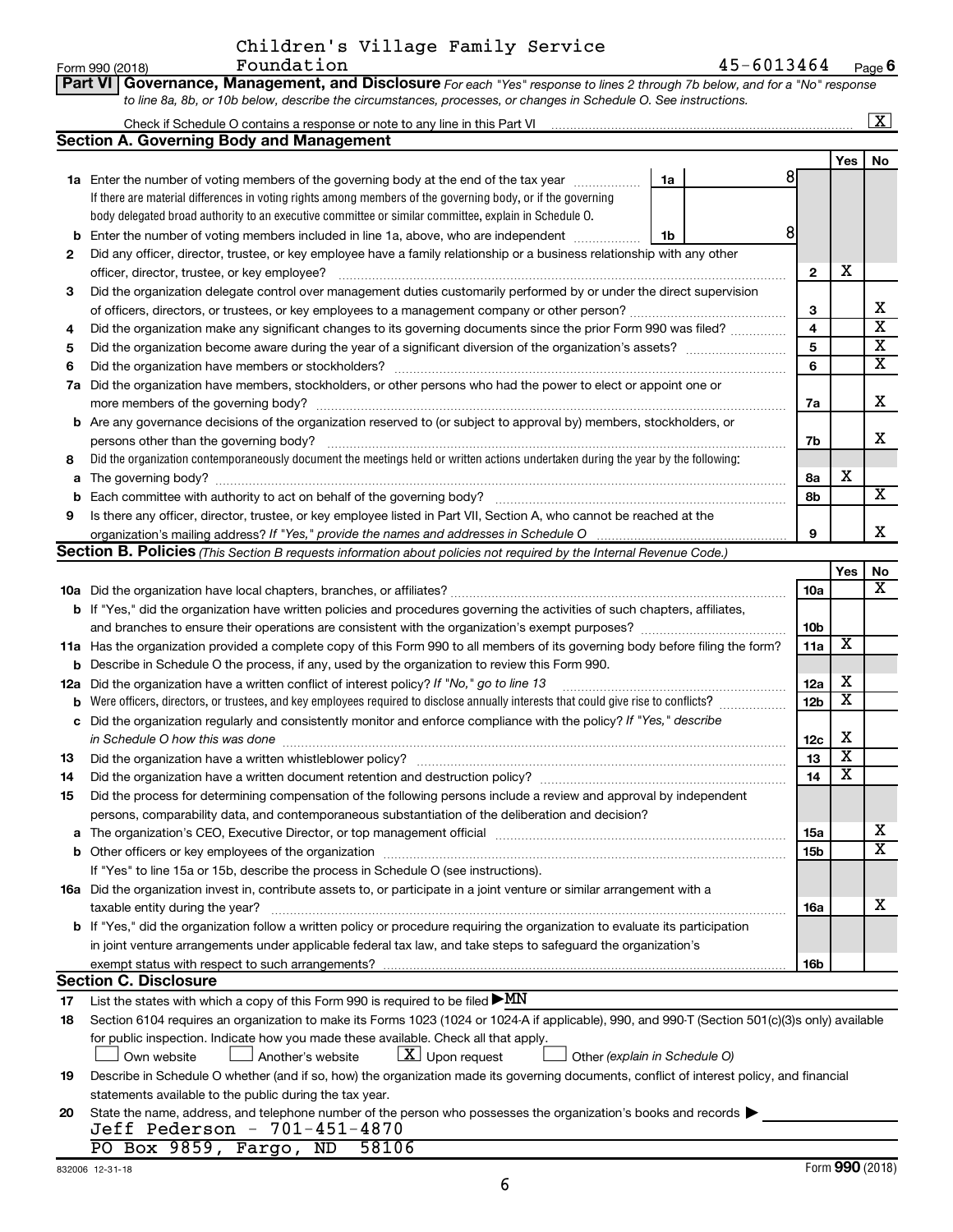$\Box$ 

| Part VII Compensation of Officers, Directors, Trustees, Key Employees, Highest Compensated |
|--------------------------------------------------------------------------------------------|
| <b>Employees, and Independent Contractors</b>                                              |

**Section A. Officers, Directors, Trustees, Key Employees, and Highest Compensated Employees** Check if Schedule O contains a response or note to any line in this Part VII

**1a**  Complete this table for all persons required to be listed. Report compensation for the calendar year ending with or within the organization's tax year. **•** List all of the organization's current officers, directors, trustees (whether individuals or organizations), regardless of amount of compensation.

Enter -0- in columns  $(D)$ ,  $(E)$ , and  $(F)$  if no compensation was paid.

**•** List all of the organization's **current** key employees, if any. See instructions for definition of "key employee."

**•** List the organization's five current highest compensated employees (other than an officer, director, trustee, or key employee) who received reportable compensation (Box 5 of Form W-2 and/or Box 7 of Form 1099-MISC) of more than \$100,000 from the organization and any related organizations.

**•** List all of the organization's former officers, key employees, and highest compensated employees who received more than \$100,000 of reportable compensation from the organization and any related organizations.

**•** List all of the organization's former directors or trustees that received, in the capacity as a former director or trustee of the organization, more than \$10,000 of reportable compensation from the organization and any related organizations.

List persons in the following order: individual trustees or directors; institutional trustees; officers; key employees; highest compensated employees; and former such persons.

Check this box if neither the organization nor any related organization compensated any current officer, director, or trustee.  $\Box$ 

| (A)                      | (B)            |                                |                                                                  | (C)                                     |              |                                   |           | (D)             | (E)             | (F)                |  |  |  |
|--------------------------|----------------|--------------------------------|------------------------------------------------------------------|-----------------------------------------|--------------|-----------------------------------|-----------|-----------------|-----------------|--------------------|--|--|--|
| Name and Title           | Average        |                                |                                                                  | Position<br>(do not check more than one |              |                                   |           | Reportable      | Reportable      | Estimated          |  |  |  |
|                          | hours per      |                                | box, unless person is both an<br>officer and a director/trustee) |                                         | compensation | compensation                      | amount of |                 |                 |                    |  |  |  |
|                          | week           |                                |                                                                  |                                         |              |                                   |           | from            | from related    | other              |  |  |  |
|                          | (list any      |                                |                                                                  |                                         |              |                                   |           | the             | organizations   | compensation       |  |  |  |
|                          | hours for      |                                |                                                                  |                                         |              |                                   |           | organization    | (W-2/1099-MISC) | from the           |  |  |  |
|                          | related        |                                |                                                                  |                                         |              |                                   |           | (W-2/1099-MISC) |                 | organization       |  |  |  |
|                          | organizations  |                                |                                                                  |                                         |              |                                   |           |                 |                 | and related        |  |  |  |
|                          | below<br>line) | Individual trustee or director | Institutional trustee                                            | Officer                                 | Key employee | Highest compensated<br>  employee | Former    |                 |                 | organizations      |  |  |  |
| Greg Hammes<br>(1)       | 2.00           |                                |                                                                  |                                         |              |                                   |           |                 |                 |                    |  |  |  |
| Chairperson              |                | $\mathbf X$                    |                                                                  | $\mathbf X$                             |              |                                   |           | 0.              | $\mathbf 0$ .   | $0 \cdot$          |  |  |  |
| (2)<br>Matt Leiseth      | 2.00           |                                |                                                                  |                                         |              |                                   |           |                 |                 |                    |  |  |  |
| Vice Chairperson         |                | $\mathbf X$                    |                                                                  | $\mathbf X$                             |              |                                   |           | 0.              | 0.              | $\mathbf 0$ .      |  |  |  |
| Carrie Bjorge<br>(3)     | 2.00           |                                |                                                                  |                                         |              |                                   |           |                 |                 |                    |  |  |  |
| Board Member             | 2.00           | $\mathbf X$                    |                                                                  |                                         |              |                                   |           | 0.              | 0.              | $\mathbf 0$ .      |  |  |  |
| Al Erickson<br>(4)       | 2.00           |                                |                                                                  |                                         |              |                                   |           |                 |                 |                    |  |  |  |
| Board Member             | 2.00           | X                              |                                                                  |                                         |              |                                   |           | 0.              | 0.              | $\mathbf 0$ .      |  |  |  |
| Roger Reierson<br>(5)    | 2.00           |                                |                                                                  |                                         |              |                                   |           |                 |                 |                    |  |  |  |
| Board Member             |                | $\mathbf X$                    |                                                                  |                                         |              |                                   |           | $0$ .           | 0.              | $\mathbf 0$ .      |  |  |  |
| (6)<br>Lyman Edds        | 2.00           |                                |                                                                  |                                         |              |                                   |           |                 |                 |                    |  |  |  |
| Board Member             | 2.00           | X                              |                                                                  |                                         |              |                                   |           | 0.              | 0.              | $\boldsymbol{0}$ . |  |  |  |
| Richard Henderson<br>(7) | 2.00           |                                |                                                                  |                                         |              |                                   |           |                 |                 |                    |  |  |  |
| Board Member             | 2.00           | $\mathbf X$                    |                                                                  |                                         |              |                                   |           | 0.              | $\mathbf 0$ .   | $\mathbf 0$ .      |  |  |  |
| Jeff Pederson<br>(8)     | 2.00           |                                |                                                                  |                                         |              |                                   |           |                 |                 |                    |  |  |  |
| President/CEO (May-Dec)  | 40.00          |                                |                                                                  | $\mathbf X$                             |              |                                   |           | 0.              | 111,786.        | 5,937.             |  |  |  |
| Sandra Skallerud<br>(9)  | 2.00           |                                |                                                                  |                                         |              |                                   |           |                 |                 |                    |  |  |  |
| Interim CEO (Jan-May)    | 40.00          |                                |                                                                  | $\mathbf X$                             |              |                                   |           | 0.              | $\mathbf 0$ .   | $\mathbf 0$ .      |  |  |  |
| (10) Nicole Andersen     | 2.00           |                                |                                                                  |                                         |              |                                   |           |                 |                 |                    |  |  |  |
| Secretary/Treasurer      | 40.00          |                                |                                                                  | $\mathbf X$                             |              |                                   |           | 0.              | 76,292.         | 26,670.            |  |  |  |
|                          |                |                                |                                                                  |                                         |              |                                   |           |                 |                 |                    |  |  |  |
|                          |                |                                |                                                                  |                                         |              |                                   |           |                 |                 |                    |  |  |  |
|                          |                |                                |                                                                  |                                         |              |                                   |           |                 |                 |                    |  |  |  |
|                          |                |                                |                                                                  |                                         |              |                                   |           |                 |                 |                    |  |  |  |
|                          |                |                                |                                                                  |                                         |              |                                   |           |                 |                 |                    |  |  |  |
|                          |                |                                |                                                                  |                                         |              |                                   |           |                 |                 |                    |  |  |  |
|                          |                |                                |                                                                  |                                         |              |                                   |           |                 |                 |                    |  |  |  |
|                          |                |                                |                                                                  |                                         |              |                                   |           |                 |                 |                    |  |  |  |
|                          |                |                                |                                                                  |                                         |              |                                   |           |                 |                 |                    |  |  |  |
|                          |                |                                |                                                                  |                                         |              |                                   |           |                 |                 |                    |  |  |  |

Form (2018) **990**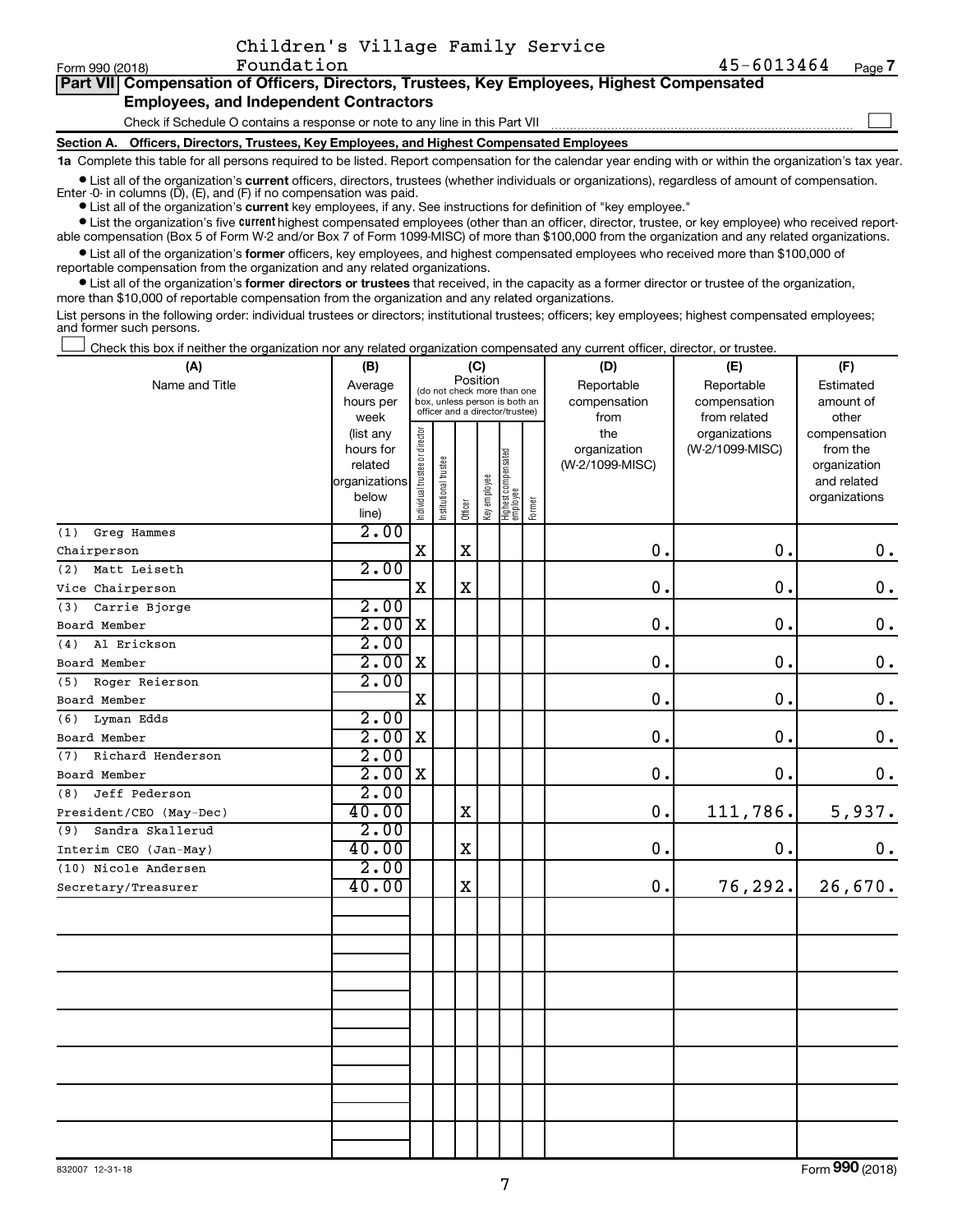|              | Children's Village Family Service                                                                                                                                                        |                                                               |                                |                       |                                                                                                                    |              |                                  |        |                                                                  |                                                                                       |    |     |                                                                    |   |
|--------------|------------------------------------------------------------------------------------------------------------------------------------------------------------------------------------------|---------------------------------------------------------------|--------------------------------|-----------------------|--------------------------------------------------------------------------------------------------------------------|--------------|----------------------------------|--------|------------------------------------------------------------------|---------------------------------------------------------------------------------------|----|-----|--------------------------------------------------------------------|---|
|              | Foundation<br>Form 990 (2018)                                                                                                                                                            |                                                               |                                |                       |                                                                                                                    |              |                                  |        |                                                                  | 45-6013464                                                                            |    |     | Page 8                                                             |   |
|              | Part VII Section A. Officers, Directors, Trustees, Key Employees, and Highest Compensated Employees (continued)                                                                          |                                                               |                                |                       |                                                                                                                    |              |                                  |        |                                                                  |                                                                                       |    |     |                                                                    |   |
|              | (A)<br>Name and title                                                                                                                                                                    | (B)<br>Average<br>hours per<br>week<br>(list any<br>hours for |                                |                       | (C)<br>Position<br>(do not check more than one<br>box, unless person is both an<br>officer and a director/trustee) |              |                                  |        | (D)<br>Reportable<br>compensation<br>from<br>the<br>organization | (E)<br>Reportable<br>compensation<br>from related<br>organizations<br>(W-2/1099-MISC) |    |     | (F)<br>Estimated<br>amount of<br>other<br>compensation<br>from the |   |
|              |                                                                                                                                                                                          | related<br>organizations<br>below<br>line)                    | Individual trustee or director | Institutional trustee | Officer                                                                                                            | Key employee | Highest compensate<br>  employee | Former | (W-2/1099-MISC)                                                  |                                                                                       |    |     | organization<br>and related<br>organizations                       |   |
|              |                                                                                                                                                                                          |                                                               |                                |                       |                                                                                                                    |              |                                  |        |                                                                  |                                                                                       |    |     |                                                                    |   |
|              |                                                                                                                                                                                          |                                                               |                                |                       |                                                                                                                    |              |                                  |        |                                                                  |                                                                                       |    |     |                                                                    |   |
|              |                                                                                                                                                                                          |                                                               |                                |                       |                                                                                                                    |              |                                  |        |                                                                  |                                                                                       |    |     |                                                                    |   |
|              |                                                                                                                                                                                          |                                                               |                                |                       |                                                                                                                    |              |                                  |        |                                                                  |                                                                                       |    |     |                                                                    |   |
| c            | 1b Sub-total                                                                                                                                                                             |                                                               |                                |                       |                                                                                                                    |              |                                  |        | Ο.<br>о.<br>0.                                                   | 188,078.<br>188,078.                                                                  | 0. |     | 32,607.<br>0.<br>32,607.                                           |   |
| $\mathbf{2}$ | Total number of individuals (including but not limited to those listed above) who received more than \$100,000 of reportable<br>compensation from the organization $\blacktriangleright$ |                                                               |                                |                       |                                                                                                                    |              |                                  |        |                                                                  |                                                                                       |    |     |                                                                    | 0 |
| з            | Did the organization list any former officer, director, or trustee, key employee, or highest compensated employee on                                                                     |                                                               |                                |                       |                                                                                                                    |              |                                  |        |                                                                  |                                                                                       |    |     | No<br>Yes                                                          |   |
| 4            | line 1a? If "Yes," complete Schedule J for such individual<br>For any individual listed on line 1a, is the sum of reportable compensation and other compensation from the organization   |                                                               |                                |                       |                                                                                                                    |              |                                  |        |                                                                  |                                                                                       |    | 3   | X                                                                  |   |
| 5            | Did any person listed on line 1a receive or accrue compensation from any unrelated organization or individual for services                                                               |                                                               |                                |                       |                                                                                                                    |              |                                  |        |                                                                  |                                                                                       |    | 4   | x                                                                  |   |
|              |                                                                                                                                                                                          |                                                               |                                |                       |                                                                                                                    |              |                                  |        |                                                                  |                                                                                       |    | 5   | x                                                                  |   |
| 1            | <b>Section B. Independent Contractors</b><br>Complete this table for your five highest compensated independent contractors that received more than \$100,000 of compensation from        |                                                               |                                |                       |                                                                                                                    |              |                                  |        |                                                                  |                                                                                       |    |     |                                                                    |   |
|              | the organization. Report compensation for the calendar year ending with or within the organization's tax year.<br>(A)<br>Name and business address                                       |                                                               |                                | <b>NONE</b>           |                                                                                                                    |              |                                  |        | (B)<br>Description of services                                   |                                                                                       |    | (C) | Compensation                                                       |   |
|              |                                                                                                                                                                                          |                                                               |                                |                       |                                                                                                                    |              |                                  |        |                                                                  |                                                                                       |    |     |                                                                    |   |
|              |                                                                                                                                                                                          |                                                               |                                |                       |                                                                                                                    |              |                                  |        |                                                                  |                                                                                       |    |     |                                                                    |   |
|              |                                                                                                                                                                                          |                                                               |                                |                       |                                                                                                                    |              |                                  |        |                                                                  |                                                                                       |    |     |                                                                    |   |
|              |                                                                                                                                                                                          |                                                               |                                |                       |                                                                                                                    |              |                                  |        |                                                                  |                                                                                       |    |     |                                                                    |   |
|              |                                                                                                                                                                                          |                                                               |                                |                       |                                                                                                                    |              |                                  |        |                                                                  |                                                                                       |    |     |                                                                    |   |
| 2            | Total number of independent contractors (including but not limited to those listed above) who received more than<br>\$100,000 of compensation from the organization                      |                                                               |                                |                       |                                                                                                                    |              | 0                                |        |                                                                  |                                                                                       |    |     |                                                                    |   |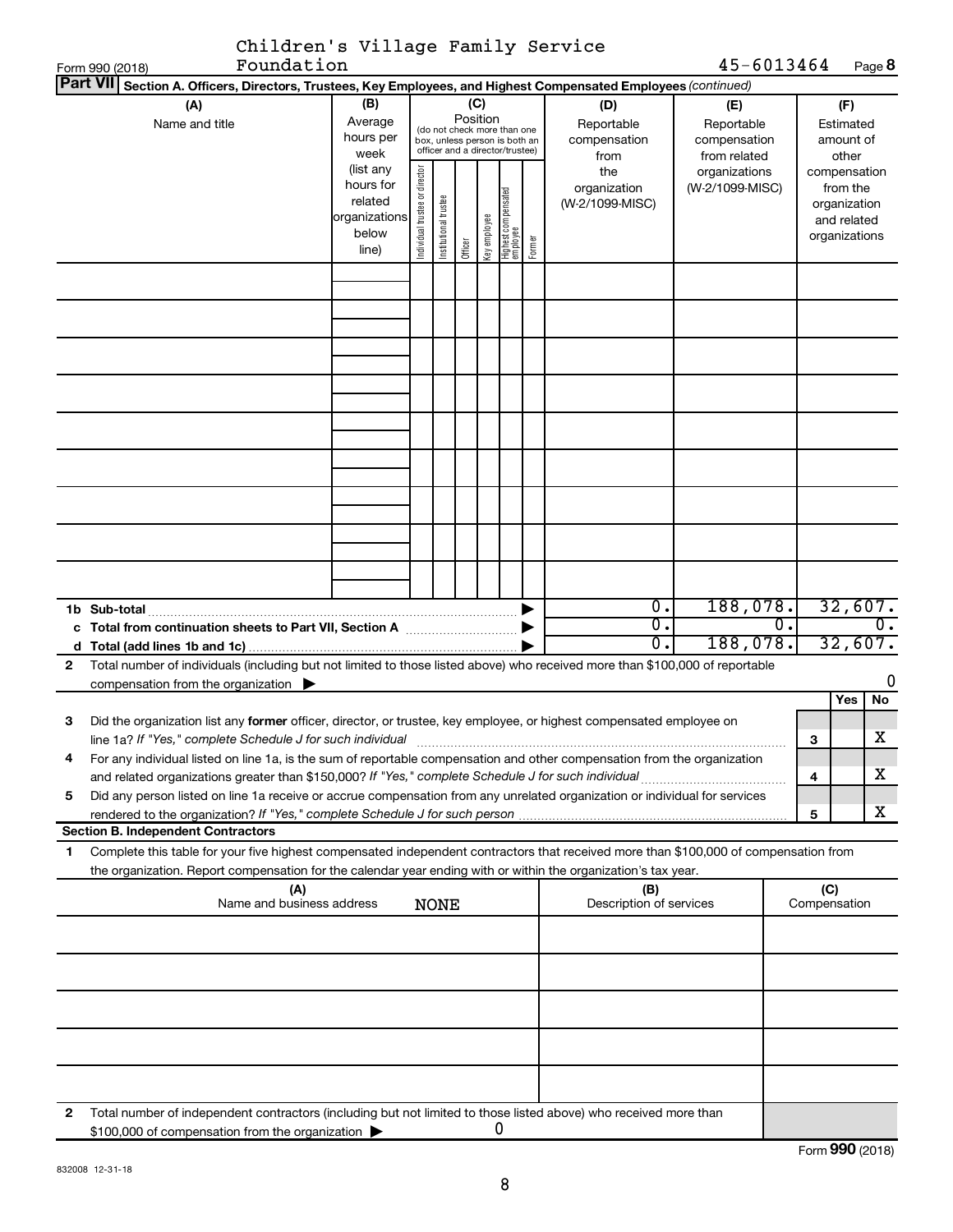|                                                                                         | <b>Part VIII</b>  | <b>Statement of Revenue</b>                                                                                                                                                                                                                                                                                                                                                                                                              |                                  |                                 |                      |                                                 |                                         |                                                                    |
|-----------------------------------------------------------------------------------------|-------------------|------------------------------------------------------------------------------------------------------------------------------------------------------------------------------------------------------------------------------------------------------------------------------------------------------------------------------------------------------------------------------------------------------------------------------------------|----------------------------------|---------------------------------|----------------------|-------------------------------------------------|-----------------------------------------|--------------------------------------------------------------------|
|                                                                                         |                   | Check if Schedule O contains a response or note to any line in this Part VIII [[[[[[[[[[[[[[[[[[[[[[[[[[[[[[[                                                                                                                                                                                                                                                                                                                            |                                  |                                 |                      |                                                 |                                         |                                                                    |
|                                                                                         |                   |                                                                                                                                                                                                                                                                                                                                                                                                                                          |                                  |                                 | (A)<br>Total revenue | (B)<br>Related or<br>exempt function<br>revenue | (C)<br>Unrelated<br>business<br>revenue | (D)<br>Revenue excluded<br>from tax under<br>sections<br>512 - 514 |
| Contributions, Gifts, Grants<br>and Other Similar Amounts<br>Program Service<br>Revenue | 2a<br>b<br>c<br>d | 1 a Federated campaigns<br><b>b</b> Membership dues<br>c Fundraising events<br>d Related organizations<br>e Government grants (contributions)<br>f All other contributions, gifts, grants, and<br>similar amounts not included above<br>g Noncash contributions included in lines 1a-1f: \$<br>the control of the control of the control of the control of the control of<br>the control of the control of the control of the control of | 1a<br>1b<br>1c<br>1d<br>1e<br>1f | 12,515.<br><b>Business Code</b> | 12,515.              |                                                 |                                         |                                                                    |
|                                                                                         |                   |                                                                                                                                                                                                                                                                                                                                                                                                                                          |                                  |                                 |                      |                                                 |                                         |                                                                    |
|                                                                                         | 3<br>4<br>5       | Investment income (including dividends, interest, and<br>Income from investment of tax-exempt bond proceeds                                                                                                                                                                                                                                                                                                                              |                                  |                                 | 105,438.<br>6,410.   |                                                 | $-2, 207.$                              | 107,645.<br>6,410.                                                 |
|                                                                                         |                   | 6 a Gross rents<br><b>b</b> Less: rental expenses<br>c Rental income or (loss)                                                                                                                                                                                                                                                                                                                                                           | (i) Real                         | (ii) Personal                   |                      |                                                 |                                         |                                                                    |
|                                                                                         |                   | 7 a Gross amount from sales of<br>assets other than inventory                                                                                                                                                                                                                                                                                                                                                                            | (i) Securities<br>591, 953.      | (ii) Other                      |                      |                                                 |                                         |                                                                    |
|                                                                                         |                   | <b>b</b> Less: cost or other basis                                                                                                                                                                                                                                                                                                                                                                                                       |                                  | ▶                               | 72,449.              |                                                 |                                         | 72,449.                                                            |
| <b>Other Revenue</b>                                                                    |                   | 8 a Gross income from fundraising events (not<br>including \$<br>contributions reported on line 1c). See                                                                                                                                                                                                                                                                                                                                 | of<br>b                          |                                 |                      |                                                 |                                         |                                                                    |
|                                                                                         |                   | c Net income or (loss) from fundraising events<br>9 a Gross income from gaming activities. See                                                                                                                                                                                                                                                                                                                                           |                                  |                                 |                      |                                                 |                                         |                                                                    |
|                                                                                         |                   | <b>b</b> Less: direct expenses <b>manually b</b><br>10 a Gross sales of inventory, less returns                                                                                                                                                                                                                                                                                                                                          |                                  |                                 |                      |                                                 |                                         |                                                                    |
|                                                                                         |                   | <b>b</b> Less: cost of goods sold $\ldots$ <b>b</b><br>c Net income or (loss) from sales of inventory                                                                                                                                                                                                                                                                                                                                    |                                  |                                 |                      |                                                 |                                         |                                                                    |
|                                                                                         |                   | Miscellaneous Revenue                                                                                                                                                                                                                                                                                                                                                                                                                    |                                  | <b>Business Code</b>            |                      |                                                 |                                         |                                                                    |
|                                                                                         | 11a               | the control of the control of the control of the control of                                                                                                                                                                                                                                                                                                                                                                              |                                  |                                 |                      |                                                 |                                         |                                                                    |
|                                                                                         | b                 | <u> 1989 - Johann Barbara, martin amerikan basar dan berasal dalam basar dalam basar dalam basar dalam basar dala</u>                                                                                                                                                                                                                                                                                                                    |                                  |                                 |                      |                                                 |                                         |                                                                    |
|                                                                                         | с                 | the control of the control of the control of the control of the control of                                                                                                                                                                                                                                                                                                                                                               |                                  |                                 |                      |                                                 |                                         |                                                                    |
|                                                                                         |                   |                                                                                                                                                                                                                                                                                                                                                                                                                                          |                                  |                                 |                      |                                                 |                                         |                                                                    |
|                                                                                         |                   |                                                                                                                                                                                                                                                                                                                                                                                                                                          |                                  |                                 |                      | $\overline{0.}$                                 |                                         |                                                                    |
|                                                                                         | 12                |                                                                                                                                                                                                                                                                                                                                                                                                                                          |                                  |                                 | 196,812.             |                                                 |                                         | $-2, 207$ . 186,504.                                               |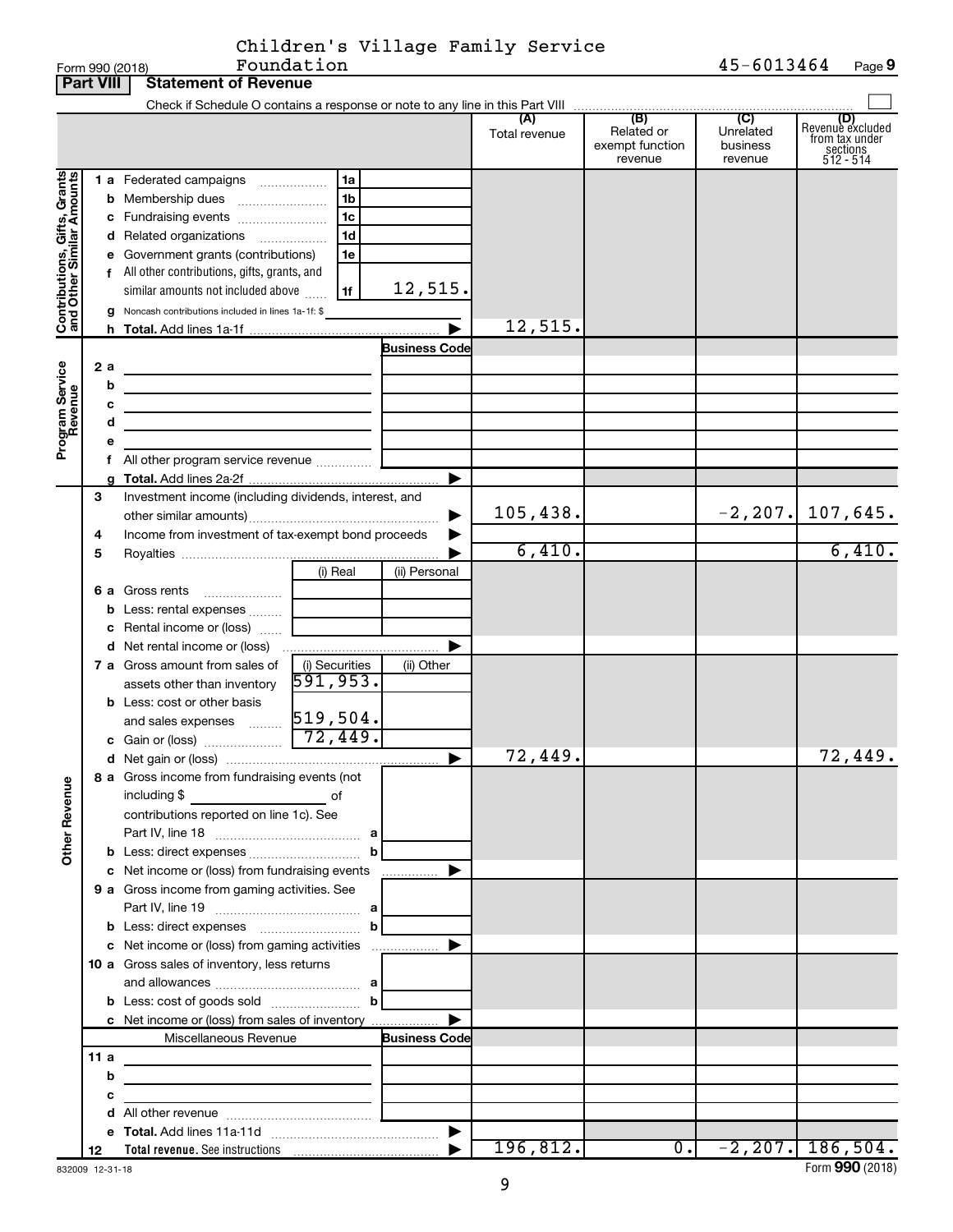|    | <b>Part IX Statement of Functional Expenses</b>                                                                                                                                                             |                       |                                    |                                           |                                |
|----|-------------------------------------------------------------------------------------------------------------------------------------------------------------------------------------------------------------|-----------------------|------------------------------------|-------------------------------------------|--------------------------------|
|    | Section 501(c)(3) and 501(c)(4) organizations must complete all columns. All other organizations must complete column (A).                                                                                  |                       |                                    |                                           |                                |
|    |                                                                                                                                                                                                             |                       |                                    |                                           | X                              |
|    | Do not include amounts reported on lines 6b,<br>7b, 8b, 9b, and 10b of Part VIII.                                                                                                                           | (A)<br>Total expenses | (B)<br>Program service<br>expenses | (C)<br>Management and<br>general expenses | (D)<br>Fundraising<br>expenses |
| 1  | Grants and other assistance to domestic organizations                                                                                                                                                       |                       |                                    |                                           |                                |
|    | and domestic governments. See Part IV, line 21                                                                                                                                                              | 190,064.              | 190,064.                           |                                           |                                |
| 2  | Grants and other assistance to domestic                                                                                                                                                                     |                       |                                    |                                           |                                |
|    | individuals. See Part IV, line 22                                                                                                                                                                           |                       |                                    |                                           |                                |
| 3  | Grants and other assistance to foreign                                                                                                                                                                      |                       |                                    |                                           |                                |
|    | organizations, foreign governments, and foreign                                                                                                                                                             |                       |                                    |                                           |                                |
|    | individuals. See Part IV, lines 15 and 16                                                                                                                                                                   |                       |                                    |                                           |                                |
| 4  | Benefits paid to or for members                                                                                                                                                                             |                       |                                    |                                           |                                |
| 5  | Compensation of current officers, directors,                                                                                                                                                                |                       |                                    |                                           |                                |
|    | trustees, and key employees                                                                                                                                                                                 |                       |                                    |                                           |                                |
| 6  | Compensation not included above, to disqualified                                                                                                                                                            |                       |                                    |                                           |                                |
|    | persons (as defined under section $4958(f)(1)$ ) and                                                                                                                                                        |                       |                                    |                                           |                                |
|    | persons described in section 4958(c)(3)(B)                                                                                                                                                                  |                       |                                    |                                           |                                |
| 7  |                                                                                                                                                                                                             |                       |                                    |                                           |                                |
| 8  | Pension plan accruals and contributions (include                                                                                                                                                            |                       |                                    |                                           |                                |
|    | section 401(k) and 403(b) employer contributions)                                                                                                                                                           |                       |                                    |                                           |                                |
| 9  |                                                                                                                                                                                                             |                       |                                    |                                           |                                |
| 10 |                                                                                                                                                                                                             |                       |                                    |                                           |                                |
| 11 | Fees for services (non-employees):                                                                                                                                                                          |                       |                                    |                                           |                                |
| a  |                                                                                                                                                                                                             |                       |                                    |                                           |                                |
|    |                                                                                                                                                                                                             | 7,555.                |                                    | 7,555.                                    |                                |
|    |                                                                                                                                                                                                             |                       |                                    |                                           |                                |
| d  | Professional fundraising services. See Part IV, line 17                                                                                                                                                     |                       |                                    |                                           |                                |
| f  | Investment management fees                                                                                                                                                                                  | 19,324.               |                                    | 19,324.                                   |                                |
| g  | Other. (If line 11g amount exceeds 10% of line 25,                                                                                                                                                          |                       |                                    |                                           |                                |
|    | column (A) amount, list line 11g expenses on Sch O.)                                                                                                                                                        |                       |                                    |                                           |                                |
| 12 |                                                                                                                                                                                                             |                       |                                    |                                           |                                |
| 13 |                                                                                                                                                                                                             |                       |                                    |                                           |                                |
| 14 |                                                                                                                                                                                                             |                       |                                    |                                           |                                |
| 15 |                                                                                                                                                                                                             |                       |                                    |                                           |                                |
| 16 |                                                                                                                                                                                                             | 68, 124.              |                                    | 68,124.                                   |                                |
| 17 | Travel                                                                                                                                                                                                      |                       |                                    |                                           |                                |
| 18 | Payments of travel or entertainment expenses                                                                                                                                                                |                       |                                    |                                           |                                |
|    | for any federal, state, or local public officials                                                                                                                                                           |                       |                                    |                                           |                                |
| 19 | Conferences, conventions, and meetings                                                                                                                                                                      |                       |                                    |                                           |                                |
| 20 | Interest                                                                                                                                                                                                    | 4,325.                |                                    | 4,325.                                    |                                |
| 21 |                                                                                                                                                                                                             |                       |                                    |                                           |                                |
| 22 | Depreciation, depletion, and amortization                                                                                                                                                                   |                       |                                    |                                           |                                |
| 23 | Insurance                                                                                                                                                                                                   |                       |                                    |                                           |                                |
| 24 | Other expenses. Itemize expenses not covered<br>above. (List miscellaneous expenses in line 24e. If line<br>24e amount exceeds 10% of line 25, column (A)<br>amount, list line 24e expenses on Schedule O.) |                       |                                    |                                           |                                |
| a  | Impairment loss on land                                                                                                                                                                                     | 475,000.              |                                    | 475,000.                                  |                                |
| b  | Dues                                                                                                                                                                                                        | 65.                   |                                    | 65.                                       |                                |
| c  |                                                                                                                                                                                                             |                       |                                    |                                           |                                |
| d  |                                                                                                                                                                                                             |                       |                                    |                                           |                                |
| е  | All other expenses                                                                                                                                                                                          |                       |                                    |                                           |                                |
| 25 | Total functional expenses. Add lines 1 through 24e                                                                                                                                                          | 764, 457.             | 190,064.                           | 574, 393.                                 | $\overline{0}$ .               |
| 26 | <b>Joint costs.</b> Complete this line only if the organization                                                                                                                                             |                       |                                    |                                           |                                |
|    | reported in column (B) joint costs from a combined                                                                                                                                                          |                       |                                    |                                           |                                |
|    | educational campaign and fundraising solicitation.                                                                                                                                                          |                       |                                    |                                           |                                |
|    | Check here $\blacktriangleright$<br>if following SOP 98-2 (ASC 958-720)                                                                                                                                     |                       |                                    |                                           |                                |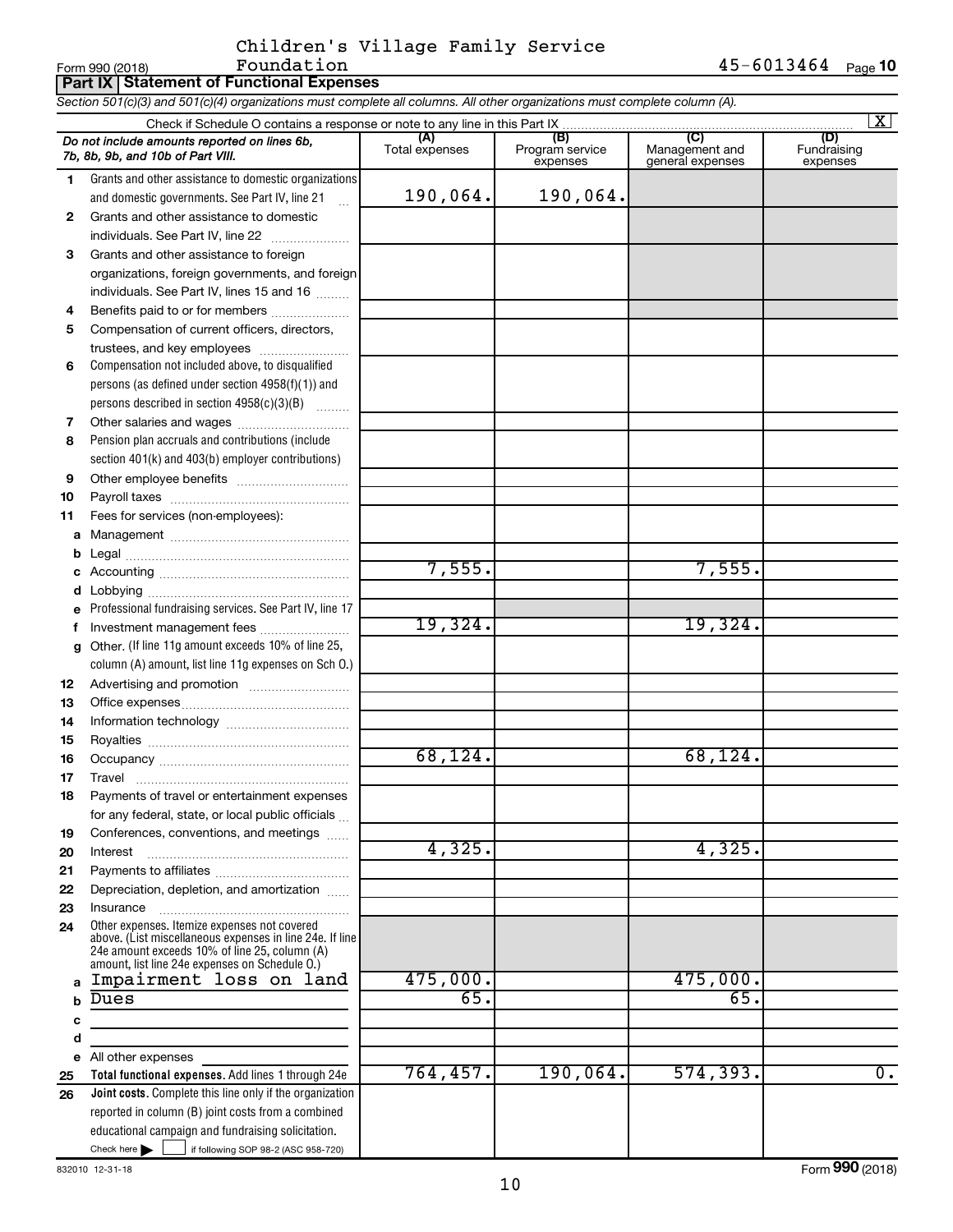**Part X Balance Sheet** 

 $\overline{\phantom{0}}$ 

| Children's Village Family Service |  |  |
|-----------------------------------|--|--|
|                                   |  |  |

|                             |          |                                                                                                                                                                                                                                |                 | (A)<br>Beginning of year |                 | (B)<br>End of year   |
|-----------------------------|----------|--------------------------------------------------------------------------------------------------------------------------------------------------------------------------------------------------------------------------------|-----------------|--------------------------|-----------------|----------------------|
|                             | 1        |                                                                                                                                                                                                                                |                 |                          | 1               |                      |
|                             | 2        |                                                                                                                                                                                                                                |                 | 117, 150.                | $\mathbf{2}$    | 89,846.              |
|                             | З        |                                                                                                                                                                                                                                |                 |                          | 3               |                      |
|                             | 4        |                                                                                                                                                                                                                                |                 | 4                        |                 |                      |
|                             | 5        | Loans and other receivables from current and former officers, directors,                                                                                                                                                       |                 |                          |                 |                      |
|                             |          | trustees, key employees, and highest compensated employees. Complete                                                                                                                                                           |                 |                          |                 |                      |
|                             |          |                                                                                                                                                                                                                                |                 |                          | 5               |                      |
|                             | 6        | Loans and other receivables from other disqualified persons (as defined under                                                                                                                                                  |                 |                          |                 |                      |
|                             |          | section 4958(f)(1)), persons described in section 4958(c)(3)(B), and contributing                                                                                                                                              |                 |                          |                 |                      |
|                             |          | employers and sponsoring organizations of section 501(c)(9) voluntary                                                                                                                                                          |                 |                          |                 |                      |
|                             |          | employees' beneficiary organizations (see instr). Complete Part II of Sch L                                                                                                                                                    |                 | 6                        |                 |                      |
| Assets                      | 7        |                                                                                                                                                                                                                                |                 |                          | $\overline{7}$  |                      |
|                             | 8        |                                                                                                                                                                                                                                |                 |                          | 8               |                      |
|                             | 9        | Prepaid expenses and deferred charges [11] [11] Prepaid expenses and deferred charges [11] [11] All and the summary series are presented as a series and the series and the series and series and series and series are series |                 |                          | 9               |                      |
|                             |          | <b>10a</b> Land, buildings, and equipment: cost or other                                                                                                                                                                       |                 |                          |                 |                      |
|                             |          | basis. Complete Part VI of Schedule D  10a                                                                                                                                                                                     | 2,256,575.      |                          |                 |                      |
|                             |          | <b>b</b> Less: accumulated depreciation                                                                                                                                                                                        | 10 <sub>b</sub> | 2,731,575.               | 10 <sub>c</sub> | 2, 256, 575.         |
|                             | 11       |                                                                                                                                                                                                                                |                 | 2,340,601.               | 11              | 1,940,241.           |
|                             | 12       |                                                                                                                                                                                                                                | 824, 138.       | 12                       | 857,999.        |                      |
|                             | 13       |                                                                                                                                                                                                                                |                 | 13                       |                 |                      |
|                             | 14       |                                                                                                                                                                                                                                |                 | 14                       |                 |                      |
|                             | 15       |                                                                                                                                                                                                                                |                 | 2, 215, 818.             | 15              | 2,212,898.           |
|                             | 16       |                                                                                                                                                                                                                                |                 | 8,229,282.               | 16              | 7,357,559.           |
|                             | 17       |                                                                                                                                                                                                                                |                 | 17                       |                 |                      |
|                             | 18       |                                                                                                                                                                                                                                |                 |                          | 18              |                      |
|                             | 19       |                                                                                                                                                                                                                                |                 |                          | 19              |                      |
|                             | 20       |                                                                                                                                                                                                                                |                 |                          | 20              |                      |
|                             | 21       | Escrow or custodial account liability. Complete Part IV of Schedule D                                                                                                                                                          |                 |                          | 21              |                      |
|                             | 22       | Loans and other payables to current and former officers, directors, trustees,                                                                                                                                                  |                 |                          |                 |                      |
| Liabilities                 |          | key employees, highest compensated employees, and disqualified persons.                                                                                                                                                        |                 |                          |                 |                      |
|                             |          |                                                                                                                                                                                                                                |                 |                          | 22              |                      |
|                             | 23       | Secured mortgages and notes payable to unrelated third parties                                                                                                                                                                 |                 |                          | 23              |                      |
|                             | 24       | Unsecured notes and loans payable to unrelated third parties                                                                                                                                                                   |                 |                          | 24              |                      |
|                             | 25       | Other liabilities (including federal income tax, payables to related third                                                                                                                                                     |                 |                          |                 |                      |
|                             |          | parties, and other liabilities not included on lines 17-24). Complete Part X of                                                                                                                                                |                 |                          |                 |                      |
|                             |          | Schedule D                                                                                                                                                                                                                     |                 | 740,472.<br>740, 472.    | 25              | 642,080.<br>642,080. |
|                             | 26       | Total liabilities. Add lines 17 through 25                                                                                                                                                                                     |                 |                          | 26              |                      |
|                             |          | Organizations that follow SFAS 117 (ASC 958), check here $\blacktriangleright \begin{array}{c} \boxed{X} \\ \end{array}$ and                                                                                                   |                 |                          |                 |                      |
|                             |          | complete lines 27 through 29, and lines 33 and 34.                                                                                                                                                                             |                 | 5,645,080.               |                 | 4,859,234.           |
|                             | 27       |                                                                                                                                                                                                                                |                 | 1,551,925.               | 27              | 1,554,440.           |
|                             | 28       | Temporarily restricted net assets                                                                                                                                                                                              |                 | 291,805.                 | 28              | 301, 805.            |
|                             | 29       | Permanently restricted net assets                                                                                                                                                                                              |                 |                          | 29              |                      |
|                             |          | Organizations that do not follow SFAS 117 (ASC 958), check here ▶<br>and complete lines 30 through 34.                                                                                                                         |                 |                          |                 |                      |
|                             |          |                                                                                                                                                                                                                                |                 |                          | 30              |                      |
|                             | 30       | Paid-in or capital surplus, or land, building, or equipment fund                                                                                                                                                               |                 |                          | 31              |                      |
| Net Assets or Fund Balances | 31       | Retained earnings, endowment, accumulated income, or other funds                                                                                                                                                               |                 |                          | 32              |                      |
|                             | 32<br>33 |                                                                                                                                                                                                                                |                 | 7,488,810.               | 33              | 6,715,479.           |
|                             | 34       |                                                                                                                                                                                                                                |                 | 8,229,282.               | 34              | 7,357,559.           |
|                             |          |                                                                                                                                                                                                                                |                 |                          |                 |                      |

Form (2018) **990**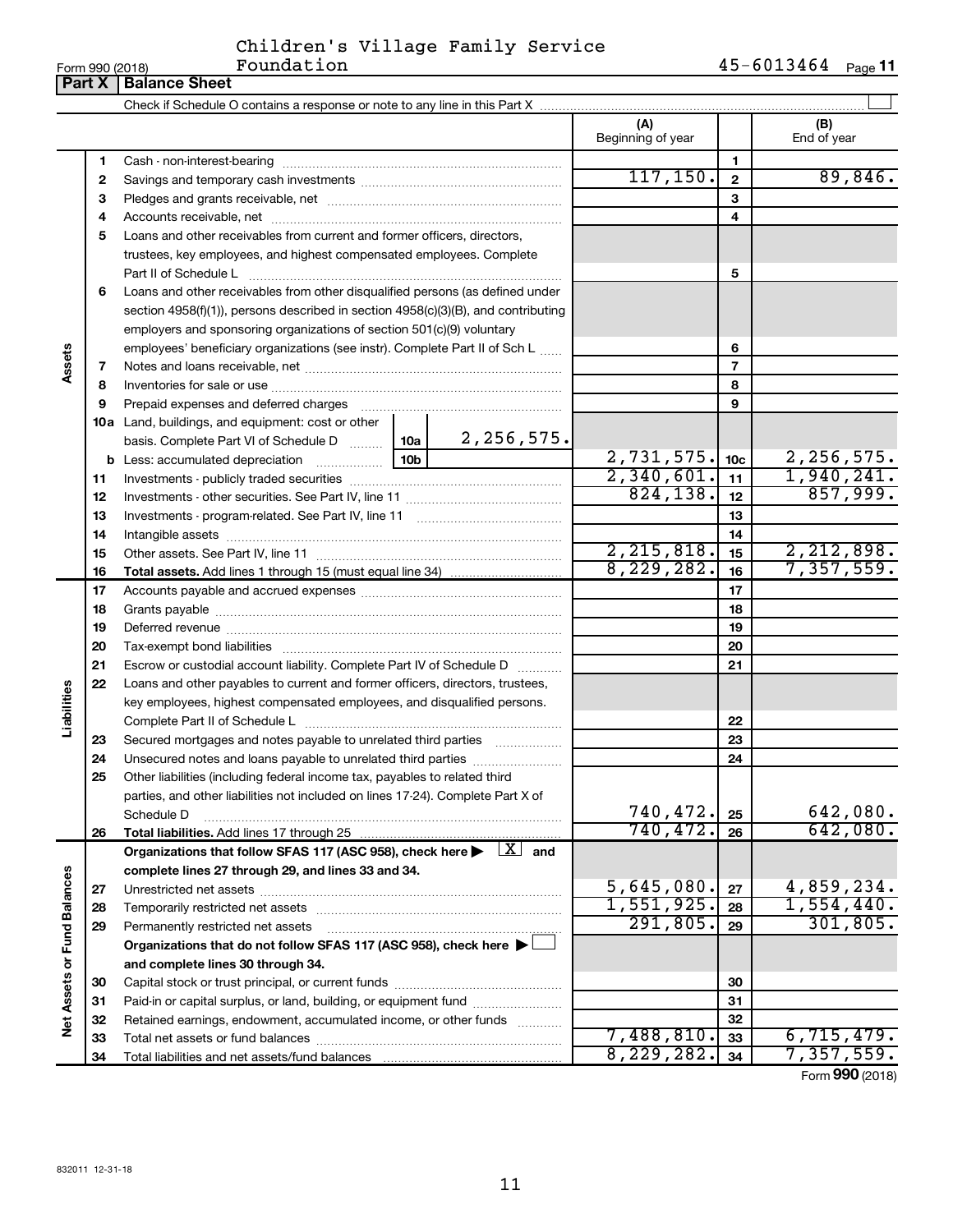| Children's Village Family Service |  |  |
|-----------------------------------|--|--|
|                                   |  |  |

|    | Foundation<br>Form 990 (2018)                                                                                                                                                                                                  |                         | 45-6013464     |     | Page 12            |
|----|--------------------------------------------------------------------------------------------------------------------------------------------------------------------------------------------------------------------------------|-------------------------|----------------|-----|--------------------|
|    | Part XII<br><b>Reconciliation of Net Assets</b>                                                                                                                                                                                |                         |                |     |                    |
|    |                                                                                                                                                                                                                                |                         |                |     | $\boxed{\text{X}}$ |
|    |                                                                                                                                                                                                                                |                         |                |     |                    |
| 1  |                                                                                                                                                                                                                                | 1                       |                |     | 196,812.           |
| 2  |                                                                                                                                                                                                                                | $\overline{2}$          |                |     | 764, 457.          |
| З  | Revenue less expenses. Subtract line 2 from line 1                                                                                                                                                                             | 3                       | $-567,645.$    |     |                    |
| 4  |                                                                                                                                                                                                                                | $\overline{\mathbf{4}}$ | 7,488,810.     |     |                    |
| 5  |                                                                                                                                                                                                                                | 5                       | $-213,055.$    |     |                    |
| 6  | Donated services and use of facilities                                                                                                                                                                                         | 6                       |                |     |                    |
| 7  | Investment expenses                                                                                                                                                                                                            | $\overline{7}$          |                |     |                    |
| 8  | Prior period adjustments material contents and content and content and content and content and content and content and content and content and content and content and content and content and content and content and content | 8                       |                |     |                    |
| 9  |                                                                                                                                                                                                                                | 9                       |                |     | 7,369.             |
| 10 | Net assets or fund balances at end of year. Combine lines 3 through 9 (must equal Part X, line 33,                                                                                                                             |                         |                |     |                    |
|    | column (B))                                                                                                                                                                                                                    | 10                      | 6,715,479.     |     |                    |
|    | Part XII Financial Statements and Reporting                                                                                                                                                                                    |                         |                |     |                    |
|    |                                                                                                                                                                                                                                |                         |                |     |                    |
|    |                                                                                                                                                                                                                                |                         |                | Yes | <b>No</b>          |
| 1  | Accounting method used to prepare the Form 990: $\Box$ Cash $\Box$ Accrual $\Box$ Other                                                                                                                                        |                         |                |     |                    |
|    | If the organization changed its method of accounting from a prior year or checked "Other," explain in Schedule O.                                                                                                              |                         |                |     |                    |
|    |                                                                                                                                                                                                                                |                         | 2a             |     | x                  |
|    | If "Yes," check a box below to indicate whether the financial statements for the year were compiled or reviewed on a                                                                                                           |                         |                |     |                    |
|    | separate basis, consolidated basis, or both:                                                                                                                                                                                   |                         |                |     |                    |
|    | Both consolidated and separate basis<br>Separate basis<br><b>Consolidated basis</b>                                                                                                                                            |                         |                |     |                    |
|    | <b>b</b> Were the organization's financial statements audited by an independent accountant?                                                                                                                                    |                         | 2 <sub>b</sub> | х   |                    |
|    | If "Yes," check a box below to indicate whether the financial statements for the year were audited on a separate basis,                                                                                                        |                         |                |     |                    |
|    | consolidated basis, or both:                                                                                                                                                                                                   |                         |                |     |                    |
|    | $ \mathbf{X} $ Separate basis<br><b>Consolidated basis</b><br>Both consolidated and separate basis                                                                                                                             |                         |                |     |                    |
|    | c If "Yes" to line 2a or 2b, does the organization have a committee that assumes responsibility for oversight of the audit,                                                                                                    |                         |                |     |                    |
|    | review, or compilation of its financial statements and selection of an independent accountant?                                                                                                                                 |                         | 2c             | х   |                    |
|    | If the organization changed either its oversight process or selection process during the tax year, explain in Schedule O.                                                                                                      |                         |                |     |                    |
|    | 3a As a result of a federal award, was the organization required to undergo an audit or audits as set forth in the Single Audit                                                                                                |                         |                |     |                    |
|    |                                                                                                                                                                                                                                |                         | За             |     | x                  |
|    | <b>b</b> If "Yes," did the organization undergo the required audit or audits? If the organization did not undergo the required audit                                                                                           |                         |                |     |                    |
|    |                                                                                                                                                                                                                                |                         | 3b             |     |                    |

Form (2018) **990**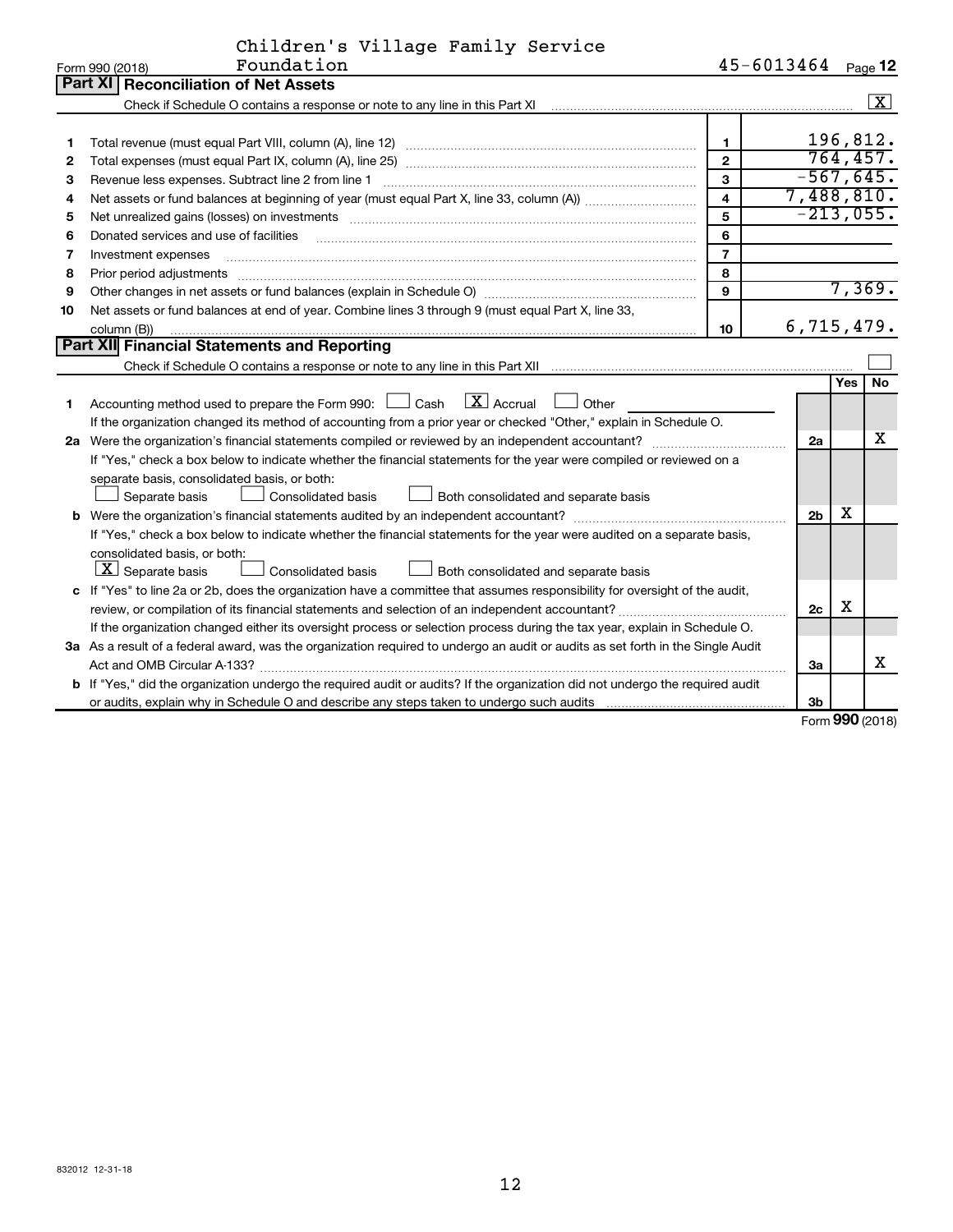| <b>SCHEDULE A</b><br>(Form 990 or 990-EZ)<br>Department of the Treasury<br>Internal Revenue Service |                          |  | <b>Public Charity Status and Public Support</b><br>Complete if the organization is a section 501(c)(3) organization or a section<br>4947(a)(1) nonexempt charitable trust.<br>Attach to Form 990 or Form 990-EZ. |                                                                                                                                                                                                                                                           |                                 |                             |                            | OMB No. 1545-0047<br>Open to Public<br>Inspection |                                       |
|-----------------------------------------------------------------------------------------------------|--------------------------|--|------------------------------------------------------------------------------------------------------------------------------------------------------------------------------------------------------------------|-----------------------------------------------------------------------------------------------------------------------------------------------------------------------------------------------------------------------------------------------------------|---------------------------------|-----------------------------|----------------------------|---------------------------------------------------|---------------------------------------|
|                                                                                                     | Name of the organization |  |                                                                                                                                                                                                                  | Go to www.irs.gov/Form990 for instructions and the latest information.<br>Children's Village Family Service                                                                                                                                               |                                 |                             |                            |                                                   | <b>Employer identification number</b> |
|                                                                                                     |                          |  | Foundation                                                                                                                                                                                                       |                                                                                                                                                                                                                                                           |                                 |                             |                            |                                                   | 45-6013464                            |
| Part I                                                                                              |                          |  |                                                                                                                                                                                                                  | Reason for Public Charity Status (All organizations must complete this part.) See instructions.                                                                                                                                                           |                                 |                             |                            |                                                   |                                       |
|                                                                                                     |                          |  |                                                                                                                                                                                                                  | The organization is not a private foundation because it is: (For lines 1 through 12, check only one box.)                                                                                                                                                 |                                 |                             |                            |                                                   |                                       |
| 1                                                                                                   |                          |  |                                                                                                                                                                                                                  | A church, convention of churches, or association of churches described in section 170(b)(1)(A)(i).                                                                                                                                                        |                                 |                             |                            |                                                   |                                       |
| 2                                                                                                   |                          |  |                                                                                                                                                                                                                  | A school described in section 170(b)(1)(A)(ii). (Attach Schedule E (Form 990 or 990-EZ).)                                                                                                                                                                 |                                 |                             |                            |                                                   |                                       |
| 3                                                                                                   |                          |  |                                                                                                                                                                                                                  | A hospital or a cooperative hospital service organization described in section 170(b)(1)(A)(iii).                                                                                                                                                         |                                 |                             |                            |                                                   |                                       |
| 4                                                                                                   |                          |  |                                                                                                                                                                                                                  | A medical research organization operated in conjunction with a hospital described in section 170(b)(1)(A)(iii). Enter the hospital's name,                                                                                                                |                                 |                             |                            |                                                   |                                       |
|                                                                                                     | city, and state:         |  |                                                                                                                                                                                                                  |                                                                                                                                                                                                                                                           |                                 |                             |                            |                                                   |                                       |
| 5                                                                                                   |                          |  |                                                                                                                                                                                                                  | An organization operated for the benefit of a college or university owned or operated by a governmental unit described in                                                                                                                                 |                                 |                             |                            |                                                   |                                       |
|                                                                                                     |                          |  | section 170(b)(1)(A)(iv). (Complete Part II.)                                                                                                                                                                    |                                                                                                                                                                                                                                                           |                                 |                             |                            |                                                   |                                       |
| 6                                                                                                   |                          |  |                                                                                                                                                                                                                  | A federal, state, or local government or governmental unit described in section 170(b)(1)(A)(v).                                                                                                                                                          |                                 |                             |                            |                                                   |                                       |
| 7                                                                                                   |                          |  |                                                                                                                                                                                                                  | An organization that normally receives a substantial part of its support from a governmental unit or from the general public described in                                                                                                                 |                                 |                             |                            |                                                   |                                       |
|                                                                                                     |                          |  | section 170(b)(1)(A)(vi). (Complete Part II.)                                                                                                                                                                    |                                                                                                                                                                                                                                                           |                                 |                             |                            |                                                   |                                       |
| 8                                                                                                   |                          |  |                                                                                                                                                                                                                  | A community trust described in section 170(b)(1)(A)(vi). (Complete Part II.)                                                                                                                                                                              |                                 |                             |                            |                                                   |                                       |
| 9                                                                                                   |                          |  |                                                                                                                                                                                                                  | An agricultural research organization described in section 170(b)(1)(A)(ix) operated in conjunction with a land-grant college                                                                                                                             |                                 |                             |                            |                                                   |                                       |
|                                                                                                     |                          |  |                                                                                                                                                                                                                  | or university or a non-land-grant college of agriculture (see instructions). Enter the name, city, and state of the college or                                                                                                                            |                                 |                             |                            |                                                   |                                       |
| 10                                                                                                  | university:              |  |                                                                                                                                                                                                                  | An organization that normally receives: (1) more than 33 1/3% of its support from contributions, membership fees, and gross receipts from                                                                                                                 |                                 |                             |                            |                                                   |                                       |
|                                                                                                     |                          |  |                                                                                                                                                                                                                  | activities related to its exempt functions - subject to certain exceptions, and (2) no more than 33 1/3% of its support from gross investment                                                                                                             |                                 |                             |                            |                                                   |                                       |
|                                                                                                     |                          |  |                                                                                                                                                                                                                  | income and unrelated business taxable income (less section 511 tax) from businesses acquired by the organization after June 30, 1975.                                                                                                                     |                                 |                             |                            |                                                   |                                       |
|                                                                                                     |                          |  | See section 509(a)(2). (Complete Part III.)                                                                                                                                                                      |                                                                                                                                                                                                                                                           |                                 |                             |                            |                                                   |                                       |
| 11                                                                                                  |                          |  |                                                                                                                                                                                                                  | An organization organized and operated exclusively to test for public safety. See section 509(a)(4).                                                                                                                                                      |                                 |                             |                            |                                                   |                                       |
| $\lfloor x \rfloor$<br>12 <sub>2</sub>                                                              |                          |  |                                                                                                                                                                                                                  | An organization organized and operated exclusively for the benefit of, to perform the functions of, or to carry out the purposes of one or                                                                                                                |                                 |                             |                            |                                                   |                                       |
|                                                                                                     |                          |  |                                                                                                                                                                                                                  | more publicly supported organizations described in section 509(a)(1) or section 509(a)(2). See section 509(a)(3). Check the box in                                                                                                                        |                                 |                             |                            |                                                   |                                       |
|                                                                                                     |                          |  |                                                                                                                                                                                                                  | lines 12a through 12d that describes the type of supporting organization and complete lines 12e, 12f, and 12g.                                                                                                                                            |                                 |                             |                            |                                                   |                                       |
| a                                                                                                   |                          |  |                                                                                                                                                                                                                  | Type I. A supporting organization operated, supervised, or controlled by its supported organization(s), typically by giving                                                                                                                               |                                 |                             |                            |                                                   |                                       |
|                                                                                                     |                          |  |                                                                                                                                                                                                                  | the supported organization(s) the power to regularly appoint or elect a majority of the directors or trustees of the supporting                                                                                                                           |                                 |                             |                            |                                                   |                                       |
|                                                                                                     |                          |  | organization. You must complete Part IV, Sections A and B.                                                                                                                                                       |                                                                                                                                                                                                                                                           |                                 |                             |                            |                                                   |                                       |
| $\lfloor x \rfloor$<br>b                                                                            |                          |  |                                                                                                                                                                                                                  | Type II. A supporting organization supervised or controlled in connection with its supported organization(s), by having                                                                                                                                   |                                 |                             |                            |                                                   |                                       |
|                                                                                                     |                          |  |                                                                                                                                                                                                                  | control or management of the supporting organization vested in the same persons that control or manage the supported                                                                                                                                      |                                 |                             |                            |                                                   |                                       |
|                                                                                                     |                          |  | organization(s). You must complete Part IV, Sections A and C.                                                                                                                                                    |                                                                                                                                                                                                                                                           |                                 |                             |                            |                                                   |                                       |
|                                                                                                     |                          |  |                                                                                                                                                                                                                  | Type III functionally integrated. A supporting organization operated in connection with, and functionally integrated with,                                                                                                                                |                                 |                             |                            |                                                   |                                       |
|                                                                                                     |                          |  |                                                                                                                                                                                                                  | its supported organization(s) (see instructions). You must complete Part IV, Sections A, D, and E.                                                                                                                                                        |                                 |                             |                            |                                                   |                                       |
| d                                                                                                   |                          |  |                                                                                                                                                                                                                  | Type III non-functionally integrated. A supporting organization operated in connection with its supported organization(s)<br>that is not functionally integrated. The organization generally must satisfy a distribution requirement and an attentiveness |                                 |                             |                            |                                                   |                                       |
|                                                                                                     |                          |  |                                                                                                                                                                                                                  | requirement (see instructions). You must complete Part IV, Sections A and D, and Part V.                                                                                                                                                                  |                                 |                             |                            |                                                   |                                       |
| $\boxed{\text{X}}$<br>е                                                                             |                          |  |                                                                                                                                                                                                                  | Check this box if the organization received a written determination from the IRS that it is a Type I, Type II, Type III                                                                                                                                   |                                 |                             |                            |                                                   |                                       |
|                                                                                                     |                          |  |                                                                                                                                                                                                                  | functionally integrated, or Type III non-functionally integrated supporting organization.                                                                                                                                                                 |                                 |                             |                            |                                                   |                                       |
|                                                                                                     |                          |  |                                                                                                                                                                                                                  |                                                                                                                                                                                                                                                           |                                 |                             |                            |                                                   | 1                                     |
|                                                                                                     |                          |  | g Provide the following information about the supported organization(s).                                                                                                                                         |                                                                                                                                                                                                                                                           |                                 |                             |                            |                                                   |                                       |
|                                                                                                     | (i) Name of supported    |  | (ii) EIN                                                                                                                                                                                                         | (iii) Type of organization<br>(described on lines 1-10                                                                                                                                                                                                    | (iv) Is the organization listed | in vour aovernina document? | (v) Amount of monetary     |                                                   | (vi) Amount of other                  |
|                                                                                                     | organization             |  |                                                                                                                                                                                                                  | above (see instructions))                                                                                                                                                                                                                                 | Yes                             | No                          | support (see instructions) |                                                   | support (see instructions)            |
|                                                                                                     | Village Family           |  |                                                                                                                                                                                                                  |                                                                                                                                                                                                                                                           |                                 |                             |                            |                                                   |                                       |
|                                                                                                     | Service Center           |  | 45-0226423                                                                                                                                                                                                       | 7                                                                                                                                                                                                                                                         | х                               |                             |                            | 190,064.                                          |                                       |
|                                                                                                     |                          |  |                                                                                                                                                                                                                  |                                                                                                                                                                                                                                                           |                                 |                             |                            |                                                   |                                       |
|                                                                                                     |                          |  |                                                                                                                                                                                                                  |                                                                                                                                                                                                                                                           |                                 |                             |                            |                                                   |                                       |
|                                                                                                     |                          |  |                                                                                                                                                                                                                  |                                                                                                                                                                                                                                                           |                                 |                             |                            |                                                   |                                       |
|                                                                                                     |                          |  |                                                                                                                                                                                                                  |                                                                                                                                                                                                                                                           |                                 |                             |                            |                                                   |                                       |
|                                                                                                     |                          |  |                                                                                                                                                                                                                  |                                                                                                                                                                                                                                                           |                                 |                             |                            |                                                   |                                       |
|                                                                                                     |                          |  |                                                                                                                                                                                                                  |                                                                                                                                                                                                                                                           |                                 |                             |                            |                                                   |                                       |
|                                                                                                     |                          |  |                                                                                                                                                                                                                  |                                                                                                                                                                                                                                                           |                                 |                             |                            |                                                   |                                       |
| Total                                                                                               |                          |  |                                                                                                                                                                                                                  |                                                                                                                                                                                                                                                           |                                 |                             |                            | 190,064.                                          | Ο.                                    |
|                                                                                                     |                          |  |                                                                                                                                                                                                                  |                                                                                                                                                                                                                                                           |                                 |                             |                            |                                                   |                                       |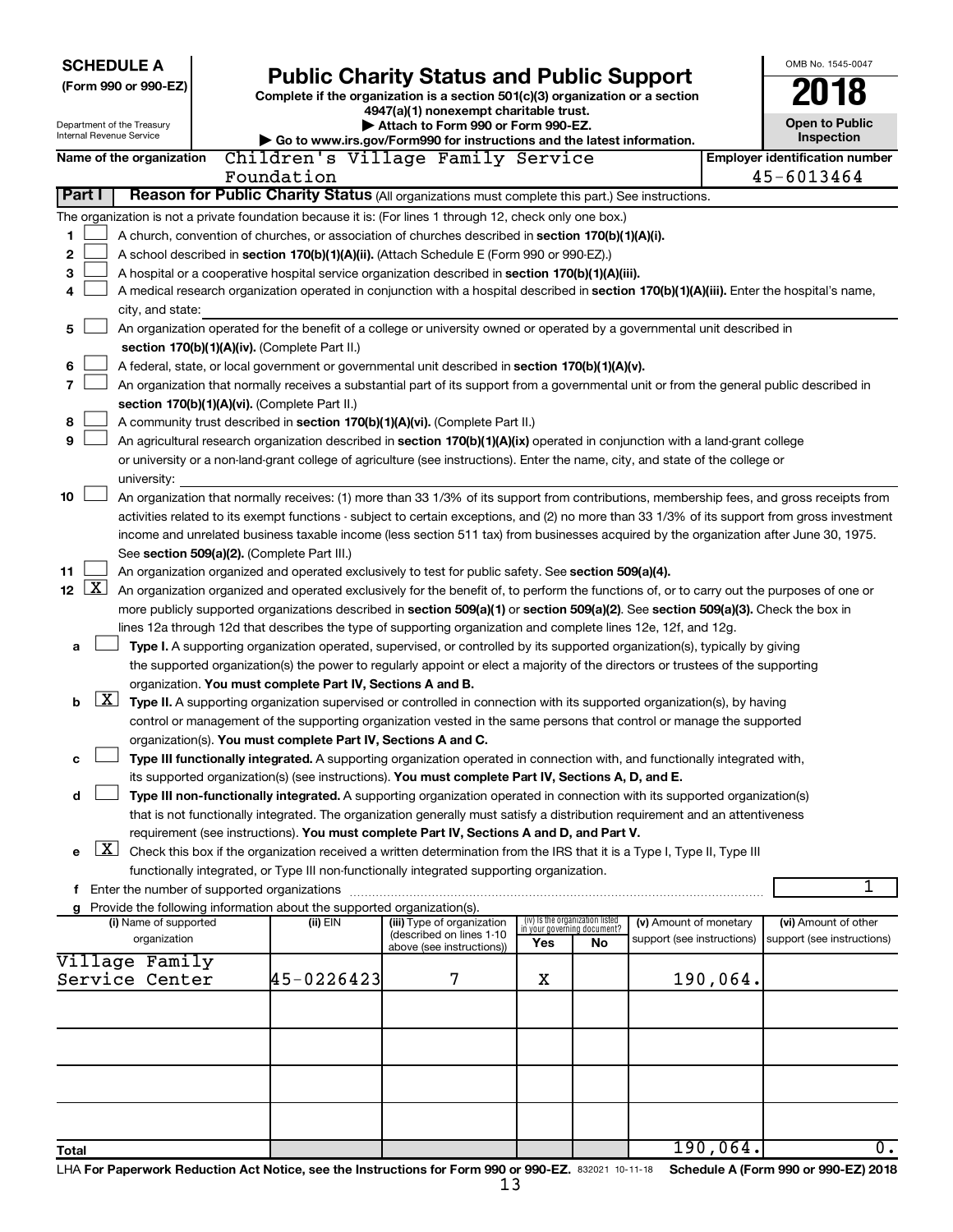# Schedule A (Form 990 or 990-EZ) 2018 Foundation<br>| Part II | Support Schedule for Organizations

(Complete only if you checked the box on line 5, 7, or 8 of Part I or if the organization failed to qualify under Part III. If the organization fails to qualify under the tests listed below, please complete Part III.) **Part Schedule for Organizations Described in Sections 170(b)(1)(A)(iv) and 170(b)(1)(A)(vi)** 

|   | <b>Section A. Public Support</b>                                                                                                           |          |            |            |            |          |           |
|---|--------------------------------------------------------------------------------------------------------------------------------------------|----------|------------|------------|------------|----------|-----------|
|   | Calendar year (or fiscal year beginning in)                                                                                                | (a) 2014 | $(b)$ 2015 | $(c)$ 2016 | $(d)$ 2017 | (e) 2018 | (f) Total |
|   | 1 Gifts, grants, contributions, and                                                                                                        |          |            |            |            |          |           |
|   | membership fees received. (Do not                                                                                                          |          |            |            |            |          |           |
|   | include any "unusual grants.")                                                                                                             |          |            |            |            |          |           |
|   | 2 Tax revenues levied for the organ-                                                                                                       |          |            |            |            |          |           |
|   | ization's benefit and either paid to                                                                                                       |          |            |            |            |          |           |
|   | or expended on its behalf                                                                                                                  |          |            |            |            |          |           |
|   | 3 The value of services or facilities                                                                                                      |          |            |            |            |          |           |
|   | furnished by a governmental unit to                                                                                                        |          |            |            |            |          |           |
|   | the organization without charge                                                                                                            |          |            |            |            |          |           |
|   | 4 Total. Add lines 1 through 3                                                                                                             |          |            |            |            |          |           |
|   | 5 The portion of total contributions                                                                                                       |          |            |            |            |          |           |
|   | by each person (other than a                                                                                                               |          |            |            |            |          |           |
|   | governmental unit or publicly                                                                                                              |          |            |            |            |          |           |
|   | supported organization) included                                                                                                           |          |            |            |            |          |           |
|   | on line 1 that exceeds 2% of the                                                                                                           |          |            |            |            |          |           |
|   | amount shown on line 11,                                                                                                                   |          |            |            |            |          |           |
|   | column (f)                                                                                                                                 |          |            |            |            |          |           |
|   | 6 Public support. Subtract line 5 from line 4.                                                                                             |          |            |            |            |          |           |
|   | <b>Section B. Total Support</b>                                                                                                            |          |            |            |            |          |           |
|   | Calendar year (or fiscal year beginning in)                                                                                                | (a) 2014 | $(b)$ 2015 | $(c)$ 2016 | $(d)$ 2017 | (e) 2018 | (f) Total |
|   | 7 Amounts from line 4                                                                                                                      |          |            |            |            |          |           |
| 8 | Gross income from interest,                                                                                                                |          |            |            |            |          |           |
|   | dividends, payments received on                                                                                                            |          |            |            |            |          |           |
|   | securities loans, rents, royalties,                                                                                                        |          |            |            |            |          |           |
|   | and income from similar sources                                                                                                            |          |            |            |            |          |           |
| 9 | Net income from unrelated business                                                                                                         |          |            |            |            |          |           |
|   | activities, whether or not the                                                                                                             |          |            |            |            |          |           |
|   | business is regularly carried on                                                                                                           |          |            |            |            |          |           |
|   | 10 Other income. Do not include gain                                                                                                       |          |            |            |            |          |           |
|   | or loss from the sale of capital                                                                                                           |          |            |            |            |          |           |
|   | assets (Explain in Part VI.)                                                                                                               |          |            |            |            |          |           |
|   | 11 Total support. Add lines 7 through 10                                                                                                   |          |            |            |            |          |           |
|   | <b>12</b> Gross receipts from related activities, etc. (see instructions)                                                                  |          |            |            |            | 12       |           |
|   | 13 First five years. If the Form 990 is for the organization's first, second, third, fourth, or fifth tax year as a section 501(c)(3)      |          |            |            |            |          |           |
|   | organization, check this box and stop here                                                                                                 |          |            |            |            |          |           |
|   | <b>Section C. Computation of Public Support Percentage</b>                                                                                 |          |            |            |            |          |           |
|   |                                                                                                                                            |          |            |            |            | 14       | %         |
|   |                                                                                                                                            |          |            |            |            | 15       | %         |
|   | 16a 33 1/3% support test - 2018. If the organization did not check the box on line 13, and line 14 is 33 1/3% or more, check this box and  |          |            |            |            |          |           |
|   | stop here. The organization qualifies as a publicly supported organization manufaction manufacture or the organization                     |          |            |            |            |          |           |
|   | b 33 1/3% support test - 2017. If the organization did not check a box on line 13 or 16a, and line 15 is 33 1/3% or more, check this box   |          |            |            |            |          |           |
|   |                                                                                                                                            |          |            |            |            |          |           |
|   | 17a 10% -facts-and-circumstances test - 2018. If the organization did not check a box on line 13, 16a, or 16b, and line 14 is 10% or more, |          |            |            |            |          |           |
|   | and if the organization meets the "facts-and-circumstances" test, check this box and stop here. Explain in Part VI how the organization    |          |            |            |            |          |           |
|   | meets the "facts-and-circumstances" test. The organization qualifies as a publicly supported organization <i>manumumumum</i>               |          |            |            |            |          |           |
|   | b 10% -facts-and-circumstances test - 2017. If the organization did not check a box on line 13, 16a, 16b, or 17a, and line 15 is 10% or    |          |            |            |            |          |           |
|   | more, and if the organization meets the "facts-and-circumstances" test, check this box and stop here. Explain in Part VI how the           |          |            |            |            |          |           |
|   | organization meets the "facts-and-circumstances" test. The organization qualifies as a publicly supported organization                     |          |            |            |            |          |           |
|   | 18 Private foundation. If the organization did not check a box on line 13, 16a, 16b, 17a, or 17b, check this box and see instructions      |          |            |            |            |          |           |

**Schedule A (Form 990 or 990-EZ) 2018**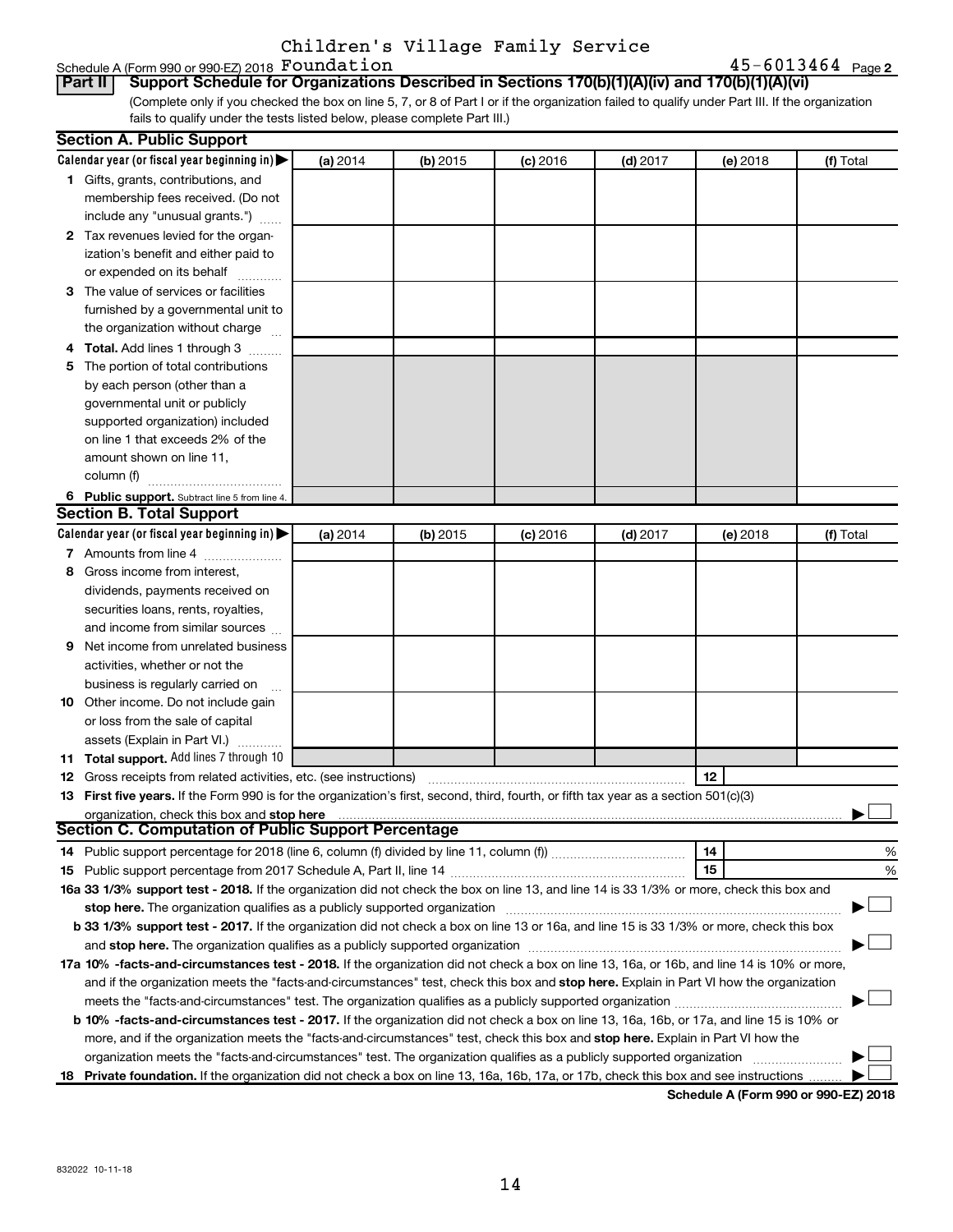Schedule A (Form 990 or 990-EZ) 2018 Foundation

### **Part III Support Schedule for Organizations Described in Section 509(a)(2)**

(Complete only if you checked the box on line 10 of Part I or if the organization failed to qualify under Part II. If the organization fails to qualify under the tests listed below, please complete Part II.)

| <b>Section A. Public Support</b>                                                                                                                                                                                               |          |            |            |            |          |           |
|--------------------------------------------------------------------------------------------------------------------------------------------------------------------------------------------------------------------------------|----------|------------|------------|------------|----------|-----------|
| Calendar year (or fiscal year beginning in)                                                                                                                                                                                    | (a) 2014 | (b) 2015   | $(c)$ 2016 | $(d)$ 2017 | (e) 2018 | (f) Total |
| 1 Gifts, grants, contributions, and                                                                                                                                                                                            |          |            |            |            |          |           |
| membership fees received. (Do not                                                                                                                                                                                              |          |            |            |            |          |           |
| include any "unusual grants.")                                                                                                                                                                                                 |          |            |            |            |          |           |
| <b>2</b> Gross receipts from admissions,                                                                                                                                                                                       |          |            |            |            |          |           |
| merchandise sold or services per-                                                                                                                                                                                              |          |            |            |            |          |           |
| formed, or facilities furnished in                                                                                                                                                                                             |          |            |            |            |          |           |
| any activity that is related to the<br>organization's tax-exempt purpose                                                                                                                                                       |          |            |            |            |          |           |
| 3 Gross receipts from activities that                                                                                                                                                                                          |          |            |            |            |          |           |
| are not an unrelated trade or bus-                                                                                                                                                                                             |          |            |            |            |          |           |
|                                                                                                                                                                                                                                |          |            |            |            |          |           |
| iness under section 513                                                                                                                                                                                                        |          |            |            |            |          |           |
| 4 Tax revenues levied for the organ-                                                                                                                                                                                           |          |            |            |            |          |           |
| ization's benefit and either paid to                                                                                                                                                                                           |          |            |            |            |          |           |
| or expended on its behalf                                                                                                                                                                                                      |          |            |            |            |          |           |
| 5 The value of services or facilities                                                                                                                                                                                          |          |            |            |            |          |           |
| furnished by a governmental unit to                                                                                                                                                                                            |          |            |            |            |          |           |
| the organization without charge                                                                                                                                                                                                |          |            |            |            |          |           |
| 6 Total. Add lines 1 through 5                                                                                                                                                                                                 |          |            |            |            |          |           |
| 7a Amounts included on lines 1, 2, and                                                                                                                                                                                         |          |            |            |            |          |           |
| 3 received from disqualified persons                                                                                                                                                                                           |          |            |            |            |          |           |
| <b>b</b> Amounts included on lines 2 and 3 received                                                                                                                                                                            |          |            |            |            |          |           |
| from other than disqualified persons that<br>exceed the greater of \$5,000 or 1% of the                                                                                                                                        |          |            |            |            |          |           |
| amount on line 13 for the year                                                                                                                                                                                                 |          |            |            |            |          |           |
| c Add lines 7a and 7b                                                                                                                                                                                                          |          |            |            |            |          |           |
| 8 Public support. (Subtract line 7c from line 6.)                                                                                                                                                                              |          |            |            |            |          |           |
| <b>Section B. Total Support</b>                                                                                                                                                                                                |          |            |            |            |          |           |
| Calendar year (or fiscal year beginning in)                                                                                                                                                                                    | (a) 2014 | $(b)$ 2015 | $(c)$ 2016 | $(d)$ 2017 | (e) 2018 | (f) Total |
| 9 Amounts from line 6                                                                                                                                                                                                          |          |            |            |            |          |           |
| <b>10a</b> Gross income from interest,                                                                                                                                                                                         |          |            |            |            |          |           |
| dividends, payments received on                                                                                                                                                                                                |          |            |            |            |          |           |
| securities loans, rents, royalties,<br>and income from similar sources                                                                                                                                                         |          |            |            |            |          |           |
| <b>b</b> Unrelated business taxable income                                                                                                                                                                                     |          |            |            |            |          |           |
| (less section 511 taxes) from businesses                                                                                                                                                                                       |          |            |            |            |          |           |
| acquired after June 30, 1975                                                                                                                                                                                                   |          |            |            |            |          |           |
| c Add lines 10a and 10b                                                                                                                                                                                                        |          |            |            |            |          |           |
| <b>11</b> Net income from unrelated business                                                                                                                                                                                   |          |            |            |            |          |           |
| activities not included in line 10b.                                                                                                                                                                                           |          |            |            |            |          |           |
| whether or not the business is                                                                                                                                                                                                 |          |            |            |            |          |           |
| regularly carried on<br>12 Other income. Do not include gain                                                                                                                                                                   |          |            |            |            |          |           |
| or loss from the sale of capital                                                                                                                                                                                               |          |            |            |            |          |           |
| assets (Explain in Part VI.)                                                                                                                                                                                                   |          |            |            |            |          |           |
| <b>13</b> Total support. (Add lines 9, 10c, 11, and 12.)                                                                                                                                                                       |          |            |            |            |          |           |
| 14 First five years. If the Form 990 is for the organization's first, second, third, fourth, or fifth tax year as a section 501(c)(3) organization,                                                                            |          |            |            |            |          |           |
| check this box and stop here manufactured and stop here and stop here are manufactured and stop here and stop here and stop here and stop here and stop here and stop here and stop here are all the stop of the stop of the s |          |            |            |            |          |           |
| Section C. Computation of Public Support Percentage                                                                                                                                                                            |          |            |            |            |          |           |
| 15 Public support percentage for 2018 (line 8, column (f), divided by line 13, column (f) <i></i>                                                                                                                              |          |            |            |            | 15       | ℅         |
| 16 Public support percentage from 2017 Schedule A, Part III, line 15                                                                                                                                                           |          |            |            |            | 16       | %         |
| Section D. Computation of Investment Income Percentage                                                                                                                                                                         |          |            |            |            |          |           |
|                                                                                                                                                                                                                                |          |            |            |            | 17       | %         |
| 18 Investment income percentage from 2017 Schedule A, Part III, line 17                                                                                                                                                        |          |            |            |            | 18       | %         |
| 19a 33 1/3% support tests - 2018. If the organization did not check the box on line 14, and line 15 is more than 33 1/3%, and line 17 is not                                                                                   |          |            |            |            |          |           |
| more than 33 1/3%, check this box and stop here. The organization qualifies as a publicly supported organization                                                                                                               |          |            |            |            |          |           |
| b 33 1/3% support tests - 2017. If the organization did not check a box on line 14 or line 19a, and line 16 is more than 33 1/3%, and                                                                                          |          |            |            |            |          |           |
| line 18 is not more than 33 1/3%, check this box and stop here. The organization qualifies as a publicly supported organization                                                                                                |          |            |            |            |          |           |
|                                                                                                                                                                                                                                |          |            |            |            |          |           |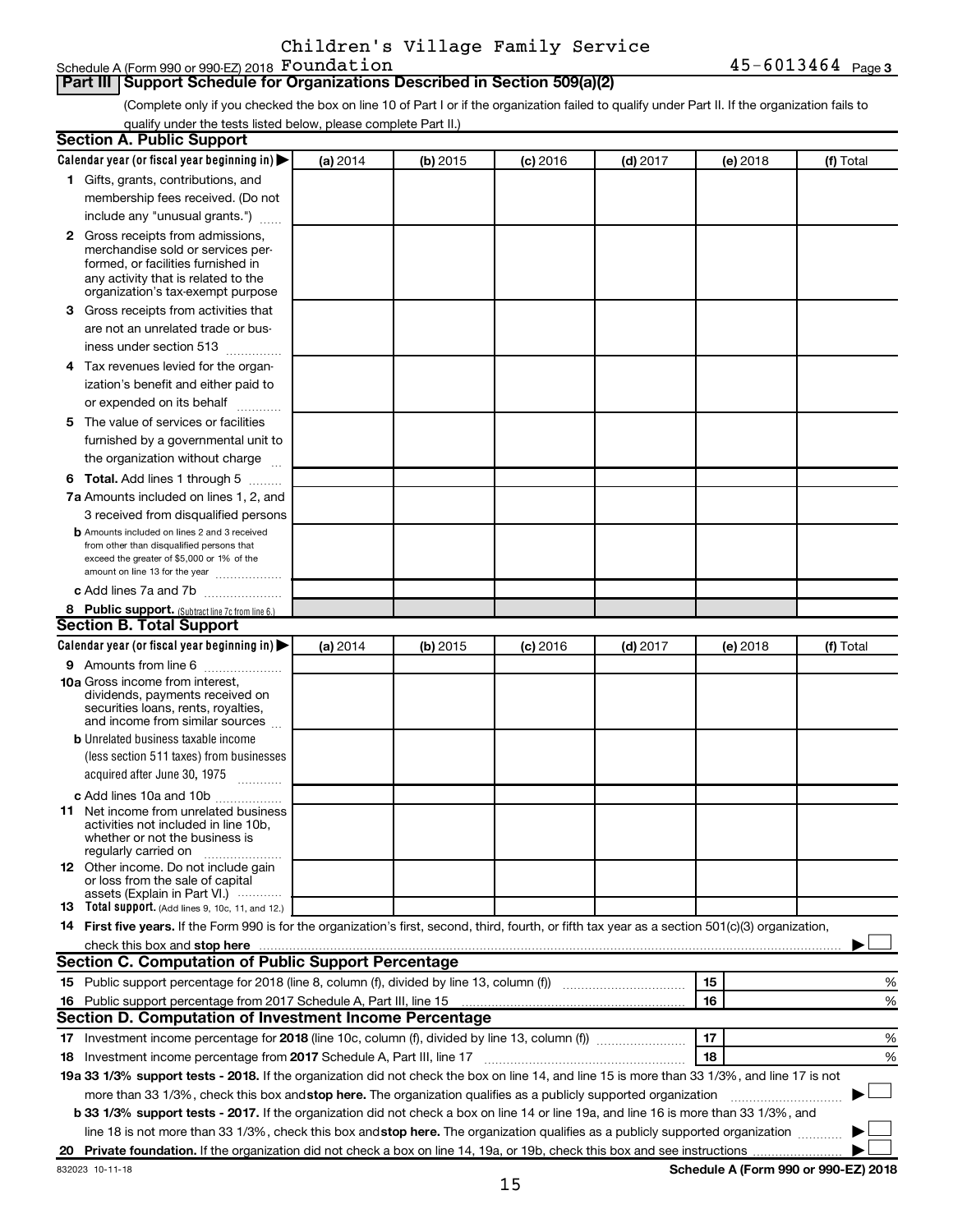#### Schedule A (Form 990 or 990-EZ) 2018  ${\bf Foundation} \hspace{2cm} 45-6013464$   $_{\rm Page}$ **Part IV Supporting Organizations**

(Complete only if you checked a box in line 12 on Part I. If you checked 12a of Part I, complete Sections A and B. If you checked 12b of Part I, complete Sections A and C. If you checked 12c of Part I, complete Sections A, D, and E. If you checked 12d of Part I, complete Sections A and D, and complete Part V.)

#### **Section A. All Supporting Organizations**

- **1** Are all of the organization's supported organizations listed by name in the organization's governing documents? If "No," describe in Part VI how the supported organizations are designated. If designated by *class or purpose, describe the designation. If historic and continuing relationship, explain.*
- **2** Did the organization have any supported organization that does not have an IRS determination of status under section 509(a)(1) or (2)? If "Yes," explain in Part **VI** how the organization determined that the supported *organization was described in section 509(a)(1) or (2).*
- **3a** Did the organization have a supported organization described in section 501(c)(4), (5), or (6)? If "Yes," answer *(b) and (c) below.*
- **b** Did the organization confirm that each supported organization qualified under section 501(c)(4), (5), or (6) and satisfied the public support tests under section 509(a)(2)? If "Yes," describe in Part VI when and how the *organization made the determination.*
- **c** Did the organization ensure that all support to such organizations was used exclusively for section 170(c)(2)(B) purposes? If "Yes," explain in Part VI what controls the organization put in place to ensure such use.
- **4 a** *If* Was any supported organization not organized in the United States ("foreign supported organization")? *"Yes," and if you checked 12a or 12b in Part I, answer (b) and (c) below.*
- **b** Did the organization have ultimate control and discretion in deciding whether to make grants to the foreign supported organization? If "Yes," describe in Part VI how the organization had such control and discretion *despite being controlled or supervised by or in connection with its supported organizations.*
- **c** Did the organization support any foreign supported organization that does not have an IRS determination under sections 501(c)(3) and 509(a)(1) or (2)? If "Yes," explain in Part VI what controls the organization used *to ensure that all support to the foreign supported organization was used exclusively for section 170(c)(2)(B) purposes.*
- **5a** Did the organization add, substitute, or remove any supported organizations during the tax year? If "Yes," answer (b) and (c) below (if applicable). Also, provide detail in **Part VI,** including (i) the names and EIN *numbers of the supported organizations added, substituted, or removed; (ii) the reasons for each such action; (iii) the authority under the organization's organizing document authorizing such action; and (iv) how the action was accomplished (such as by amendment to the organizing document).*
- **b** Type I or Type II only. Was any added or substituted supported organization part of a class already designated in the organization's organizing document?
- **c Substitutions only.**  Was the substitution the result of an event beyond the organization's control?
- **6** Did the organization provide support (whether in the form of grants or the provision of services or facilities) to **Part VI.** support or benefit one or more of the filing organization's supported organizations? If "Yes," provide detail in anyone other than (i) its supported organizations, (ii) individuals that are part of the charitable class benefited by one or more of its supported organizations, or (iii) other supporting organizations that also
- **7** Did the organization provide a grant, loan, compensation, or other similar payment to a substantial contributor regard to a substantial contributor? If "Yes," complete Part I of Schedule L (Form 990 or 990-EZ). (as defined in section 4958(c)(3)(C)), a family member of a substantial contributor, or a 35% controlled entity with
- **8** Did the organization make a loan to a disqualified person (as defined in section 4958) not described in line 7? *If "Yes," complete Part I of Schedule L (Form 990 or 990-EZ).*
- **9 a** Was the organization controlled directly or indirectly at any time during the tax year by one or more in section 509(a)(1) or (2))? If "Yes," provide detail in **Part VI.** disqualified persons as defined in section 4946 (other than foundation managers and organizations described
- **b** Did one or more disqualified persons (as defined in line 9a) hold a controlling interest in any entity in which the supporting organization had an interest? If "Yes," provide detail in Part VI.
- **c** Did a disqualified person (as defined in line 9a) have an ownership interest in, or derive any personal benefit from, assets in which the supporting organization also had an interest? If "Yes," provide detail in Part VI.
- **10 a** Was the organization subject to the excess business holdings rules of section 4943 because of section supporting organizations)? If "Yes," answer 10b below. 4943(f) (regarding certain Type II supporting organizations, and all Type III non-functionally integrated
- **b** Did the organization have any excess business holdings in the tax year? (Use Schedule C, Form 4720, to *determine whether the organization had excess business holdings.)*

**Yes No 1 2 3a 3b 3c 4a 4b 4c 5a 5b 5c 6 7 8 9a 9b 9c 10a 10b** X X X X X X X X X X X X

45-6013464 Page 4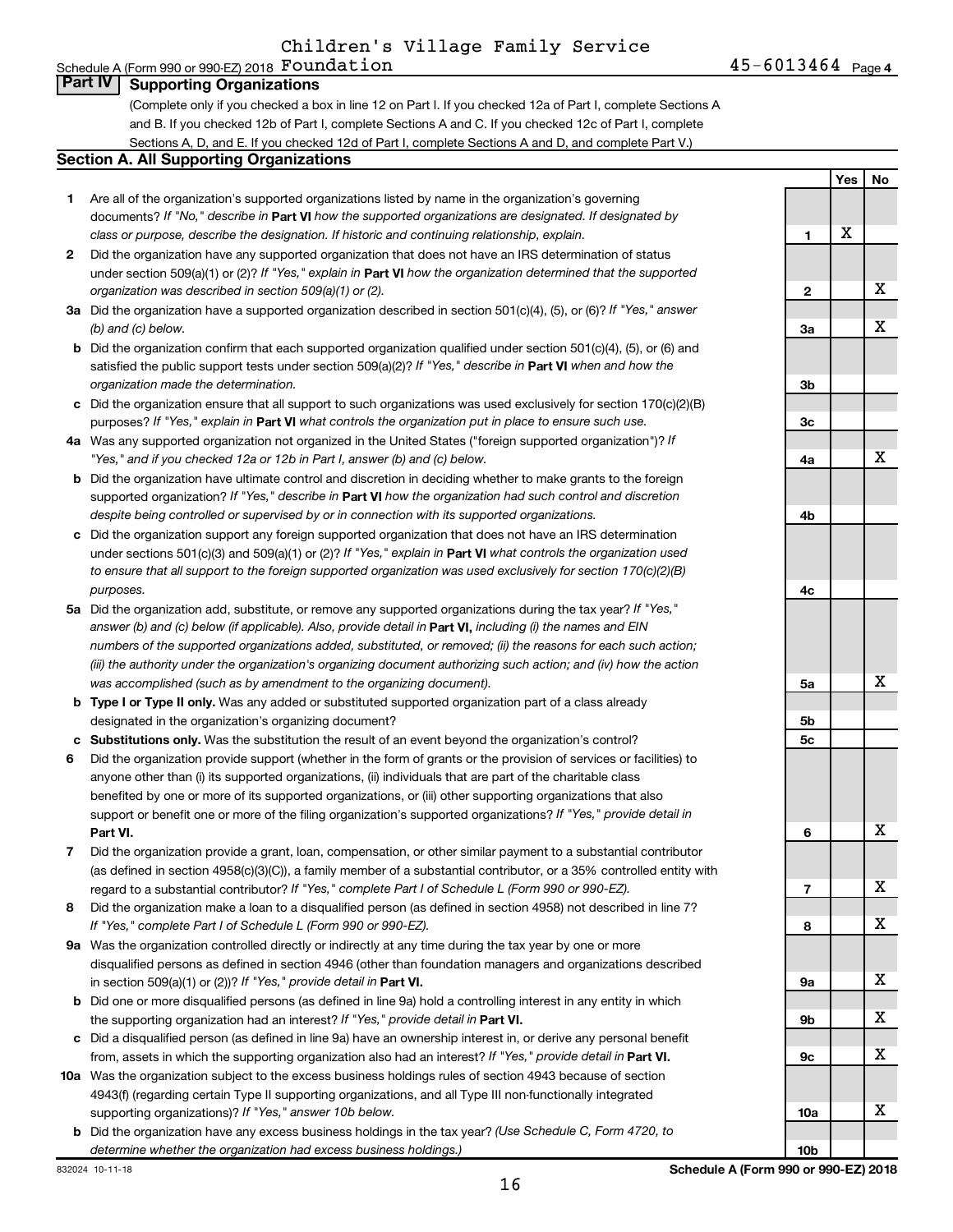Schedule A (Form 990 or 990-EZ) 2018  ${\bf Foundation} \hspace{2cm} 45-6013464$   $_{\rm Page}$ 

45-6013464 <sub>Page 5</sub> **Yes No 11** Has the organization accepted a gift or contribution from any of the following persons? **a** A person who directly or indirectly controls, either alone or together with persons described in (b) and (c) **b** A family member of a person described in (a) above? **c** A 35% controlled entity of a person described in (a) or (b) above?If "Yes" to a, b, or c, provide detail in **Part VI.** 11c **11a 11b Yes No 1** Did the directors, trustees, or membership of one or more supported organizations have the power to **2** Did the organization operate for the benefit of any supported organization other than the supported tax year? If "No," describe in **Part VI** how the supported organization(s) effectively operated, supervised, or **1 2 Part VI**  *how providing such benefit carried out the purposes of the supported organization(s) that operated,* **Yes No 1** Were a majority of the organization's directors or trustees during the tax year also a majority of the directors or trustees of each of the organization's supported organization(s)? If "No," describe in Part VI how control **1 Yes No 1** Did the organization provide to each of its supported organizations, by the last day of the fifth month of the **2** Were any of the organization's officers, directors, or trustees either (i) appointed or elected by the supported **3** By reason of the relationship described in (2), did the organization's supported organizations have a **1 2 3** organization(s) or (ii) serving on the governing body of a supported organization? If "No," explain in Part VI how income or assets at all times during the tax year? If "Yes," describe in Part VI the role the organization's **2 Answer (a) and (b) below. Yes No** Activities Test. **3** Parent of Supported Organizations. Answer (a) and (b) below. Check the box next to the method that the organization used to satisfy the Integral Part Test during the yealsee instructions). **The organization satisfied the Activities Test. Complete line 2 below.** The organization is the parent of each of its supported organizations. Complete line 3 below. The organization supported a governmental entity. Describe in Part VI how you supported a government entity (see instructions). **a** Did substantially all of the organization's activities during the tax year directly further the exempt purposes of **b** Did the activities described in (a) constitute activities that, but for the organization's involvement, one or more **a** Did the organization have the power to regularly appoint or elect a majority of the officers, directors, or the supported organization(s) to which the organization was responsive? If "Yes," then in Part VI identify **those supported organizations and explain**  *how these activities directly furthered their exempt purposes,* **2a 2b** of the organization's supported organization(s) would have been engaged in? If "Yes," explain in Part VI the *controlled the organization's activities. If the organization had more than one supported organization, describe how the powers to appoint and/or remove directors or trustees were allocated among the supported organizations and what conditions or restrictions, if any, applied to such powers during the tax year.* organization(s) that operated, supervised, or controlled the supporting organization? If "Yes," explain in *supervised, or controlled the supporting organization. or management of the supporting organization was vested in the same persons that controlled or managed the supported organization(s). the organization maintained a close and continuous working relationship with the supported organization(s). supported organizations played in this regard. how the organization was responsive to those supported organizations, and how the organization determined that these activities constituted substantially all of its activities. reasons for the organization's position that its supported organization(s) would have engaged in these activities but for the organization's involvement.* below, the governing body of a supported organization? regularly appoint or elect at least a majority of the organization's directors or trustees at all times during the organization's tax year, (i) a written notice describing the type and amount of support provided during the prior tax year, (ii) a copy of the Form 990 that was most recently filed as of the date of notification, and (iii) copies of the organization's governing documents in effect on the date of notification, to the extent not previously provided? significant voice in the organization's investment policies and in directing the use of the organization's **Part IV Supporting Organizations** *(continued)* **Section B. Type I Supporting Organizations Section C. Type II Supporting Organizations Section D. All Type III Supporting Organizations Section E. Type III Functionally Integrated Supporting Organizations**  $\Box$  $\Box$ X  $\overline{\texttt{x}}$ X X

**b** Did the organization exercise a substantial degree of direction over the policies, programs, and activities of each of its supported organizations? If "Yes," describe in Part VI the role played by the organization in this regard.

**1**

**a b c**

**Schedule A (Form 990 or 990-EZ) 2018**

**3a**

**3b**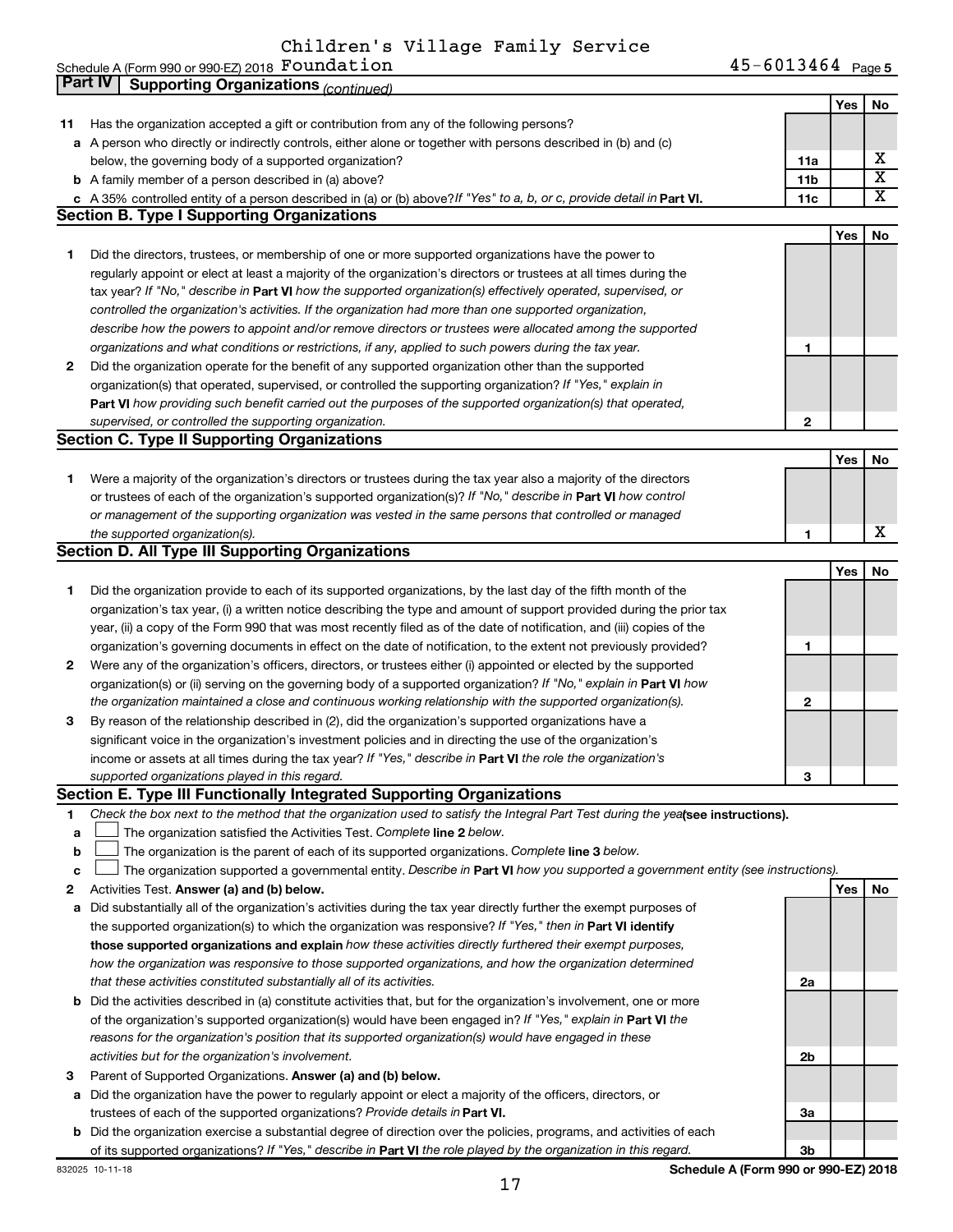#### **1 Letter or if the organization satisfied the Integral Part Test as a qualifying trust on Nov. 20, 1970 (explain in Part VI.) See instructions. All Section A - Adjusted Net Income 1 2 3 4 5 6 7 8 1 2 3 4 5 6 7 Adjusted Net Income** (subtract lines 5, 6, and 7 from line 4) **8 8 Section B - Minimum Asset Amount 1 2 3 4 5 6 7 8 a** Average monthly value of securities **b** Average monthly cash balances **c** Fair market value of other non-exempt-use assets **d Total**  (add lines 1a, 1b, and 1c) **e Discount** claimed for blockage or other **1a 1b 1c 1d 2 3 4 5 6 7 8** factors (explain in detail in Part VI): **Minimum Asset Amount**  (add line 7 to line 6) **Section C - Distributable Amount 1 2 3 4 5 1 2 3 4 5** other Type III non-functionally integrated supporting organizations must complete Sections A through E. (B) Current Year<br>(optional) (A) Prior Year Net short-term capital gain Recoveries of prior-year distributions Other gross income (see instructions) Add lines 1 through 3 Depreciation and depletion Portion of operating expenses paid or incurred for production or collection of gross income or for management, conservation, or maintenance of property held for production of income (see instructions) Other expenses (see instructions) (B) Current Year  $(A)$  Prior Year  $\left\{\n\begin{array}{ccc}\n\end{array}\n\right\}$  (optional) Aggregate fair market value of all non-exempt-use assets (see instructions for short tax year or assets held for part of year): Acquisition indebtedness applicable to non-exempt-use assets Subtract line 2 from line 1d Cash deemed held for exempt use. Enter 1-1/2% of line 3 (for greater amount, see instructions) Net value of non-exempt-use assets (subtract line 4 from line 3) Multiply line 5 by .035 Recoveries of prior-year distributions Current Year Adjusted net income for prior year (from Section A, line 8, Column A) Enter 85% of line 1 Minimum asset amount for prior year (from Section B, line 8, Column A) Enter greater of line 2 or line 3 Income tax imposed in prior year **Part V Type III Non-Functionally Integrated 509(a)(3) Supporting Organizations**   $\Box$

**6 6** Distributable Amount. Subtract line 5 from line 4, unless subject to emergency temporary reduction (see instructions)

**7** Check here if the current year is the organization's first as a non-functionally integrated Type III supporting organization (see † instructions).

**Schedule A (Form 990 or 990-EZ) 2018**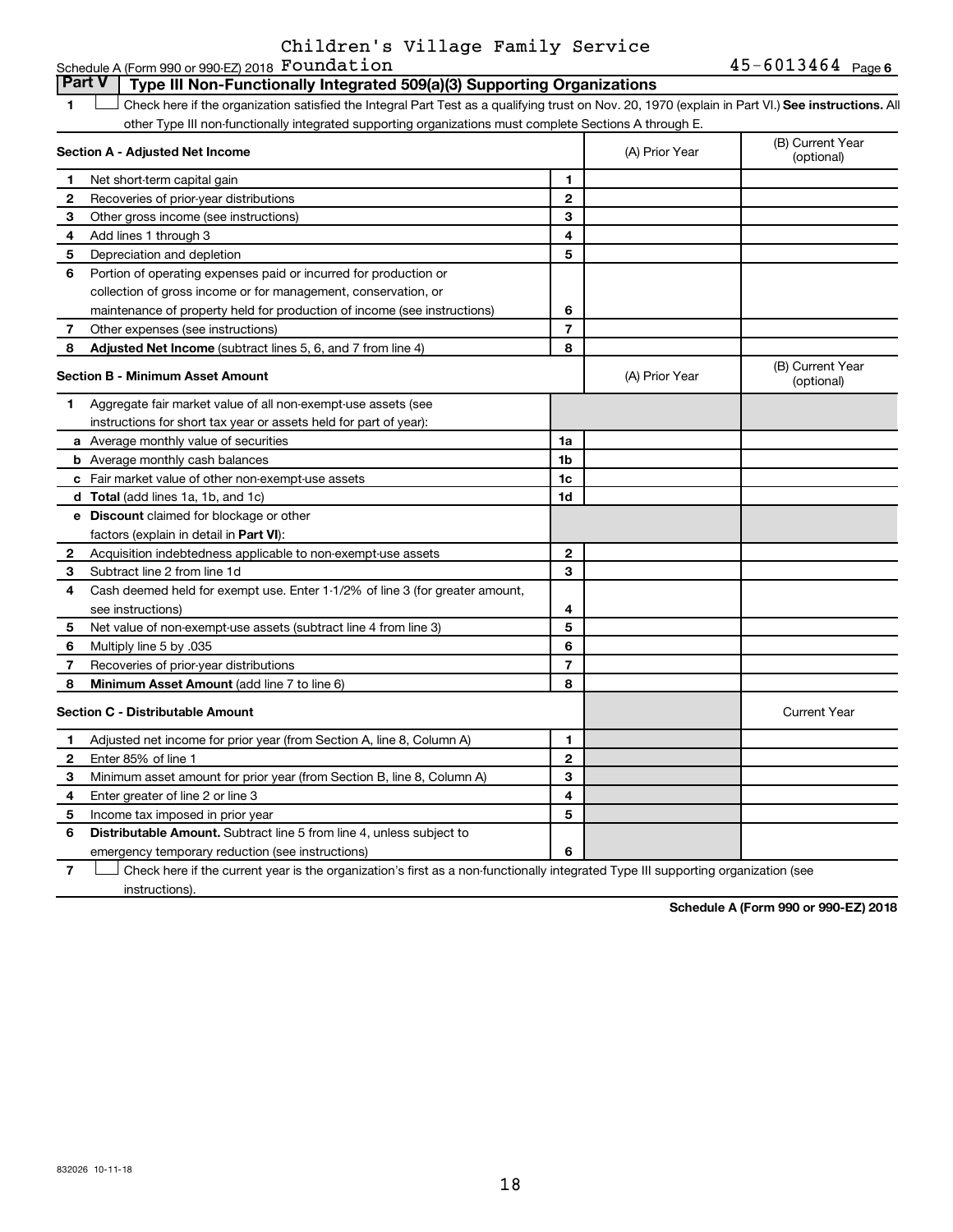| <b>Part V</b> | Type III Non-Functionally Integrated 509(a)(3) Supporting Organizations (continued)                               |                                    |                                               |                                                  |
|---------------|-------------------------------------------------------------------------------------------------------------------|------------------------------------|-----------------------------------------------|--------------------------------------------------|
|               | Section D - Distributions                                                                                         |                                    |                                               | <b>Current Year</b>                              |
| 1             | Amounts paid to supported organizations to accomplish exempt purposes                                             |                                    |                                               |                                                  |
| $\mathbf{2}$  | Amounts paid to perform activity that directly furthers exempt purposes of supported                              |                                    |                                               |                                                  |
|               | organizations, in excess of income from activity                                                                  |                                    |                                               |                                                  |
| 3             | Administrative expenses paid to accomplish exempt purposes of supported organizations                             |                                    |                                               |                                                  |
| 4             | Amounts paid to acquire exempt-use assets                                                                         |                                    |                                               |                                                  |
| 5             | Qualified set-aside amounts (prior IRS approval required)                                                         |                                    |                                               |                                                  |
| 6             | Other distributions (describe in Part VI). See instructions.                                                      |                                    |                                               |                                                  |
| 7             | Total annual distributions. Add lines 1 through 6.                                                                |                                    |                                               |                                                  |
| 8             | Distributions to attentive supported organizations to which the organization is responsive                        |                                    |                                               |                                                  |
|               | (provide details in Part VI). See instructions.                                                                   |                                    |                                               |                                                  |
| 9             | Distributable amount for 2018 from Section C, line 6                                                              |                                    |                                               |                                                  |
| 10            | Line 8 amount divided by line 9 amount                                                                            |                                    |                                               |                                                  |
|               | <b>Section E - Distribution Allocations (see instructions)</b>                                                    | (i)<br><b>Excess Distributions</b> | (ii)<br><b>Underdistributions</b><br>Pre-2018 | (iii)<br><b>Distributable</b><br>Amount for 2018 |
| 1.            | Distributable amount for 2018 from Section C, line 6                                                              |                                    |                                               |                                                  |
| $\mathbf{2}$  | Underdistributions, if any, for years prior to 2018 (reason-                                                      |                                    |                                               |                                                  |
|               | able cause required-explain in Part VI). See instructions.                                                        |                                    |                                               |                                                  |
| 3             | Excess distributions carryover, if any, to 2018                                                                   |                                    |                                               |                                                  |
| а             | From 2013                                                                                                         |                                    |                                               |                                                  |
|               | $b$ From 2014                                                                                                     |                                    |                                               |                                                  |
|               | $c$ From 2015                                                                                                     |                                    |                                               |                                                  |
|               | d From 2016                                                                                                       |                                    |                                               |                                                  |
|               | e From 2017                                                                                                       |                                    |                                               |                                                  |
|               | <b>f</b> Total of lines 3a through e                                                                              |                                    |                                               |                                                  |
|               | g Applied to underdistributions of prior years                                                                    |                                    |                                               |                                                  |
|               | <b>h</b> Applied to 2018 distributable amount                                                                     |                                    |                                               |                                                  |
| Ť.            | Carryover from 2013 not applied (see instructions)                                                                |                                    |                                               |                                                  |
|               | Remainder. Subtract lines 3g, 3h, and 3i from 3f.                                                                 |                                    |                                               |                                                  |
| 4             | Distributions for 2018 from Section D,                                                                            |                                    |                                               |                                                  |
|               | line $7:$                                                                                                         |                                    |                                               |                                                  |
|               | a Applied to underdistributions of prior years                                                                    |                                    |                                               |                                                  |
|               | <b>b</b> Applied to 2018 distributable amount                                                                     |                                    |                                               |                                                  |
| c             | Remainder. Subtract lines 4a and 4b from 4.                                                                       |                                    |                                               |                                                  |
| 5             | Remaining underdistributions for years prior to 2018, if                                                          |                                    |                                               |                                                  |
|               | any. Subtract lines 3g and 4a from line 2. For result greater<br>than zero, explain in Part VI. See instructions. |                                    |                                               |                                                  |
| 6             | Remaining underdistributions for 2018. Subtract lines 3h                                                          |                                    |                                               |                                                  |
|               | and 4b from line 1. For result greater than zero, explain in                                                      |                                    |                                               |                                                  |
|               | <b>Part VI.</b> See instructions.                                                                                 |                                    |                                               |                                                  |
| 7             | Excess distributions carryover to 2019. Add lines 3j                                                              |                                    |                                               |                                                  |
|               | and 4c.                                                                                                           |                                    |                                               |                                                  |
| 8             | Breakdown of line 7:                                                                                              |                                    |                                               |                                                  |
|               | a Excess from 2014                                                                                                |                                    |                                               |                                                  |
|               | <b>b</b> Excess from 2015                                                                                         |                                    |                                               |                                                  |
|               | c Excess from 2016                                                                                                |                                    |                                               |                                                  |
|               | d Excess from 2017                                                                                                |                                    |                                               |                                                  |
|               | e Excess from 2018                                                                                                |                                    |                                               |                                                  |

**Schedule A (Form 990 or 990-EZ) 2018**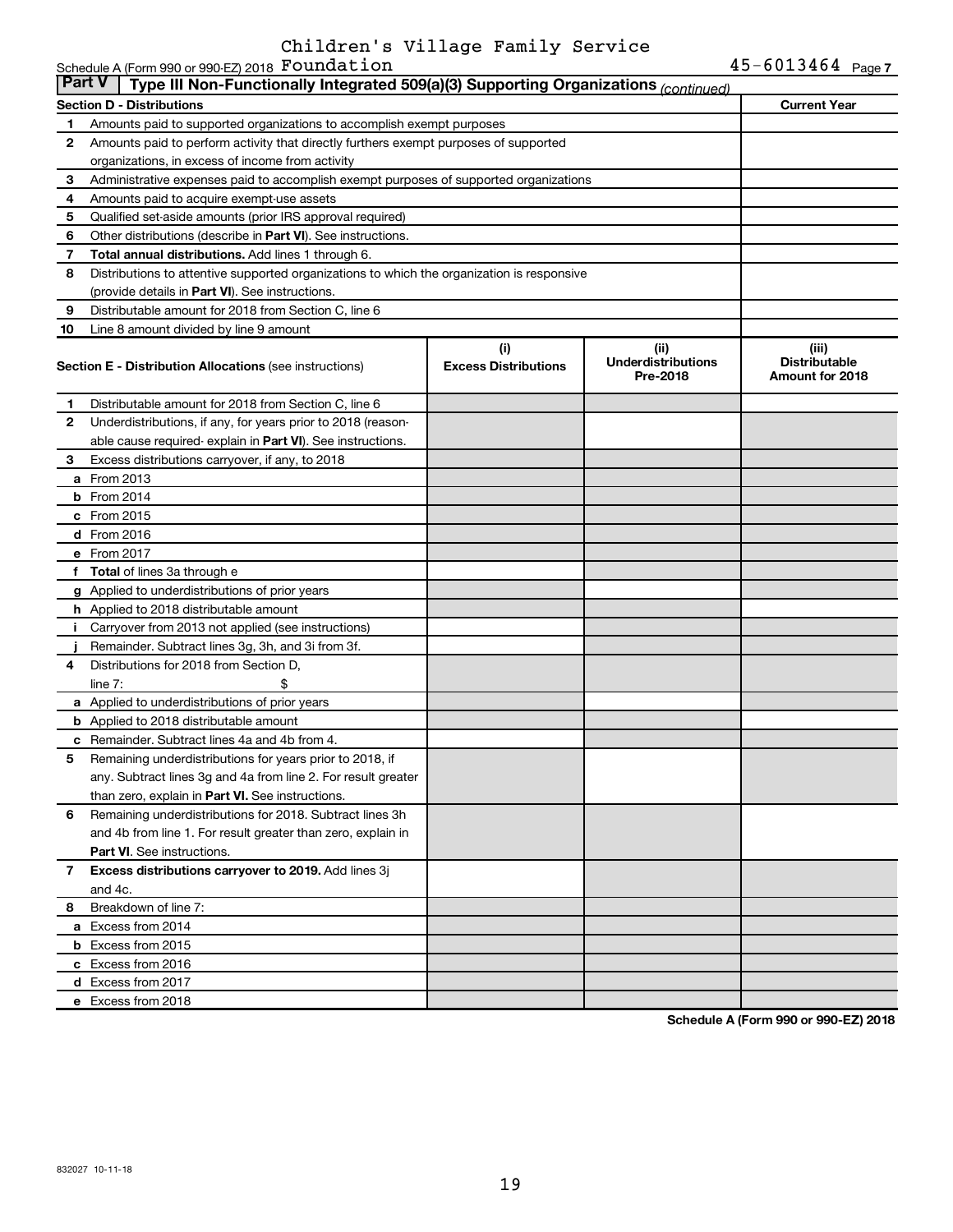Schedule A (Form 990 or 990-EZ) 2018  ${\bf Foundation} \hspace{2cm} 45-6013464$   $_{\rm Page}$ Children's Village Family Service

Part VI | Supplemental Information. Provide the explanations required by Part II, line 10; Part II, line 17a or 17b; Part III, line 12; Part IV, Section A, lines 1, 2, 3b, 3c, 4b, 4c, 5a, 6, 9a, 9b, 9c, 11a, 11b, and 11c; Part IV, Section B, lines 1 and 2; Part IV, Section C, line 1; Part IV, Section D, lines 2 and 3; Part IV, Section E, lines 1c, 2a, 2b, 3a, and 3b; Part V, line 1; Part V, Section B, line 1e; Part V, Section D, lines 5, 6, and 8; and Part V, Section E, lines 2, 5, and 6. Also complete this part for any additional information. (See instructions.)

Part IV, Section C, Line 1:

The board of the Children's Village Foundation consists of eight

members. Of those eight members a total of 4 members also serve on the

board of the Village Family Service Center. In addition to the board

overlap the CEO and the Secretary/Treasurer of the Children's Village

Foundation also serve as the CEO and the CFO of the Village Family

Service Center. Other key individuals from the Village Family Service

Center also regularly attend board meetings.

The Children's Village Foundation has quarterly board meetings which

include an update on the Village Family Service Center and presentation

of the financial statements by the CFO. The Village Family Service

Center has monthly board meetings which include an update on the status

of the Children's Village Foundation which includes discussion on the

performance of the investments held by the Children's Village

Foundation, this information is presented by the CEO.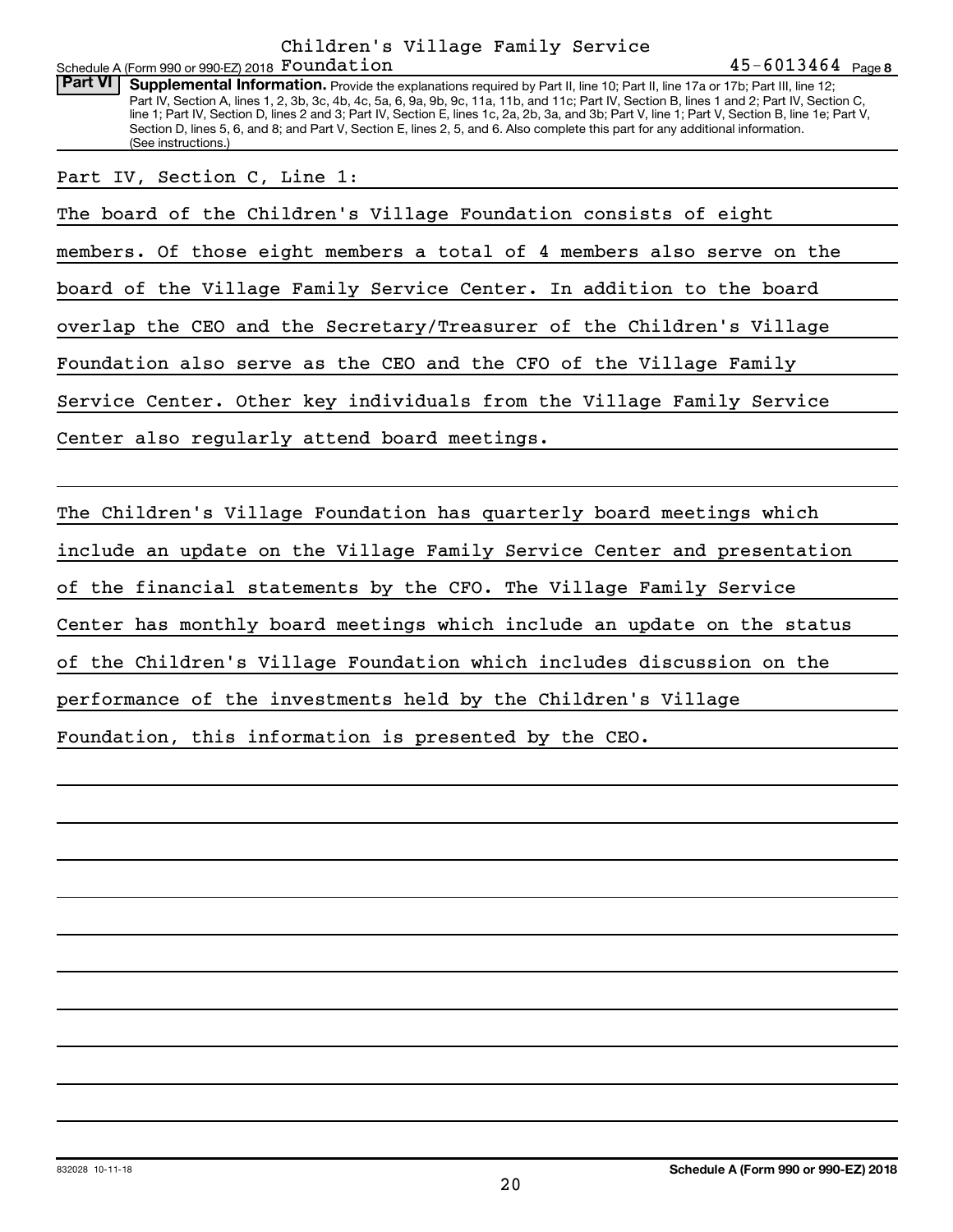Department of the Treasury Internal Revenue Service **(Form 990, 990-EZ,**

|  | Name of the organization |  |
|--|--------------------------|--|

**Organiza** 

**Filers of:** 

|  |  | ** PUBLIC DISCLOSURE COPY ** |  |  |
|--|--|------------------------------|--|--|
|--|--|------------------------------|--|--|

## **Schedule B Schedule of Contributors**

**or 990-PF) | Attach to Form 990, Form 990-EZ, or Form 990-PF. | Go to www.irs.gov/Form990 for the latest information.** OMB No. 1545-0047

**2018**

**Employer identification number**

| . . <b>. .</b>                | Children's Village Family Service | -------------- |
|-------------------------------|-----------------------------------|----------------|
|                               | Foundation                        | 45-6013464     |
| <b>tion type</b> (check one): |                                   |                |
|                               | Section:                          |                |

| Form 990 or 990-EZ | $\lfloor x \rfloor$ 501(c)( 3) (enter number) organization                  |
|--------------------|-----------------------------------------------------------------------------|
|                    | $4947(a)(1)$ nonexempt charitable trust not treated as a private foundation |
|                    | 527 political organization                                                  |
| Form 990-PF        | 501(c)(3) exempt private foundation                                         |
|                    | 4947(a)(1) nonexempt charitable trust treated as a private foundation       |
|                    | 501(c)(3) taxable private foundation                                        |

Check if your organization is covered by the General Rule or a Special Rule. **Note:**  Only a section 501(c)(7), (8), or (10) organization can check boxes for both the General Rule and a Special Rule. See instructions.

#### **General Rule**

**K** For an organization filing Form 990, 990-EZ, or 990-PF that received, during the year, contributions totaling \$5,000 or more (in money or property) from any one contributor. Complete Parts I and II. See instructions for determining a contributor's total contributions.

#### **Special Rules**

 $\Box$ 

any one contributor, during the year, total contributions of the greater of (1) \$5,000; or (2) 2% of the amount on (i) Form 990, Part VIII, line 1h; For an organization described in section 501(c)(3) filing Form 990 or 990-EZ that met the 33 1/3% support test of the regulations under sections 509(a)(1) and 170(b)(1)(A)(vi), that checked Schedule A (Form 990 or 990-EZ), Part II, line 13, 16a, or 16b, and that received from or (ii) Form 990-EZ, line 1. Complete Parts I and II.  $\Box$ 

year, total contributions of more than \$1,000 *exclusively* for religious, charitable, scientific, literary, or educational purposes, or for the For an organization described in section 501(c)(7), (8), or (10) filing Form 990 or 990-EZ that received from any one contributor, during the prevention of cruelty to children or animals. Complete Parts I (entering "N/A" in column (b) instead of the contributor name and address), II, and III.  $\Box$ 

purpose. Don't complete any of the parts unless the General Rule applies to this organization because it received nonexclusively year, contributions exclusively for religious, charitable, etc., purposes, but no such contributions totaled more than \$1,000. If this box is checked, enter here the total contributions that were received during the year for an exclusively religious, charitable, etc., For an organization described in section 501(c)(7), (8), or (10) filing Form 990 or 990-EZ that received from any one contributor, during the religious, charitable, etc., contributions totaling \$5,000 or more during the year  $\ldots$  $\ldots$  $\ldots$  $\ldots$  $\ldots$  $\ldots$ 

**Caution:**  An organization that isn't covered by the General Rule and/or the Special Rules doesn't file Schedule B (Form 990, 990-EZ, or 990-PF),  **must** but it answer "No" on Part IV, line 2, of its Form 990; or check the box on line H of its Form 990-EZ or on its Form 990-PF, Part I, line 2, to certify that it doesn't meet the filing requirements of Schedule B (Form 990, 990-EZ, or 990-PF).

**For Paperwork Reduction Act Notice, see the instructions for Form 990, 990-EZ, or 990-PF. Schedule B (Form 990, 990-EZ, or 990-PF) (2018)** LHA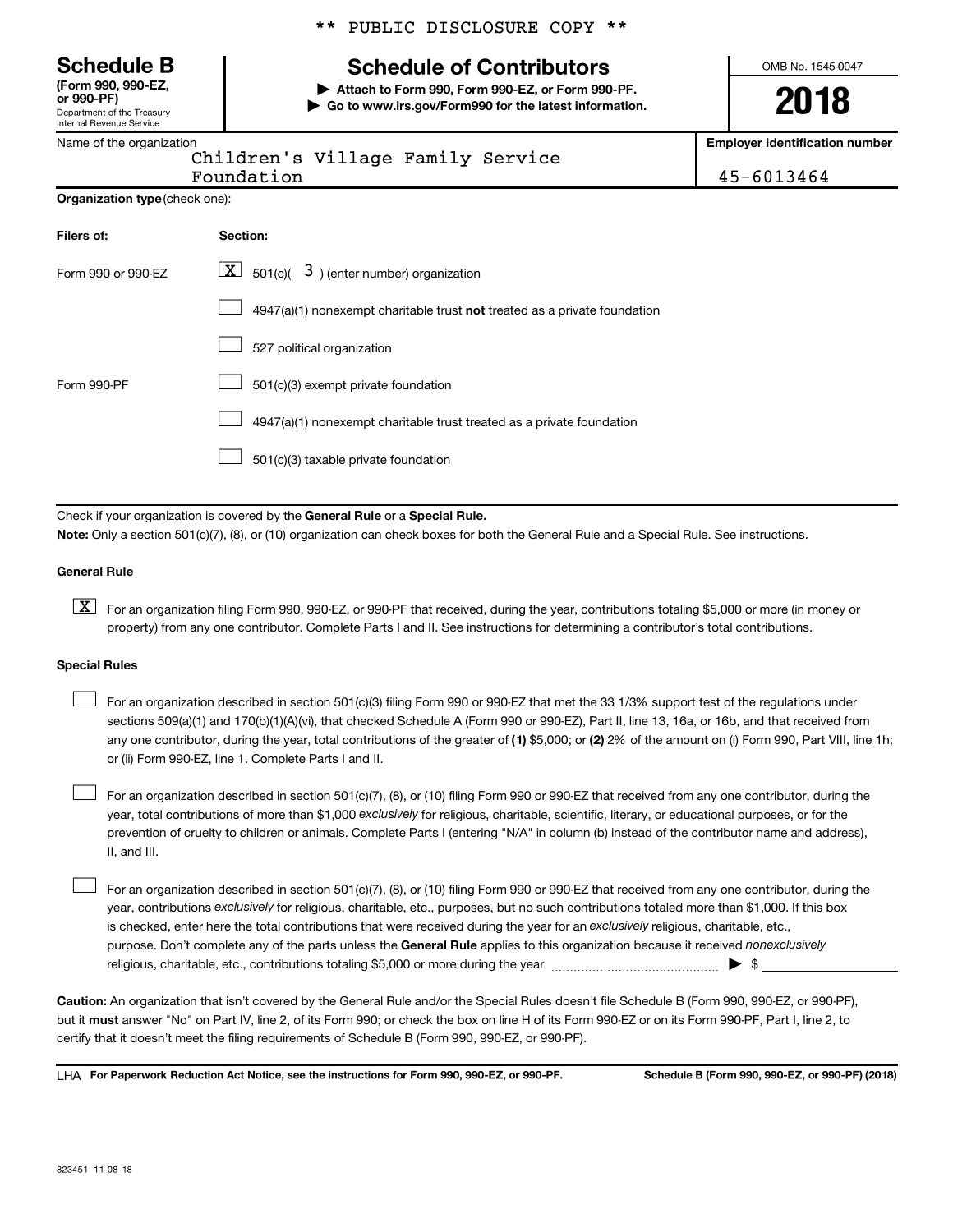#### Schedule B (Form 990, 990-EZ, or 990-PF) (2018)

Name of organization

Children's Village Family Service Foundation 45-6013464

**Employer identification number**

**2**

| Part I     | <b>Contributors</b> (see instructions). Use duplicate copies of Part I if additional space is needed. |                                   |                                                                                                           |
|------------|-------------------------------------------------------------------------------------------------------|-----------------------------------|-----------------------------------------------------------------------------------------------------------|
| (a)        | (b)                                                                                                   | (c)                               | (d)                                                                                                       |
| No.        | Name, address, and ZIP + 4                                                                            | <b>Total contributions</b>        | Type of contribution                                                                                      |
| 1          |                                                                                                       | 5,000.<br>\$                      | $\overline{\text{X}}$<br>Person<br>Payroll<br>Noncash<br>(Complete Part II for<br>noncash contributions.) |
| (a)<br>No. | (b)<br>Name, address, and ZIP + 4                                                                     | (c)<br><b>Total contributions</b> | (d)<br>Type of contribution                                                                               |
|            |                                                                                                       | \$                                | Person<br>Payroll<br>Noncash<br>(Complete Part II for<br>noncash contributions.)                          |
| (a)<br>No. | (b)<br>Name, address, and ZIP + 4                                                                     | (c)<br><b>Total contributions</b> | (d)<br>Type of contribution                                                                               |
|            |                                                                                                       | \$                                | Person<br>Payroll<br>Noncash<br>(Complete Part II for<br>noncash contributions.)                          |
| (a)<br>No. | (b)<br>Name, address, and ZIP + 4                                                                     | (c)<br><b>Total contributions</b> | (d)<br>Type of contribution                                                                               |
|            |                                                                                                       | \$                                | Person<br>Payroll<br>Noncash<br>(Complete Part II for<br>noncash contributions.)                          |
| (a)<br>No. | (b)<br>Name, address, and ZIP + 4                                                                     | (c)<br><b>Total contributions</b> | (d)<br>Type of contribution                                                                               |
|            |                                                                                                       | \$                                | Person<br>Payroll<br>Noncash<br>(Complete Part II for<br>noncash contributions.)                          |
| (a)<br>No. | (b)<br>Name, address, and ZIP + 4                                                                     | (c)<br><b>Total contributions</b> | (d)<br>Type of contribution                                                                               |
|            |                                                                                                       | \$                                | Person<br>Payroll<br>Noncash<br>(Complete Part II for<br>noncash contributions.)                          |

823452 11-08-18 **Schedule B (Form 990, 990-EZ, or 990-PF) (2018)**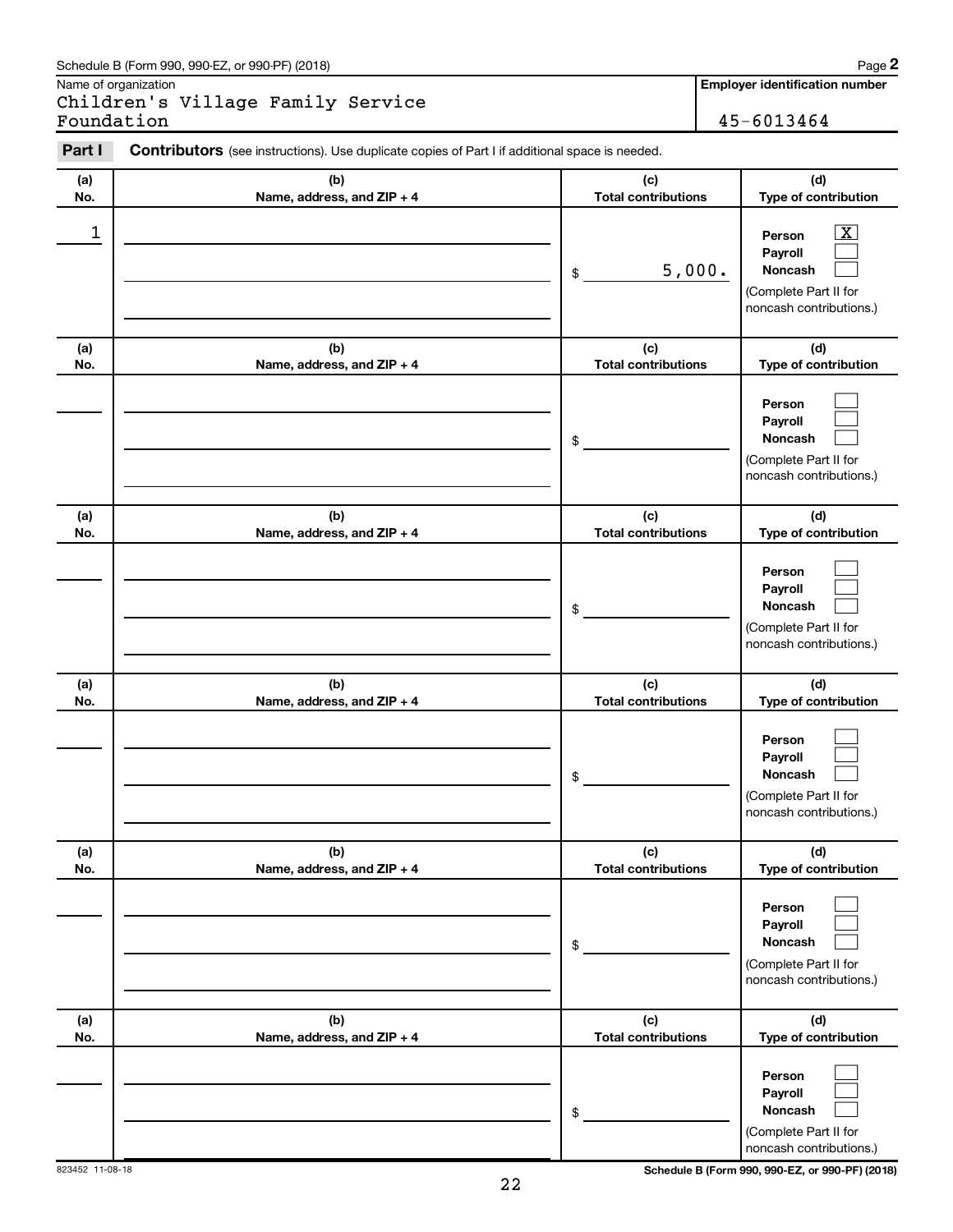| Part II                      | Noncash Property (see instructions). Use duplicate copies of Part II if additional space is needed. |                                                 |                      |
|------------------------------|-----------------------------------------------------------------------------------------------------|-------------------------------------------------|----------------------|
| (a)<br>No.<br>from<br>Part I | (b)<br>Description of noncash property given                                                        | (c)<br>FMV (or estimate)<br>(See instructions.) | (d)<br>Date received |
|                              |                                                                                                     | \$                                              |                      |
| (a)<br>No.<br>from<br>Part I | (b)<br>Description of noncash property given                                                        | (c)<br>FMV (or estimate)<br>(See instructions.) | (d)<br>Date received |
|                              |                                                                                                     | \$                                              |                      |
| (a)<br>No.<br>from<br>Part I | (b)<br>Description of noncash property given                                                        | (c)<br>FMV (or estimate)<br>(See instructions.) | (d)<br>Date received |
|                              |                                                                                                     | \$                                              |                      |
| (a)<br>No.<br>from<br>Part I | (b)<br>Description of noncash property given                                                        | (c)<br>FMV (or estimate)<br>(See instructions.) | (d)<br>Date received |
|                              |                                                                                                     | \$                                              |                      |
| (a)<br>No.<br>from<br>Part I | (b)<br>Description of noncash property given                                                        | (c)<br>FMV (or estimate)<br>(See instructions.) | (d)<br>Date received |
|                              |                                                                                                     | \$                                              |                      |
| (a)<br>No.<br>from<br>Part I | (b)<br>Description of noncash property given                                                        | (c)<br>FMV (or estimate)<br>(See instructions.) | (d)<br>Date received |

#### Name of organization Children's Village Family Service Foundation 45-6013464

Schedule B (Form 990, 990-EZ, or 990-PF) (2018)

**Employer identification number**

823453 11-08-18 **Schedule B (Form 990, 990-EZ, or 990-PF) (2018)**

\$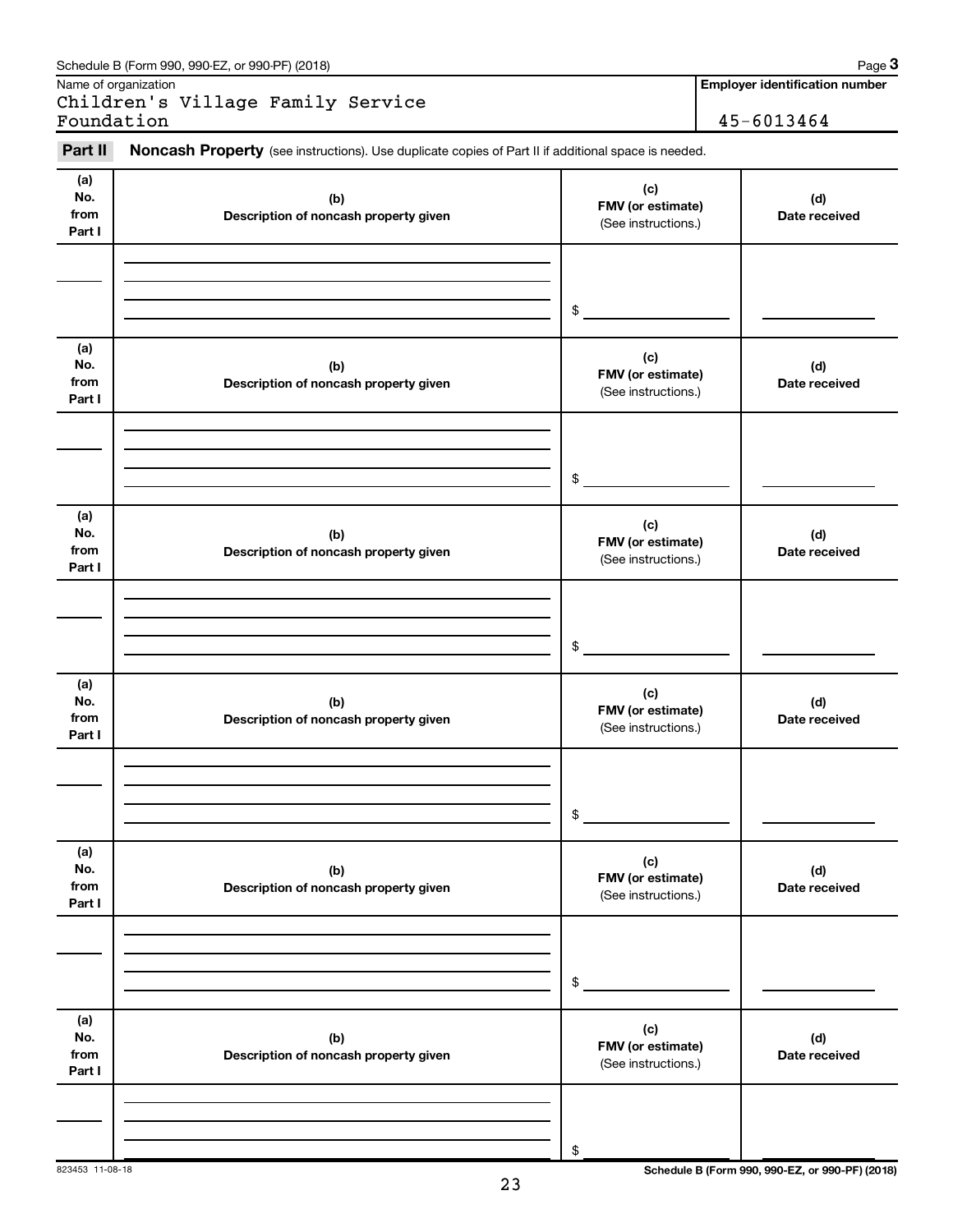|                             | Schedule B (Form 990, 990-EZ, or 990-PF) (2018)                                                                                                                                                                                                                                                                                                                                                                                                                                                             |                      | Page 4                                   |
|-----------------------------|-------------------------------------------------------------------------------------------------------------------------------------------------------------------------------------------------------------------------------------------------------------------------------------------------------------------------------------------------------------------------------------------------------------------------------------------------------------------------------------------------------------|----------------------|------------------------------------------|
| Name of organization        |                                                                                                                                                                                                                                                                                                                                                                                                                                                                                                             |                      | <b>Employer identification number</b>    |
|                             | Children's Village Family Service                                                                                                                                                                                                                                                                                                                                                                                                                                                                           |                      |                                          |
| Foundation                  |                                                                                                                                                                                                                                                                                                                                                                                                                                                                                                             |                      | 45-6013464                               |
| Part III                    | Exclusively religious, charitable, etc., contributions to organizations described in section 501(c)(7), (8), or (10) that total more than \$1,000 for the year<br>from any one contributor. Complete columns (a) through (e) and the following line entry. For organizations<br>completing Part III, enter the total of exclusively religious, charitable, etc., contributions of \$1,000 or less for the year. (Enter this info. once.)<br>Use duplicate copies of Part III if additional space is needed. |                      |                                          |
| (a) No.<br>from<br>Part I   | (b) Purpose of gift                                                                                                                                                                                                                                                                                                                                                                                                                                                                                         | (c) Use of gift      | (d) Description of how gift is held      |
|                             |                                                                                                                                                                                                                                                                                                                                                                                                                                                                                                             |                      |                                          |
|                             |                                                                                                                                                                                                                                                                                                                                                                                                                                                                                                             | (e) Transfer of gift |                                          |
|                             | Transferee's name, address, and $ZIP + 4$                                                                                                                                                                                                                                                                                                                                                                                                                                                                   |                      | Relationship of transferor to transferee |
|                             |                                                                                                                                                                                                                                                                                                                                                                                                                                                                                                             |                      |                                          |
| $(a)$ No.<br>from<br>Part I | (b) Purpose of gift                                                                                                                                                                                                                                                                                                                                                                                                                                                                                         | (c) Use of gift      | (d) Description of how gift is held      |
|                             |                                                                                                                                                                                                                                                                                                                                                                                                                                                                                                             |                      |                                          |
|                             |                                                                                                                                                                                                                                                                                                                                                                                                                                                                                                             | (e) Transfer of gift |                                          |
|                             | Transferee's name, address, and $ZIP + 4$                                                                                                                                                                                                                                                                                                                                                                                                                                                                   |                      | Relationship of transferor to transferee |
|                             |                                                                                                                                                                                                                                                                                                                                                                                                                                                                                                             |                      |                                          |
| $(a)$ No.<br>from<br>Part I | (b) Purpose of gift                                                                                                                                                                                                                                                                                                                                                                                                                                                                                         | (c) Use of gift      | (d) Description of how gift is held      |
|                             |                                                                                                                                                                                                                                                                                                                                                                                                                                                                                                             |                      |                                          |
|                             |                                                                                                                                                                                                                                                                                                                                                                                                                                                                                                             | (e) Transfer of gift |                                          |
|                             | Transferee's name, address, and ZIP + 4                                                                                                                                                                                                                                                                                                                                                                                                                                                                     |                      | Relationship of transferor to transferee |
|                             |                                                                                                                                                                                                                                                                                                                                                                                                                                                                                                             |                      |                                          |
| (a) No.<br>from<br>Part I   | (b) Purpose of gift                                                                                                                                                                                                                                                                                                                                                                                                                                                                                         | (c) Use of gift      | (d) Description of how gift is held      |
|                             |                                                                                                                                                                                                                                                                                                                                                                                                                                                                                                             |                      |                                          |
|                             |                                                                                                                                                                                                                                                                                                                                                                                                                                                                                                             | (e) Transfer of gift |                                          |
|                             | Transferee's name, address, and ZIP + 4                                                                                                                                                                                                                                                                                                                                                                                                                                                                     |                      | Relationship of transferor to transferee |
|                             |                                                                                                                                                                                                                                                                                                                                                                                                                                                                                                             |                      |                                          |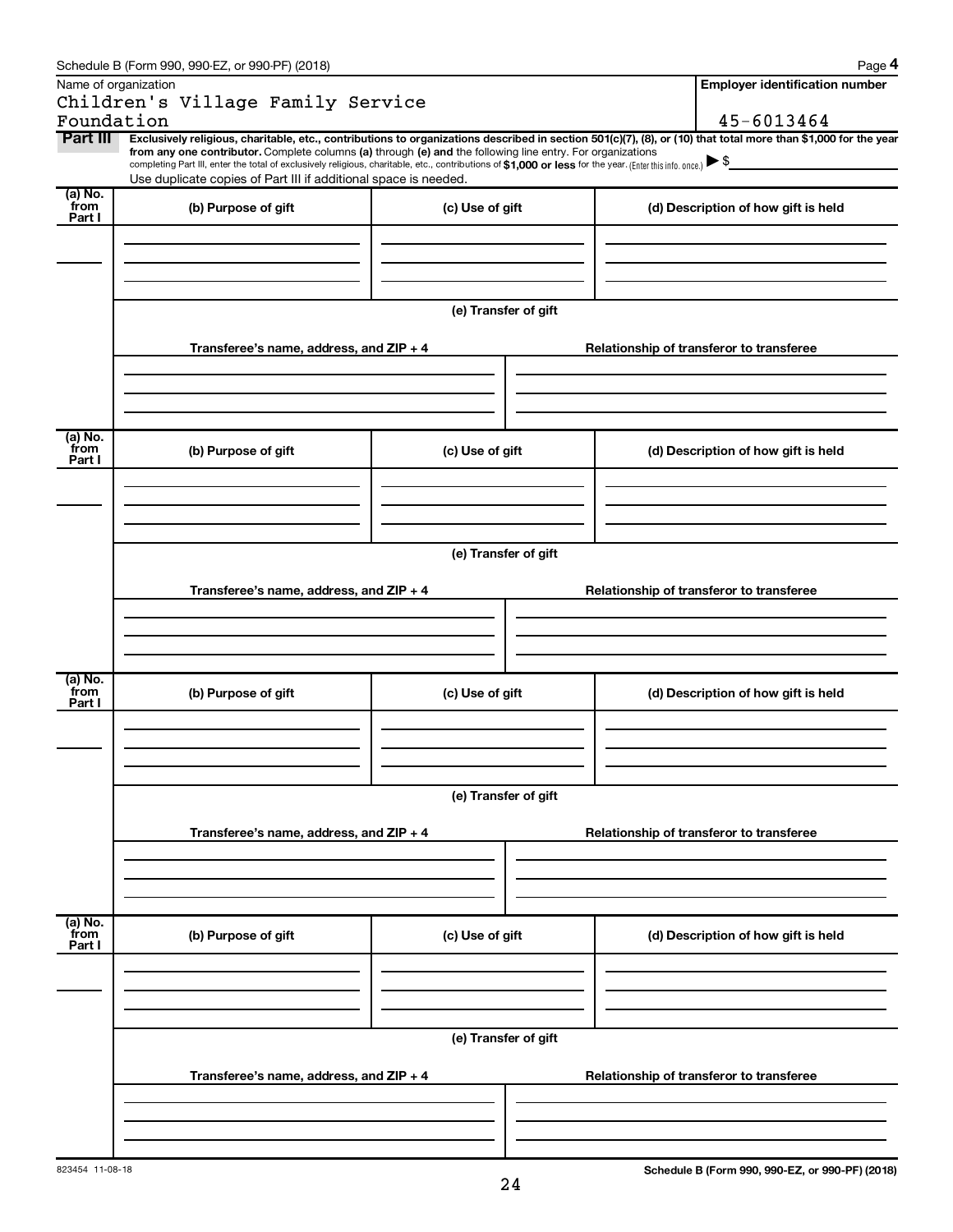|                | <b>SCHEDULE D</b>                                                                     |                                                                           |                     | <b>Supplemental Financial Statements</b>                                                                                                                                                                                      |                          | OMB No. 1545-0047                                   |                       |
|----------------|---------------------------------------------------------------------------------------|---------------------------------------------------------------------------|---------------------|-------------------------------------------------------------------------------------------------------------------------------------------------------------------------------------------------------------------------------|--------------------------|-----------------------------------------------------|-----------------------|
|                | (Form 990)                                                                            |                                                                           |                     | Complete if the organization answered "Yes" on Form 990,                                                                                                                                                                      |                          |                                                     |                       |
|                |                                                                                       |                                                                           | Attach to Form 990. | Part IV, line 6, 7, 8, 9, 10, 11a, 11b, 11c, 11d, 11e, 11f, 12a, or 12b.                                                                                                                                                      |                          |                                                     | <b>Open to Public</b> |
|                | Department of the Treasury<br>Internal Revenue Service                                |                                                                           |                     | Go to www.irs.gov/Form990 for instructions and the latest information.                                                                                                                                                        |                          | Inspection                                          |                       |
|                | Name of the organization                                                              | Children's Village Family Service<br>Foundation                           |                     |                                                                                                                                                                                                                               |                          | <b>Employer identification number</b><br>45-6013464 |                       |
| Part I         |                                                                                       |                                                                           |                     | Organizations Maintaining Donor Advised Funds or Other Similar Funds or Accounts. Complete if the                                                                                                                             |                          |                                                     |                       |
|                |                                                                                       | organization answered "Yes" on Form 990, Part IV, line 6.                 |                     |                                                                                                                                                                                                                               |                          |                                                     |                       |
|                |                                                                                       |                                                                           |                     | (a) Donor advised funds                                                                                                                                                                                                       |                          | (b) Funds and other accounts                        |                       |
| 1              |                                                                                       |                                                                           |                     |                                                                                                                                                                                                                               |                          |                                                     |                       |
| 2              | Aggregate value of contributions to (during year)                                     |                                                                           |                     |                                                                                                                                                                                                                               |                          |                                                     |                       |
| З              | Aggregate value of grants from (during year)                                          |                                                                           |                     |                                                                                                                                                                                                                               |                          |                                                     |                       |
| 4              |                                                                                       |                                                                           |                     |                                                                                                                                                                                                                               |                          |                                                     |                       |
| 5              |                                                                                       |                                                                           |                     | Did the organization inform all donors and donor advisors in writing that the assets held in donor advised funds                                                                                                              |                          |                                                     |                       |
|                |                                                                                       |                                                                           |                     |                                                                                                                                                                                                                               |                          | Yes                                                 | No                    |
| 6              |                                                                                       |                                                                           |                     | Did the organization inform all grantees, donors, and donor advisors in writing that grant funds can be used only                                                                                                             |                          |                                                     |                       |
|                |                                                                                       |                                                                           |                     | for charitable purposes and not for the benefit of the donor or donor advisor, or for any other purpose conferring                                                                                                            |                          |                                                     |                       |
|                | impermissible private benefit?                                                        |                                                                           |                     |                                                                                                                                                                                                                               |                          | Yes                                                 | No                    |
| <b>Part II</b> |                                                                                       |                                                                           |                     | Conservation Easements. Complete if the organization answered "Yes" on Form 990, Part IV, line 7.                                                                                                                             |                          |                                                     |                       |
| 1.             | Purpose(s) of conservation easements held by the organization (check all that apply). |                                                                           |                     |                                                                                                                                                                                                                               |                          |                                                     |                       |
|                |                                                                                       | Preservation of land for public use (e.g., recreation or education)       |                     | Preservation of a historically important land area                                                                                                                                                                            |                          |                                                     |                       |
|                | Protection of natural habitat                                                         |                                                                           |                     | Preservation of a certified historic structure                                                                                                                                                                                |                          |                                                     |                       |
|                | Preservation of open space                                                            |                                                                           |                     |                                                                                                                                                                                                                               |                          |                                                     |                       |
| 2              |                                                                                       |                                                                           |                     | Complete lines 2a through 2d if the organization held a qualified conservation contribution in the form of a conservation easement on the last                                                                                |                          | Held at the End of the Tax Year                     |                       |
| а              | day of the tax year.                                                                  |                                                                           |                     |                                                                                                                                                                                                                               | 2a                       |                                                     |                       |
| b              | Total acreage restricted by conservation easements                                    |                                                                           |                     |                                                                                                                                                                                                                               | 2b                       |                                                     |                       |
| с              |                                                                                       |                                                                           |                     |                                                                                                                                                                                                                               | 2c                       |                                                     |                       |
| d              |                                                                                       |                                                                           |                     | Number of conservation easements included in (c) acquired after 7/25/06, and not on a historic structure                                                                                                                      |                          |                                                     |                       |
|                |                                                                                       |                                                                           |                     | listed in the National Register [111] Marshall Register [11] Marshall Register [11] Marshall Register [11] Marshall Register [11] Marshall Register [11] Marshall Register [11] Marshall Register [11] Marshall Register [11] | 2d                       |                                                     |                       |
| 3              |                                                                                       |                                                                           |                     | Number of conservation easements modified, transferred, released, extinguished, or terminated by the organization during the tax                                                                                              |                          |                                                     |                       |
|                | $\vee$ ear $\blacktriangleright$                                                      |                                                                           |                     |                                                                                                                                                                                                                               |                          |                                                     |                       |
| 4              | Number of states where property subject to conservation easement is located >         |                                                                           |                     |                                                                                                                                                                                                                               |                          |                                                     |                       |
| 5              |                                                                                       |                                                                           |                     | Does the organization have a written policy regarding the periodic monitoring, inspection, handling of                                                                                                                        |                          |                                                     |                       |
|                | violations, and enforcement of the conservation easements it holds?                   |                                                                           |                     |                                                                                                                                                                                                                               |                          | Yes                                                 | No                    |
| 6              |                                                                                       |                                                                           |                     | Staff and volunteer hours devoted to monitoring, inspecting, handling of violations, and enforcing conservation easements during the year                                                                                     |                          |                                                     |                       |
|                |                                                                                       |                                                                           |                     |                                                                                                                                                                                                                               |                          |                                                     |                       |
| 7              |                                                                                       |                                                                           |                     | Amount of expenses incurred in monitoring, inspecting, handling of violations, and enforcing conservation easements during the year                                                                                           |                          |                                                     |                       |
|                | $\blacktriangleright$ \$                                                              |                                                                           |                     |                                                                                                                                                                                                                               |                          |                                                     |                       |
| 8              |                                                                                       |                                                                           |                     | Does each conservation easement reported on line 2(d) above satisfy the requirements of section 170(h)(4)(B)(i)                                                                                                               |                          |                                                     |                       |
|                |                                                                                       |                                                                           |                     |                                                                                                                                                                                                                               |                          | Yes                                                 | <b>No</b>             |
| 9              |                                                                                       |                                                                           |                     | In Part XIII, describe how the organization reports conservation easements in its revenue and expense statement, and balance sheet, and                                                                                       |                          |                                                     |                       |
|                |                                                                                       |                                                                           |                     | include, if applicable, the text of the footnote to the organization's financial statements that describes the organization's accounting for                                                                                  |                          |                                                     |                       |
|                | conservation easements.<br>∣ Part III                                                 |                                                                           |                     | Organizations Maintaining Collections of Art, Historical Treasures, or Other Similar Assets.                                                                                                                                  |                          |                                                     |                       |
|                |                                                                                       | Complete if the organization answered "Yes" on Form 990, Part IV, line 8. |                     |                                                                                                                                                                                                                               |                          |                                                     |                       |
|                |                                                                                       |                                                                           |                     | 1a If the organization elected, as permitted under SFAS 116 (ASC 958), not to report in its revenue statement and balance sheet works of art,                                                                                 |                          |                                                     |                       |
|                |                                                                                       |                                                                           |                     | historical treasures, or other similar assets held for public exhibition, education, or research in furtherance of public service, provide, in Part XIII,                                                                     |                          |                                                     |                       |
|                | the text of the footnote to its financial statements that describes these items.      |                                                                           |                     |                                                                                                                                                                                                                               |                          |                                                     |                       |
| b              |                                                                                       |                                                                           |                     | If the organization elected, as permitted under SFAS 116 (ASC 958), to report in its revenue statement and balance sheet works of art, historical                                                                             |                          |                                                     |                       |
|                |                                                                                       |                                                                           |                     | treasures, or other similar assets held for public exhibition, education, or research in furtherance of public service, provide the following amounts                                                                         |                          |                                                     |                       |
|                | relating to these items:                                                              |                                                                           |                     |                                                                                                                                                                                                                               |                          |                                                     |                       |
|                |                                                                                       |                                                                           |                     |                                                                                                                                                                                                                               |                          |                                                     |                       |
|                |                                                                                       |                                                                           |                     | (ii) Assets included in Form 990, Part X [[2000] [2000] [2000] [2000] [3000] [3000] [3000] [3000] [3000] [3000                                                                                                                |                          |                                                     |                       |
| 2              |                                                                                       |                                                                           |                     | If the organization received or held works of art, historical treasures, or other similar assets for financial gain, provide                                                                                                  |                          |                                                     |                       |
|                |                                                                                       |                                                                           |                     | the following amounts required to be reported under SFAS 116 (ASC 958) relating to these items:                                                                                                                               |                          |                                                     |                       |
| a              |                                                                                       |                                                                           |                     |                                                                                                                                                                                                                               | $\blacktriangleright$ \$ |                                                     |                       |

| <b>b</b> Assets included in Form 990, Part X                               | æ |
|----------------------------------------------------------------------------|---|
| LHA For Paperwork Reduction Act Notice, see the Instructions for Form 990. |   |
| 832051 10-29-18                                                            |   |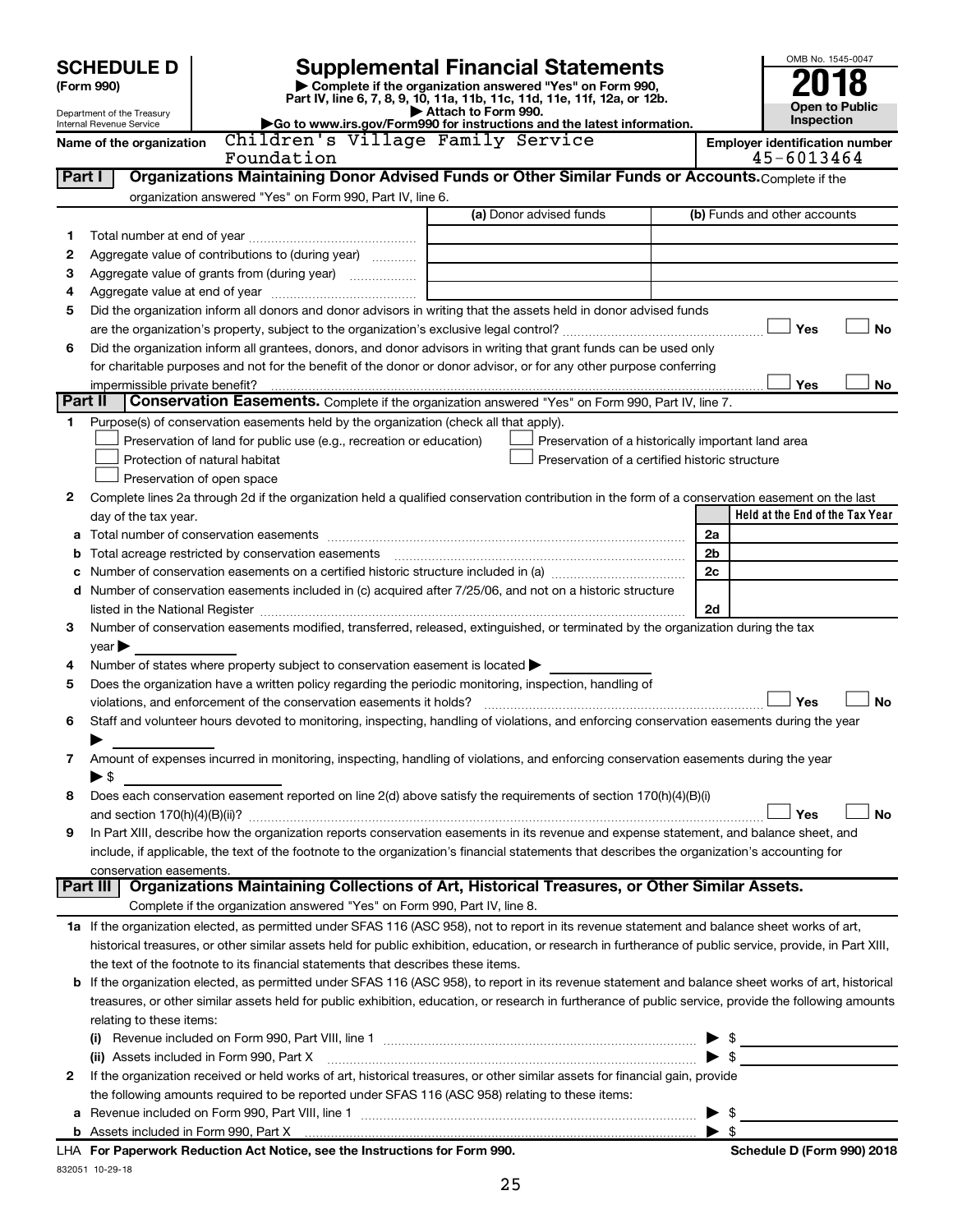| Children's Village Family Service |  |  |  |
|-----------------------------------|--|--|--|
|-----------------------------------|--|--|--|

|               | Foundation<br>Schedule D (Form 990) 2018                                                                                                                                                                                                                                                                                               |                    |                |                    |                 | 45-6013464 Page 2    |                     |                         |
|---------------|----------------------------------------------------------------------------------------------------------------------------------------------------------------------------------------------------------------------------------------------------------------------------------------------------------------------------------------|--------------------|----------------|--------------------|-----------------|----------------------|---------------------|-------------------------|
|               | Organizations Maintaining Collections of Art, Historical Treasures, or Other Similar Assets(continued)<br>Part III                                                                                                                                                                                                                     |                    |                |                    |                 |                      |                     |                         |
| 3             | Using the organization's acquisition, accession, and other records, check any of the following that are a significant use of its collection items                                                                                                                                                                                      |                    |                |                    |                 |                      |                     |                         |
|               | (check all that apply):                                                                                                                                                                                                                                                                                                                |                    |                |                    |                 |                      |                     |                         |
| a             | Public exhibition<br>Loan or exchange programs<br>d                                                                                                                                                                                                                                                                                    |                    |                |                    |                 |                      |                     |                         |
| b             | Scholarly research<br>Other and the control of the control of the control of the control of the control of the control of the control of the control of the control of the control of the control of the control of the control of the control of th<br>е                                                                              |                    |                |                    |                 |                      |                     |                         |
| с             | Preservation for future generations                                                                                                                                                                                                                                                                                                    |                    |                |                    |                 |                      |                     |                         |
| 4             | Provide a description of the organization's collections and explain how they further the organization's exempt purpose in Part XIII.                                                                                                                                                                                                   |                    |                |                    |                 |                      |                     |                         |
| 5             | During the year, did the organization solicit or receive donations of art, historical treasures, or other similar assets                                                                                                                                                                                                               |                    |                |                    |                 |                      |                     |                         |
|               |                                                                                                                                                                                                                                                                                                                                        |                    |                |                    |                 |                      | Yes                 | No                      |
|               | Part IV<br><b>Escrow and Custodial Arrangements.</b> Complete if the organization answered "Yes" on Form 990, Part IV, line 9, or                                                                                                                                                                                                      |                    |                |                    |                 |                      |                     |                         |
|               | reported an amount on Form 990, Part X, line 21.                                                                                                                                                                                                                                                                                       |                    |                |                    |                 |                      |                     |                         |
|               | 1a Is the organization an agent, trustee, custodian or other intermediary for contributions or other assets not included                                                                                                                                                                                                               |                    |                |                    |                 |                      |                     |                         |
|               |                                                                                                                                                                                                                                                                                                                                        |                    |                |                    |                 |                      | Yes                 | <b>No</b>               |
|               | b If "Yes," explain the arrangement in Part XIII and complete the following table:                                                                                                                                                                                                                                                     |                    |                |                    |                 |                      |                     |                         |
|               |                                                                                                                                                                                                                                                                                                                                        |                    |                |                    | 1c              |                      | Amount              |                         |
|               |                                                                                                                                                                                                                                                                                                                                        |                    |                |                    | 1d              |                      |                     |                         |
| е             | d Additions during the year manufactured and an account of the year manufactured and account of the year manufactured and account of the year manufactured and account of the year manufactured and account of the year manufa<br>Distributions during the year manufactured and an intervention of the year manufactured and the year |                    |                |                    | 1e              |                      |                     |                         |
| f             | Ending balance manufactured and contract the contract of the contract of the contract of the contract of the contract of the contract of the contract of the contract of the contract of the contract of the contract of the c                                                                                                         |                    |                |                    | 1f              |                      |                     |                         |
|               | 2a Did the organization include an amount on Form 990, Part X, line 21, for escrow or custodial account liability?                                                                                                                                                                                                                     |                    |                |                    |                 |                      | Yes                 | No                      |
|               | b If "Yes," explain the arrangement in Part XIII. Check here if the explanation has been provided on Part XIII                                                                                                                                                                                                                         |                    |                |                    |                 |                      |                     |                         |
| <b>Part V</b> | <b>Endowment Funds.</b> Complete if the organization answered "Yes" on Form 990, Part IV, line 10.                                                                                                                                                                                                                                     |                    |                |                    |                 |                      |                     |                         |
|               |                                                                                                                                                                                                                                                                                                                                        | (a) Current year   | (b) Prior year | (c) Two years back |                 | (d) Three years back | (e) Four years back |                         |
|               | 1a Beginning of year balance                                                                                                                                                                                                                                                                                                           | 291,805.           | 271,804.       | 215,897.           |                 | 155,547.             |                     | 100,266.                |
| b             |                                                                                                                                                                                                                                                                                                                                        | 10,000.            | 20,001.        | 55,907.            |                 | 60,350.              |                     | 55,281.                 |
|               | Net investment earnings, gains, and losses                                                                                                                                                                                                                                                                                             | $-14, 792.$        | 28,262.        | 12,843.            |                 | 7,030.               |                     | 10,261.                 |
| d             |                                                                                                                                                                                                                                                                                                                                        |                    |                |                    |                 |                      |                     |                         |
|               | e Other expenditures for facilities                                                                                                                                                                                                                                                                                                    |                    |                |                    |                 |                      |                     |                         |
|               | and programs                                                                                                                                                                                                                                                                                                                           | $-14, 792.$        | 28,262.        | 12,843.            |                 | 7,030.               |                     | 10,261.                 |
|               | f Administrative expenses                                                                                                                                                                                                                                                                                                              |                    |                |                    |                 |                      |                     |                         |
| g             |                                                                                                                                                                                                                                                                                                                                        | 301,805.           | 291,805.       | 271,804.           |                 | 215,897.             |                     | 155,547.                |
| 2             | Provide the estimated percentage of the current year end balance (line 1g, column (a)) held as:                                                                                                                                                                                                                                        |                    |                |                    |                 |                      |                     |                         |
| a             | Board designated or quasi-endowment >                                                                                                                                                                                                                                                                                                  | .00                | %              |                    |                 |                      |                     |                         |
| b             | Permanent endowment > 100.00                                                                                                                                                                                                                                                                                                           | %                  |                |                    |                 |                      |                     |                         |
| с             | Temporarily restricted endowment                                                                                                                                                                                                                                                                                                       | .00<br>%           |                |                    |                 |                      |                     |                         |
|               | The percentages on lines 2a, 2b, and 2c should equal 100%.                                                                                                                                                                                                                                                                             |                    |                |                    |                 |                      |                     |                         |
|               | 3a Are there endowment funds not in the possession of the organization that are held and administered for the organization                                                                                                                                                                                                             |                    |                |                    |                 |                      |                     |                         |
|               | by:                                                                                                                                                                                                                                                                                                                                    |                    |                |                    |                 |                      |                     | Yes<br>No<br>X          |
|               | (i)                                                                                                                                                                                                                                                                                                                                    |                    |                |                    |                 |                      | 3a(i)               | $\overline{\textbf{X}}$ |
|               |                                                                                                                                                                                                                                                                                                                                        |                    |                |                    |                 |                      | 3a(ii)              |                         |
| 4             | 3b<br>Describe in Part XIII the intended uses of the organization's endowment funds.                                                                                                                                                                                                                                                   |                    |                |                    |                 |                      |                     |                         |
|               | Part VI   Land, Buildings, and Equipment.                                                                                                                                                                                                                                                                                              |                    |                |                    |                 |                      |                     |                         |
|               | Complete if the organization answered "Yes" on Form 990, Part IV, line 11a. See Form 990, Part X, line 10.                                                                                                                                                                                                                             |                    |                |                    |                 |                      |                     |                         |
|               | Description of property                                                                                                                                                                                                                                                                                                                | (a) Cost or other  |                | (b) Cost or other  | (c) Accumulated |                      | (d) Book value      |                         |
|               |                                                                                                                                                                                                                                                                                                                                        | basis (investment) |                | basis (other)      | depreciation    |                      |                     |                         |
|               |                                                                                                                                                                                                                                                                                                                                        | 2, 256, 575.       |                |                    |                 |                      | 2, 256, 575.        |                         |
| b             |                                                                                                                                                                                                                                                                                                                                        |                    |                |                    |                 |                      |                     |                         |
|               | Leasehold improvements                                                                                                                                                                                                                                                                                                                 |                    |                |                    |                 |                      |                     |                         |
| d             |                                                                                                                                                                                                                                                                                                                                        |                    |                |                    |                 |                      |                     |                         |
|               |                                                                                                                                                                                                                                                                                                                                        |                    |                |                    |                 |                      |                     |                         |
|               | Total. Add lines 1a through 1e. (Column (d) must equal Form 990, Part X, column (B), line 10c.)                                                                                                                                                                                                                                        |                    |                |                    |                 |                      | 2, 256, 575.        |                         |

**Schedule D (Form 990) 2018**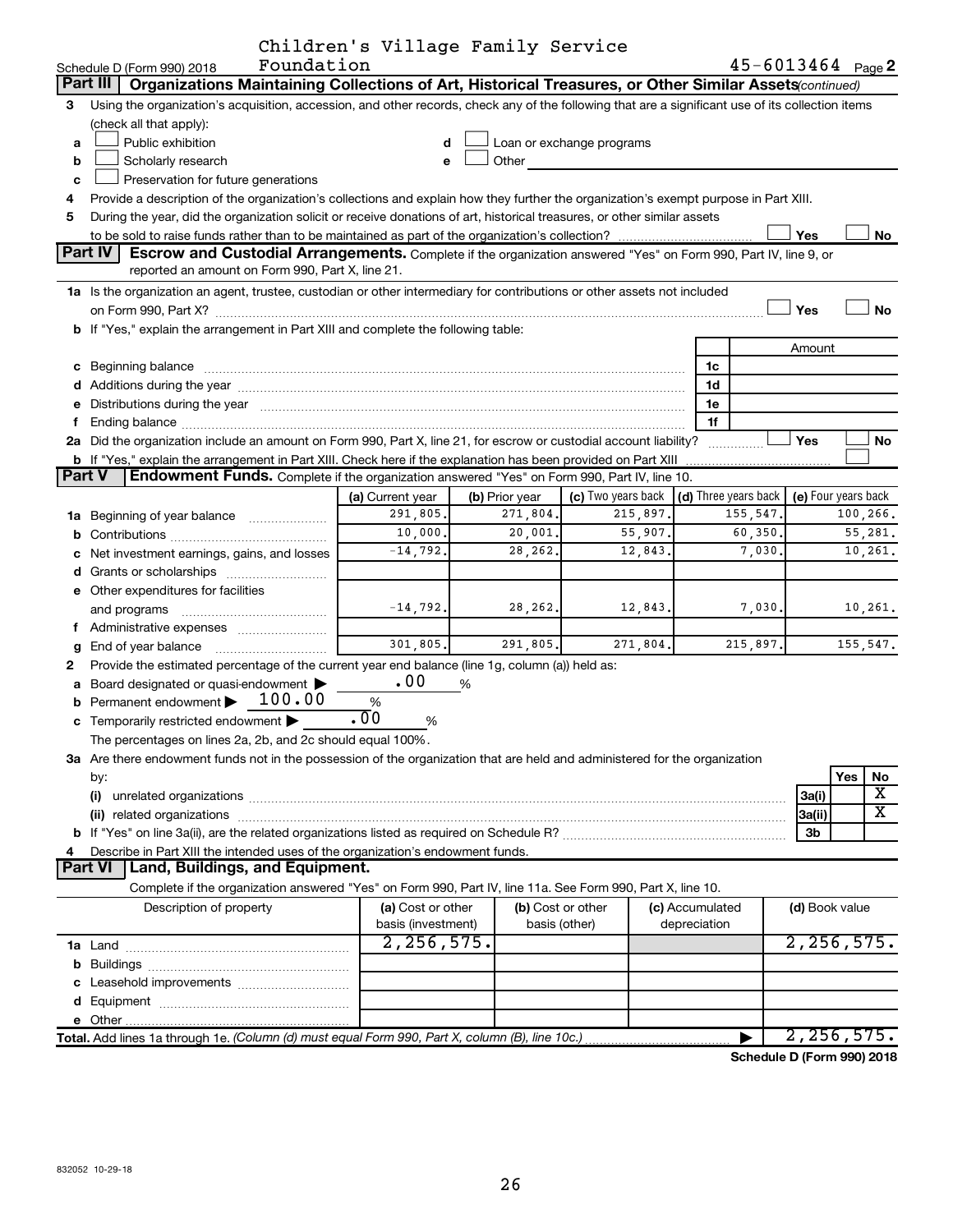| Children's Village Family Service |  |  |
|-----------------------------------|--|--|
|                                   |  |  |

| Complete if the organization answered "Yes" on Form 990, Part IV, line 11b. See Form 990, Part X, line 12.<br>(a) Description of security or category (including name of security)<br>(c) Method of valuation: Cost or end-of-year market value<br>(b) Book value<br>(1) Financial derivatives<br>(2) Closely-held equity interests<br>(3) Other<br>618,779.<br>End-of-Year Market Value<br>Dakota REIT<br>(A)<br>25, 220.<br>End-of-Year Market Value<br>Mineral Rights<br>(B)<br>214,000.<br><b>REIT Investment</b><br>Cost<br>(C)<br>(D)<br>(E)<br>(F)<br>(G)<br>(H)<br>857,999.<br>Total. (Col. (b) must equal Form 990, Part X, col. (B) line 12.) $\blacktriangleright$<br>Part VIII Investments - Program Related.<br>Complete if the organization answered "Yes" on Form 990, Part IV, line 11c. See Form 990, Part X, line 13.<br>(a) Description of investment<br>(b) Book value<br>(c) Method of valuation: Cost or end-of-year market value<br>(1)<br>(2)<br>(3)<br>(4)<br>(5)<br>(6)<br>(7)<br>(8)<br>(9)<br>Total. (Col. (b) must equal Form 990, Part X, col. (B) line 13.) $\blacktriangleright$<br><b>Other Assets.</b><br>Part $ X $<br>Complete if the organization answered "Yes" on Form 990, Part IV, line 11d. See Form 990, Part X, line 15.<br>(a) Description<br>(b) Book value<br>Accrued Interest & Dividends Receivable<br>(1)<br>Related Party Receivable<br>(2)<br>(3)<br>(4)<br>(5)<br>(6)<br>(7)<br>(8)<br>(9)<br>Total. (Column (b) must equal Form 990, Part X, col. (B) line 15.)<br><b>Other Liabilities.</b><br>Part X<br>Complete if the organization answered "Yes" on Form 990, Part IV, line 11e or 11f. See Form 990, Part X, line 25.<br>(a) Description of liability<br>(b) Book value<br>1.<br>(1)<br>Federal income taxes<br>26,122.<br>Annuities Payable<br>(2)<br>Due to Village Family Service<br>(3)<br>410,288<br>Center<br>(4)<br>205,670<br>Water Lease Termination Payable<br>(5)<br>(6)<br>(7)<br>(8)<br>(9)<br>642,080.<br>Total. (Column (b) must equal Form 990, Part X, col. (B) line 25.) | Foundation<br>Schedule D (Form 990) 2018 |  | 45-6013464 Page 3 |  |
|--------------------------------------------------------------------------------------------------------------------------------------------------------------------------------------------------------------------------------------------------------------------------------------------------------------------------------------------------------------------------------------------------------------------------------------------------------------------------------------------------------------------------------------------------------------------------------------------------------------------------------------------------------------------------------------------------------------------------------------------------------------------------------------------------------------------------------------------------------------------------------------------------------------------------------------------------------------------------------------------------------------------------------------------------------------------------------------------------------------------------------------------------------------------------------------------------------------------------------------------------------------------------------------------------------------------------------------------------------------------------------------------------------------------------------------------------------------------------------------------------------------------------------------------------------------------------------------------------------------------------------------------------------------------------------------------------------------------------------------------------------------------------------------------------------------------------------------------------------------------------------------------------------------------------------------------------------------------------------------------------------------------------------------------------------|------------------------------------------|--|-------------------|--|
| 9,765.<br>2, 203, 133.<br>2,212,898.                                                                                                                                                                                                                                                                                                                                                                                                                                                                                                                                                                                                                                                                                                                                                                                                                                                                                                                                                                                                                                                                                                                                                                                                                                                                                                                                                                                                                                                                                                                                                                                                                                                                                                                                                                                                                                                                                                                                                                                                                   | Part VII Investments - Other Securities. |  |                   |  |
|                                                                                                                                                                                                                                                                                                                                                                                                                                                                                                                                                                                                                                                                                                                                                                                                                                                                                                                                                                                                                                                                                                                                                                                                                                                                                                                                                                                                                                                                                                                                                                                                                                                                                                                                                                                                                                                                                                                                                                                                                                                        |                                          |  |                   |  |
|                                                                                                                                                                                                                                                                                                                                                                                                                                                                                                                                                                                                                                                                                                                                                                                                                                                                                                                                                                                                                                                                                                                                                                                                                                                                                                                                                                                                                                                                                                                                                                                                                                                                                                                                                                                                                                                                                                                                                                                                                                                        |                                          |  |                   |  |
|                                                                                                                                                                                                                                                                                                                                                                                                                                                                                                                                                                                                                                                                                                                                                                                                                                                                                                                                                                                                                                                                                                                                                                                                                                                                                                                                                                                                                                                                                                                                                                                                                                                                                                                                                                                                                                                                                                                                                                                                                                                        |                                          |  |                   |  |
|                                                                                                                                                                                                                                                                                                                                                                                                                                                                                                                                                                                                                                                                                                                                                                                                                                                                                                                                                                                                                                                                                                                                                                                                                                                                                                                                                                                                                                                                                                                                                                                                                                                                                                                                                                                                                                                                                                                                                                                                                                                        |                                          |  |                   |  |
|                                                                                                                                                                                                                                                                                                                                                                                                                                                                                                                                                                                                                                                                                                                                                                                                                                                                                                                                                                                                                                                                                                                                                                                                                                                                                                                                                                                                                                                                                                                                                                                                                                                                                                                                                                                                                                                                                                                                                                                                                                                        |                                          |  |                   |  |
|                                                                                                                                                                                                                                                                                                                                                                                                                                                                                                                                                                                                                                                                                                                                                                                                                                                                                                                                                                                                                                                                                                                                                                                                                                                                                                                                                                                                                                                                                                                                                                                                                                                                                                                                                                                                                                                                                                                                                                                                                                                        |                                          |  |                   |  |
|                                                                                                                                                                                                                                                                                                                                                                                                                                                                                                                                                                                                                                                                                                                                                                                                                                                                                                                                                                                                                                                                                                                                                                                                                                                                                                                                                                                                                                                                                                                                                                                                                                                                                                                                                                                                                                                                                                                                                                                                                                                        |                                          |  |                   |  |
|                                                                                                                                                                                                                                                                                                                                                                                                                                                                                                                                                                                                                                                                                                                                                                                                                                                                                                                                                                                                                                                                                                                                                                                                                                                                                                                                                                                                                                                                                                                                                                                                                                                                                                                                                                                                                                                                                                                                                                                                                                                        |                                          |  |                   |  |
|                                                                                                                                                                                                                                                                                                                                                                                                                                                                                                                                                                                                                                                                                                                                                                                                                                                                                                                                                                                                                                                                                                                                                                                                                                                                                                                                                                                                                                                                                                                                                                                                                                                                                                                                                                                                                                                                                                                                                                                                                                                        |                                          |  |                   |  |
|                                                                                                                                                                                                                                                                                                                                                                                                                                                                                                                                                                                                                                                                                                                                                                                                                                                                                                                                                                                                                                                                                                                                                                                                                                                                                                                                                                                                                                                                                                                                                                                                                                                                                                                                                                                                                                                                                                                                                                                                                                                        |                                          |  |                   |  |
|                                                                                                                                                                                                                                                                                                                                                                                                                                                                                                                                                                                                                                                                                                                                                                                                                                                                                                                                                                                                                                                                                                                                                                                                                                                                                                                                                                                                                                                                                                                                                                                                                                                                                                                                                                                                                                                                                                                                                                                                                                                        |                                          |  |                   |  |
|                                                                                                                                                                                                                                                                                                                                                                                                                                                                                                                                                                                                                                                                                                                                                                                                                                                                                                                                                                                                                                                                                                                                                                                                                                                                                                                                                                                                                                                                                                                                                                                                                                                                                                                                                                                                                                                                                                                                                                                                                                                        |                                          |  |                   |  |
|                                                                                                                                                                                                                                                                                                                                                                                                                                                                                                                                                                                                                                                                                                                                                                                                                                                                                                                                                                                                                                                                                                                                                                                                                                                                                                                                                                                                                                                                                                                                                                                                                                                                                                                                                                                                                                                                                                                                                                                                                                                        |                                          |  |                   |  |
|                                                                                                                                                                                                                                                                                                                                                                                                                                                                                                                                                                                                                                                                                                                                                                                                                                                                                                                                                                                                                                                                                                                                                                                                                                                                                                                                                                                                                                                                                                                                                                                                                                                                                                                                                                                                                                                                                                                                                                                                                                                        |                                          |  |                   |  |
|                                                                                                                                                                                                                                                                                                                                                                                                                                                                                                                                                                                                                                                                                                                                                                                                                                                                                                                                                                                                                                                                                                                                                                                                                                                                                                                                                                                                                                                                                                                                                                                                                                                                                                                                                                                                                                                                                                                                                                                                                                                        |                                          |  |                   |  |
|                                                                                                                                                                                                                                                                                                                                                                                                                                                                                                                                                                                                                                                                                                                                                                                                                                                                                                                                                                                                                                                                                                                                                                                                                                                                                                                                                                                                                                                                                                                                                                                                                                                                                                                                                                                                                                                                                                                                                                                                                                                        |                                          |  |                   |  |
|                                                                                                                                                                                                                                                                                                                                                                                                                                                                                                                                                                                                                                                                                                                                                                                                                                                                                                                                                                                                                                                                                                                                                                                                                                                                                                                                                                                                                                                                                                                                                                                                                                                                                                                                                                                                                                                                                                                                                                                                                                                        |                                          |  |                   |  |
|                                                                                                                                                                                                                                                                                                                                                                                                                                                                                                                                                                                                                                                                                                                                                                                                                                                                                                                                                                                                                                                                                                                                                                                                                                                                                                                                                                                                                                                                                                                                                                                                                                                                                                                                                                                                                                                                                                                                                                                                                                                        |                                          |  |                   |  |
|                                                                                                                                                                                                                                                                                                                                                                                                                                                                                                                                                                                                                                                                                                                                                                                                                                                                                                                                                                                                                                                                                                                                                                                                                                                                                                                                                                                                                                                                                                                                                                                                                                                                                                                                                                                                                                                                                                                                                                                                                                                        |                                          |  |                   |  |
|                                                                                                                                                                                                                                                                                                                                                                                                                                                                                                                                                                                                                                                                                                                                                                                                                                                                                                                                                                                                                                                                                                                                                                                                                                                                                                                                                                                                                                                                                                                                                                                                                                                                                                                                                                                                                                                                                                                                                                                                                                                        |                                          |  |                   |  |
|                                                                                                                                                                                                                                                                                                                                                                                                                                                                                                                                                                                                                                                                                                                                                                                                                                                                                                                                                                                                                                                                                                                                                                                                                                                                                                                                                                                                                                                                                                                                                                                                                                                                                                                                                                                                                                                                                                                                                                                                                                                        |                                          |  |                   |  |
|                                                                                                                                                                                                                                                                                                                                                                                                                                                                                                                                                                                                                                                                                                                                                                                                                                                                                                                                                                                                                                                                                                                                                                                                                                                                                                                                                                                                                                                                                                                                                                                                                                                                                                                                                                                                                                                                                                                                                                                                                                                        |                                          |  |                   |  |
|                                                                                                                                                                                                                                                                                                                                                                                                                                                                                                                                                                                                                                                                                                                                                                                                                                                                                                                                                                                                                                                                                                                                                                                                                                                                                                                                                                                                                                                                                                                                                                                                                                                                                                                                                                                                                                                                                                                                                                                                                                                        |                                          |  |                   |  |
|                                                                                                                                                                                                                                                                                                                                                                                                                                                                                                                                                                                                                                                                                                                                                                                                                                                                                                                                                                                                                                                                                                                                                                                                                                                                                                                                                                                                                                                                                                                                                                                                                                                                                                                                                                                                                                                                                                                                                                                                                                                        |                                          |  |                   |  |
|                                                                                                                                                                                                                                                                                                                                                                                                                                                                                                                                                                                                                                                                                                                                                                                                                                                                                                                                                                                                                                                                                                                                                                                                                                                                                                                                                                                                                                                                                                                                                                                                                                                                                                                                                                                                                                                                                                                                                                                                                                                        |                                          |  |                   |  |
|                                                                                                                                                                                                                                                                                                                                                                                                                                                                                                                                                                                                                                                                                                                                                                                                                                                                                                                                                                                                                                                                                                                                                                                                                                                                                                                                                                                                                                                                                                                                                                                                                                                                                                                                                                                                                                                                                                                                                                                                                                                        |                                          |  |                   |  |
|                                                                                                                                                                                                                                                                                                                                                                                                                                                                                                                                                                                                                                                                                                                                                                                                                                                                                                                                                                                                                                                                                                                                                                                                                                                                                                                                                                                                                                                                                                                                                                                                                                                                                                                                                                                                                                                                                                                                                                                                                                                        |                                          |  |                   |  |
|                                                                                                                                                                                                                                                                                                                                                                                                                                                                                                                                                                                                                                                                                                                                                                                                                                                                                                                                                                                                                                                                                                                                                                                                                                                                                                                                                                                                                                                                                                                                                                                                                                                                                                                                                                                                                                                                                                                                                                                                                                                        |                                          |  |                   |  |
|                                                                                                                                                                                                                                                                                                                                                                                                                                                                                                                                                                                                                                                                                                                                                                                                                                                                                                                                                                                                                                                                                                                                                                                                                                                                                                                                                                                                                                                                                                                                                                                                                                                                                                                                                                                                                                                                                                                                                                                                                                                        |                                          |  |                   |  |
|                                                                                                                                                                                                                                                                                                                                                                                                                                                                                                                                                                                                                                                                                                                                                                                                                                                                                                                                                                                                                                                                                                                                                                                                                                                                                                                                                                                                                                                                                                                                                                                                                                                                                                                                                                                                                                                                                                                                                                                                                                                        |                                          |  |                   |  |
|                                                                                                                                                                                                                                                                                                                                                                                                                                                                                                                                                                                                                                                                                                                                                                                                                                                                                                                                                                                                                                                                                                                                                                                                                                                                                                                                                                                                                                                                                                                                                                                                                                                                                                                                                                                                                                                                                                                                                                                                                                                        |                                          |  |                   |  |
|                                                                                                                                                                                                                                                                                                                                                                                                                                                                                                                                                                                                                                                                                                                                                                                                                                                                                                                                                                                                                                                                                                                                                                                                                                                                                                                                                                                                                                                                                                                                                                                                                                                                                                                                                                                                                                                                                                                                                                                                                                                        |                                          |  |                   |  |
|                                                                                                                                                                                                                                                                                                                                                                                                                                                                                                                                                                                                                                                                                                                                                                                                                                                                                                                                                                                                                                                                                                                                                                                                                                                                                                                                                                                                                                                                                                                                                                                                                                                                                                                                                                                                                                                                                                                                                                                                                                                        |                                          |  |                   |  |
|                                                                                                                                                                                                                                                                                                                                                                                                                                                                                                                                                                                                                                                                                                                                                                                                                                                                                                                                                                                                                                                                                                                                                                                                                                                                                                                                                                                                                                                                                                                                                                                                                                                                                                                                                                                                                                                                                                                                                                                                                                                        |                                          |  |                   |  |
|                                                                                                                                                                                                                                                                                                                                                                                                                                                                                                                                                                                                                                                                                                                                                                                                                                                                                                                                                                                                                                                                                                                                                                                                                                                                                                                                                                                                                                                                                                                                                                                                                                                                                                                                                                                                                                                                                                                                                                                                                                                        |                                          |  |                   |  |
|                                                                                                                                                                                                                                                                                                                                                                                                                                                                                                                                                                                                                                                                                                                                                                                                                                                                                                                                                                                                                                                                                                                                                                                                                                                                                                                                                                                                                                                                                                                                                                                                                                                                                                                                                                                                                                                                                                                                                                                                                                                        |                                          |  |                   |  |
|                                                                                                                                                                                                                                                                                                                                                                                                                                                                                                                                                                                                                                                                                                                                                                                                                                                                                                                                                                                                                                                                                                                                                                                                                                                                                                                                                                                                                                                                                                                                                                                                                                                                                                                                                                                                                                                                                                                                                                                                                                                        |                                          |  |                   |  |
|                                                                                                                                                                                                                                                                                                                                                                                                                                                                                                                                                                                                                                                                                                                                                                                                                                                                                                                                                                                                                                                                                                                                                                                                                                                                                                                                                                                                                                                                                                                                                                                                                                                                                                                                                                                                                                                                                                                                                                                                                                                        |                                          |  |                   |  |
|                                                                                                                                                                                                                                                                                                                                                                                                                                                                                                                                                                                                                                                                                                                                                                                                                                                                                                                                                                                                                                                                                                                                                                                                                                                                                                                                                                                                                                                                                                                                                                                                                                                                                                                                                                                                                                                                                                                                                                                                                                                        |                                          |  |                   |  |
|                                                                                                                                                                                                                                                                                                                                                                                                                                                                                                                                                                                                                                                                                                                                                                                                                                                                                                                                                                                                                                                                                                                                                                                                                                                                                                                                                                                                                                                                                                                                                                                                                                                                                                                                                                                                                                                                                                                                                                                                                                                        |                                          |  |                   |  |
|                                                                                                                                                                                                                                                                                                                                                                                                                                                                                                                                                                                                                                                                                                                                                                                                                                                                                                                                                                                                                                                                                                                                                                                                                                                                                                                                                                                                                                                                                                                                                                                                                                                                                                                                                                                                                                                                                                                                                                                                                                                        |                                          |  |                   |  |
|                                                                                                                                                                                                                                                                                                                                                                                                                                                                                                                                                                                                                                                                                                                                                                                                                                                                                                                                                                                                                                                                                                                                                                                                                                                                                                                                                                                                                                                                                                                                                                                                                                                                                                                                                                                                                                                                                                                                                                                                                                                        |                                          |  |                   |  |
|                                                                                                                                                                                                                                                                                                                                                                                                                                                                                                                                                                                                                                                                                                                                                                                                                                                                                                                                                                                                                                                                                                                                                                                                                                                                                                                                                                                                                                                                                                                                                                                                                                                                                                                                                                                                                                                                                                                                                                                                                                                        |                                          |  |                   |  |
|                                                                                                                                                                                                                                                                                                                                                                                                                                                                                                                                                                                                                                                                                                                                                                                                                                                                                                                                                                                                                                                                                                                                                                                                                                                                                                                                                                                                                                                                                                                                                                                                                                                                                                                                                                                                                                                                                                                                                                                                                                                        |                                          |  |                   |  |
|                                                                                                                                                                                                                                                                                                                                                                                                                                                                                                                                                                                                                                                                                                                                                                                                                                                                                                                                                                                                                                                                                                                                                                                                                                                                                                                                                                                                                                                                                                                                                                                                                                                                                                                                                                                                                                                                                                                                                                                                                                                        |                                          |  |                   |  |
|                                                                                                                                                                                                                                                                                                                                                                                                                                                                                                                                                                                                                                                                                                                                                                                                                                                                                                                                                                                                                                                                                                                                                                                                                                                                                                                                                                                                                                                                                                                                                                                                                                                                                                                                                                                                                                                                                                                                                                                                                                                        |                                          |  |                   |  |
|                                                                                                                                                                                                                                                                                                                                                                                                                                                                                                                                                                                                                                                                                                                                                                                                                                                                                                                                                                                                                                                                                                                                                                                                                                                                                                                                                                                                                                                                                                                                                                                                                                                                                                                                                                                                                                                                                                                                                                                                                                                        |                                          |  |                   |  |
|                                                                                                                                                                                                                                                                                                                                                                                                                                                                                                                                                                                                                                                                                                                                                                                                                                                                                                                                                                                                                                                                                                                                                                                                                                                                                                                                                                                                                                                                                                                                                                                                                                                                                                                                                                                                                                                                                                                                                                                                                                                        |                                          |  |                   |  |
|                                                                                                                                                                                                                                                                                                                                                                                                                                                                                                                                                                                                                                                                                                                                                                                                                                                                                                                                                                                                                                                                                                                                                                                                                                                                                                                                                                                                                                                                                                                                                                                                                                                                                                                                                                                                                                                                                                                                                                                                                                                        |                                          |  |                   |  |
|                                                                                                                                                                                                                                                                                                                                                                                                                                                                                                                                                                                                                                                                                                                                                                                                                                                                                                                                                                                                                                                                                                                                                                                                                                                                                                                                                                                                                                                                                                                                                                                                                                                                                                                                                                                                                                                                                                                                                                                                                                                        |                                          |  |                   |  |
|                                                                                                                                                                                                                                                                                                                                                                                                                                                                                                                                                                                                                                                                                                                                                                                                                                                                                                                                                                                                                                                                                                                                                                                                                                                                                                                                                                                                                                                                                                                                                                                                                                                                                                                                                                                                                                                                                                                                                                                                                                                        |                                          |  |                   |  |

**2.** Liability for uncertain tax positions. In Part XIII, provide the text of the footnote to the organization's financial statements that reports the organization's liability for uncertain tax positions under FIN 48 (ASC 740). Check here if the text of the footnote has been provided in Part XIII  $\boxed{\text{X}}$ 

**Schedule D (Form 990) 2018**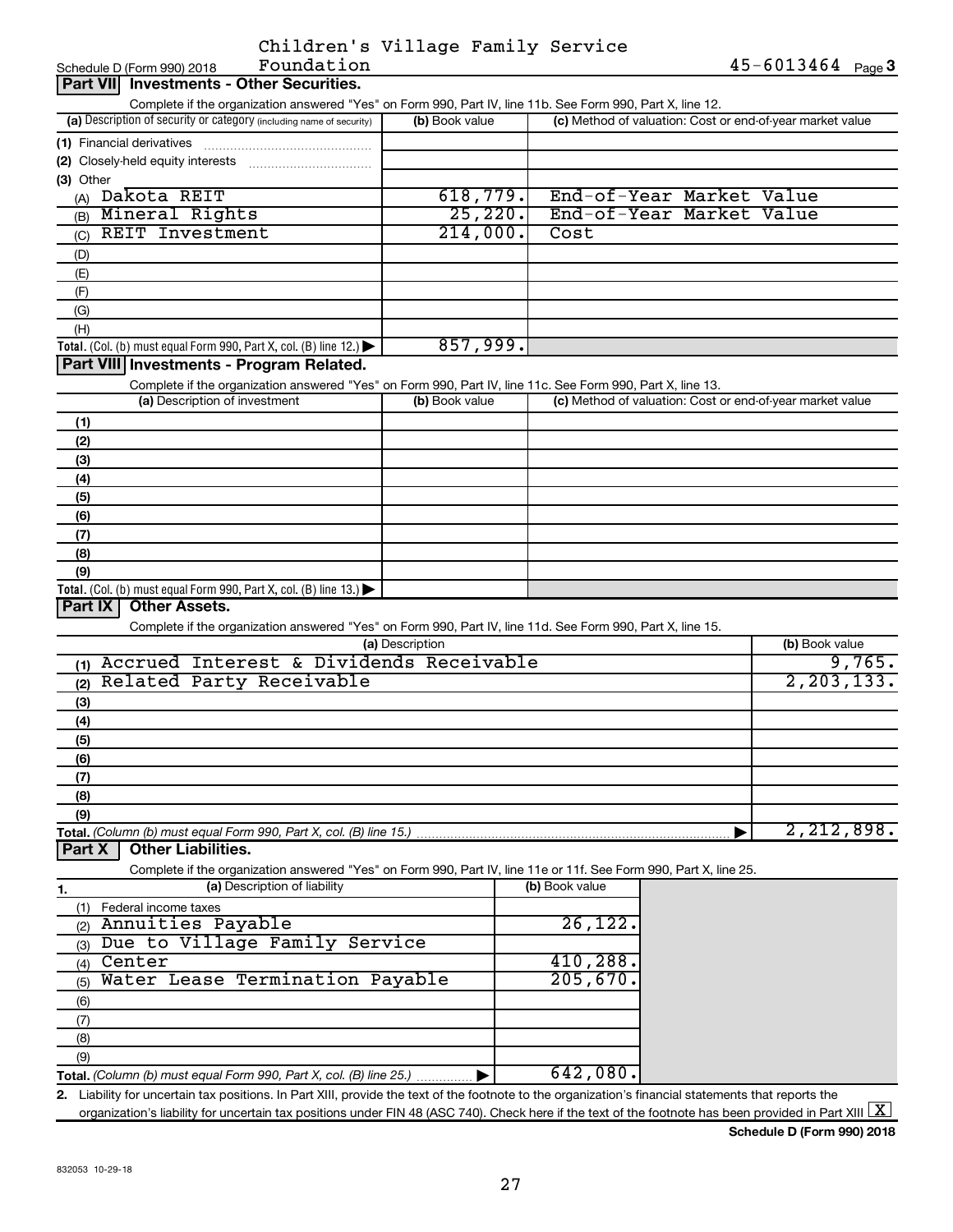| Children's Village Family Service |  |  |
|-----------------------------------|--|--|
|                                   |  |  |

|    | Foundation<br>Schedule D (Form 990) 2018                                                                                                                                                                                             |                |             |                | 45-6013464 Page 4 |             |
|----|--------------------------------------------------------------------------------------------------------------------------------------------------------------------------------------------------------------------------------------|----------------|-------------|----------------|-------------------|-------------|
|    | Reconciliation of Revenue per Audited Financial Statements With Revenue per Return.<br><b>Part XI</b>                                                                                                                                |                |             |                |                   |             |
|    | Complete if the organization answered "Yes" on Form 990, Part IV, line 12a.                                                                                                                                                          |                |             |                |                   |             |
| 1  | Total revenue, gains, and other support per audited financial statements [[[[[[[[[[[[[[[[[[[[[[[[[]]]]]]]]]]]                                                                                                                        |                |             | $\blacksquare$ |                   | $-28,198.$  |
| 2  | Amounts included on line 1 but not on Form 990, Part VIII, line 12:                                                                                                                                                                  |                |             |                |                   |             |
| a  |                                                                                                                                                                                                                                      | 2a             | $-225,010.$ |                |                   |             |
| b  |                                                                                                                                                                                                                                      | 2 <sub>b</sub> |             |                |                   |             |
| с  |                                                                                                                                                                                                                                      | 2c             |             |                |                   |             |
| d  |                                                                                                                                                                                                                                      | 2d             |             |                |                   |             |
| е  | Add lines 2a through 2d <b>continuum continuum contract and all the contract of the contract of the contract of the contract of the contract of the contract of the contract of the contract of the contract of the contract of </b> |                |             | 2е             |                   | $-225,010.$ |
| 3  |                                                                                                                                                                                                                                      |                |             | 3              |                   | 196,812.    |
|    | Amounts included on Form 990, Part VIII, line 12, but not on line 1:                                                                                                                                                                 |                |             |                |                   |             |
| a  |                                                                                                                                                                                                                                      | 4a             |             |                |                   |             |
| b  |                                                                                                                                                                                                                                      |                |             |                |                   |             |
| C. | Add lines 4a and 4b                                                                                                                                                                                                                  |                |             | 4c             |                   | ο.          |
| 5. |                                                                                                                                                                                                                                      |                |             | 5              |                   | 196, 812.   |
|    | Part XII   Reconciliation of Expenses per Audited Financial Statements With Expenses per Return.                                                                                                                                     |                |             |                |                   |             |
|    | Complete if the organization answered "Yes" on Form 990, Part IV, line 12a.                                                                                                                                                          |                |             |                |                   |             |
| 1  |                                                                                                                                                                                                                                      |                |             | $\blacksquare$ |                   | 764, 457.   |
| 2  | Amounts included on line 1 but not on Form 990, Part IX, line 25:                                                                                                                                                                    |                |             |                |                   |             |
| a  |                                                                                                                                                                                                                                      | 2a             |             |                |                   |             |
| b  |                                                                                                                                                                                                                                      | 2 <sub>b</sub> |             |                |                   |             |
| с  |                                                                                                                                                                                                                                      | 2 <sub>c</sub> |             |                |                   |             |
| d  |                                                                                                                                                                                                                                      | 2d             |             |                |                   |             |
| е  | Add lines 2a through 2d <b>must be a constructed as the constant of the constant of the constant of the construction</b>                                                                                                             |                |             | 2е             |                   | ο.          |
| 3  |                                                                                                                                                                                                                                      |                |             | 3              |                   | 764, 457.   |
| 4  | Amounts included on Form 990, Part IX, line 25, but not on line 1:                                                                                                                                                                   |                |             |                |                   |             |
| а  |                                                                                                                                                                                                                                      | 4a             |             |                |                   |             |
| b  |                                                                                                                                                                                                                                      | 4b             |             |                |                   |             |
| C. | Add lines 4a and 4b                                                                                                                                                                                                                  |                |             | 4c             |                   | 0.          |
|    |                                                                                                                                                                                                                                      |                |             | 5              |                   | 764,457.    |
|    | Part XIII Supplemental Information.                                                                                                                                                                                                  |                |             |                |                   |             |

Provide the descriptions required for Part II, lines 3, 5, and 9; Part III, lines 1a and 4; Part IV, lines 1b and 2b; Part V, line 4; Part X, line 2; Part XI, lines 2d and 4b; and Part XII, lines 2d and 4b. Also complete this part to provide any additional information.

#### Part V, line 4:

|  |  |  | The Foundation's endowment consists of approximately 18 individual funds |  |  |  |
|--|--|--|--------------------------------------------------------------------------|--|--|--|
|  |  |  | established by donors to provide annual funding for specific activities  |  |  |  |
|  |  |  |                                                                          |  |  |  |

and general operations.

Part X, Line 2:

The Foundation is annually required to file a Return of Organization

Exempt from Income Tax (Form 990) with the IRS. In addition, the

Foundation is subject to income tax on net income that is derived from

business activities that are unrelated to their exempt purposes. The

Foundation has determined it is subject to unrelated business income tax

832054 10-29-18 **Schedule D (Form 990) 2018** and has filed an Exempt Organization Business Income Tax Return (Form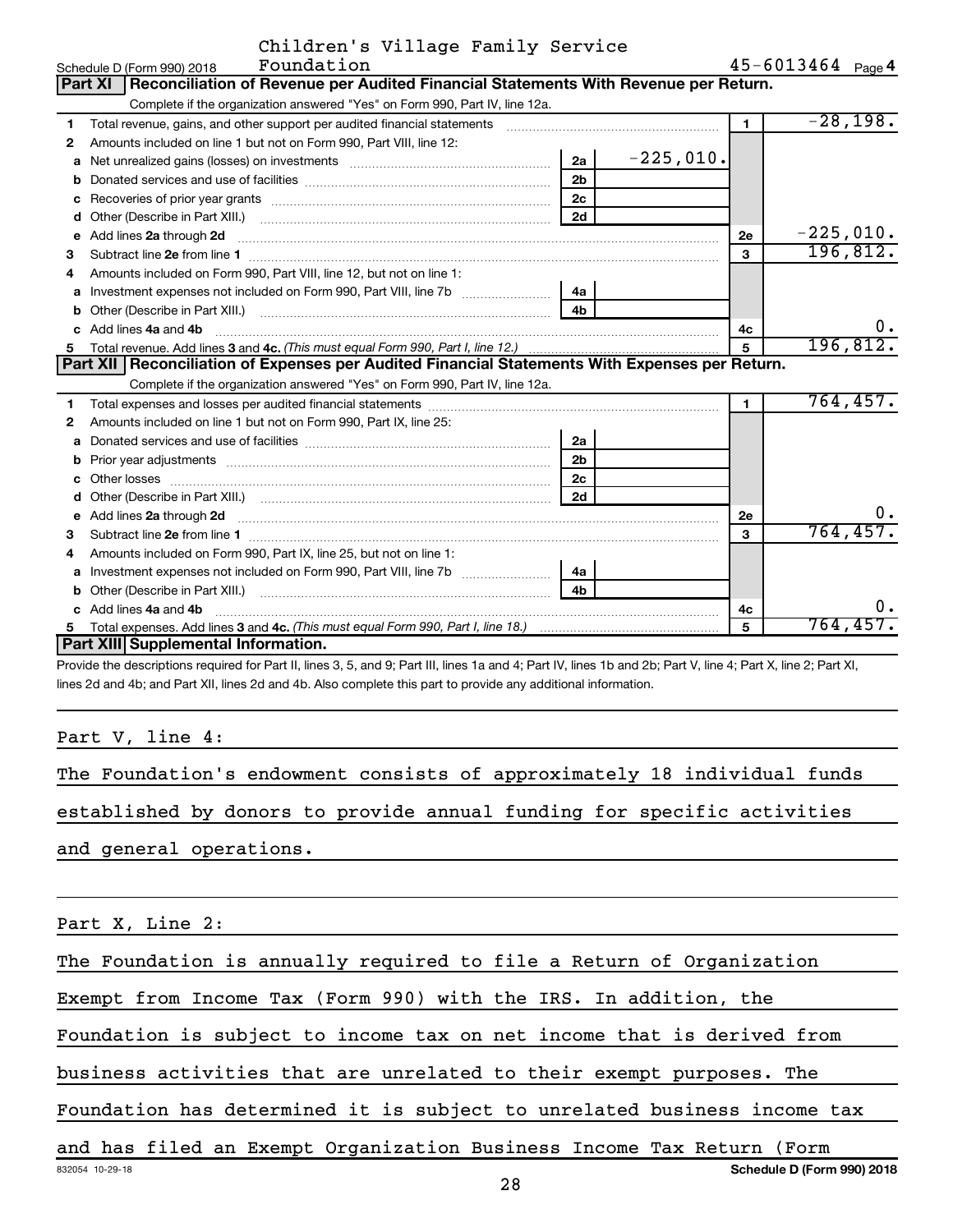*(continued)* **Part XIII Supplemental Information** 

990-T) with the IRS.

The Foundation believes that it has appropriate support for any tax

positions taken affecting its annual filing requirements, and as such,

does not have any uncertain tax positions that are material to the

financial statements. The Foundation would recognize future accrued

interest and penalties related to unrecognized tax benefits and

liabilities in income tax expense if such interest and penalties are

incurred.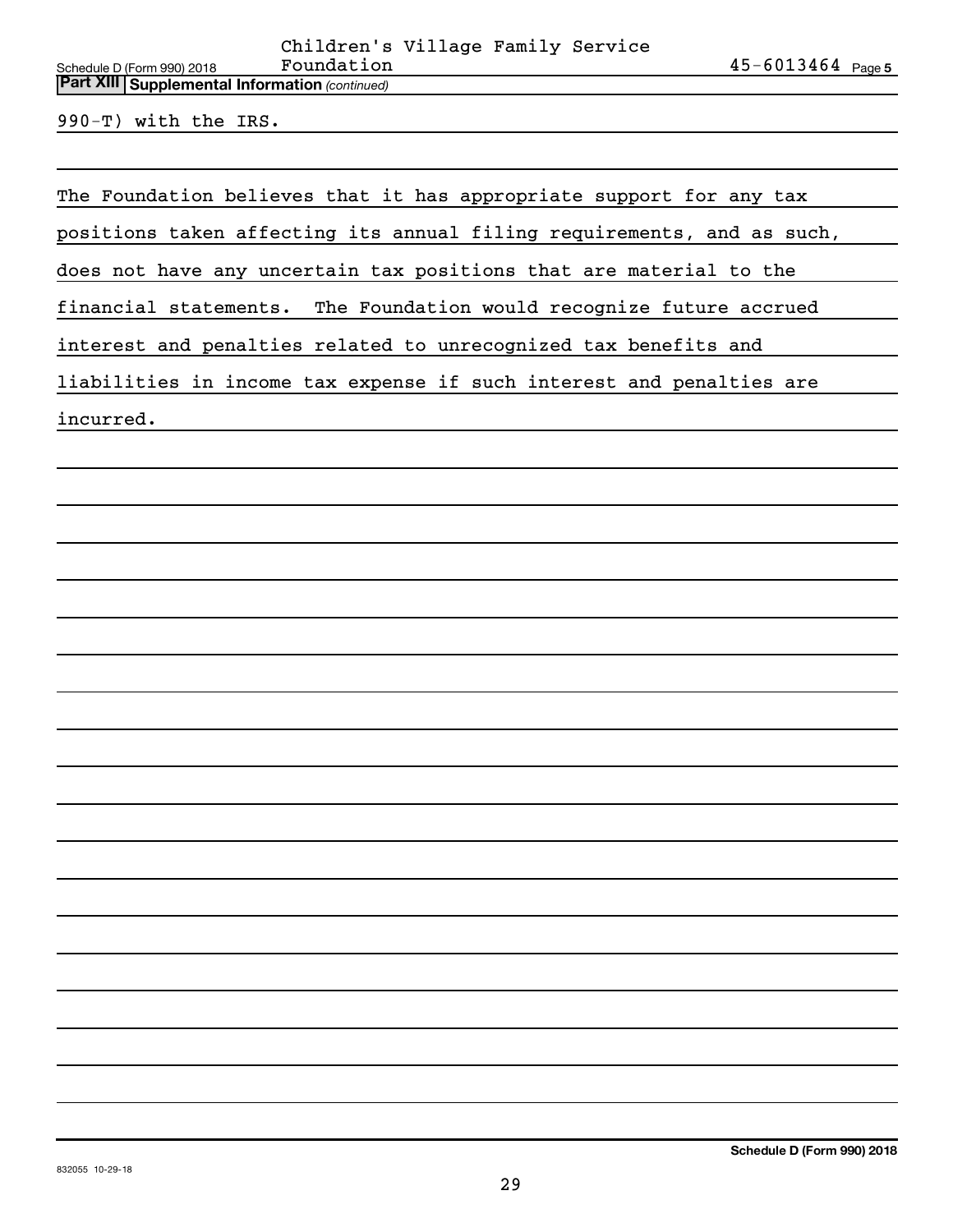| <b>SCHEDULE I</b><br>(Form 990)<br>Department of the Treasury                                                                                                                                                                                                                                      | <b>Grants and Other Assistance to Organizations,</b><br>Governments, and Individuals in the United States<br>Complete if the organization answered "Yes" on Form 990, Part IV, line 21 or 22.<br>Attach to Form 990.<br>Go to www.irs.gov/Form990 for the latest information.             |  |                                   |  |  |  |  |                                                     |  |  |  |  |
|----------------------------------------------------------------------------------------------------------------------------------------------------------------------------------------------------------------------------------------------------------------------------------------------------|-------------------------------------------------------------------------------------------------------------------------------------------------------------------------------------------------------------------------------------------------------------------------------------------|--|-----------------------------------|--|--|--|--|-----------------------------------------------------|--|--|--|--|
| Internal Revenue Service                                                                                                                                                                                                                                                                           |                                                                                                                                                                                                                                                                                           |  | Children's Village Family Service |  |  |  |  | Inspection                                          |  |  |  |  |
| Name of the organization                                                                                                                                                                                                                                                                           | Foundation                                                                                                                                                                                                                                                                                |  |                                   |  |  |  |  | <b>Employer identification number</b><br>45-6013464 |  |  |  |  |
| Part I<br><b>General Information on Grants and Assistance</b>                                                                                                                                                                                                                                      |                                                                                                                                                                                                                                                                                           |  |                                   |  |  |  |  |                                                     |  |  |  |  |
| $\mathbf 1$<br>$\mathbf{2}$                                                                                                                                                                                                                                                                        | Does the organization maintain records to substantiate the amount of the grants or assistance, the grantees' eligibility for the grants or assistance, and the selection<br>Describe in Part IV the organization's procedures for monitoring the use of grant funds in the United States. |  |                                   |  |  |  |  | $\boxed{\text{X}}$ Yes<br>l No                      |  |  |  |  |
| Part II                                                                                                                                                                                                                                                                                            | Grants and Other Assistance to Domestic Organizations and Domestic Governments. Complete if the organization answered "Yes" on Form 990, Part IV, line 21, for any                                                                                                                        |  |                                   |  |  |  |  |                                                     |  |  |  |  |
|                                                                                                                                                                                                                                                                                                    | recipient that received more than \$5,000. Part II can be duplicated if additional space is needed.                                                                                                                                                                                       |  |                                   |  |  |  |  | (h) Purpose of grant                                |  |  |  |  |
| (f) Method of<br>(c) IRC section<br>(e) Amount of<br>1 (a) Name and address of organization<br>$(b)$ EIN<br>(d) Amount of<br>(g) Description of<br>valuation (book,<br>cash grant<br>noncash assistance<br>or government<br>(if applicable)<br>non-cash<br>FMV, appraisal,<br>assistance<br>other) |                                                                                                                                                                                                                                                                                           |  |                                   |  |  |  |  |                                                     |  |  |  |  |
| Village Family Service Center<br>1201 25th St So                                                                                                                                                                                                                                                   |                                                                                                                                                                                                                                                                                           |  |                                   |  |  |  |  | Support Programs                                    |  |  |  |  |
| $45-0226423$ $501(c)(3)$<br>Fargo, ND 58103<br>190,064.<br>0.                                                                                                                                                                                                                                      |                                                                                                                                                                                                                                                                                           |  |                                   |  |  |  |  |                                                     |  |  |  |  |
| 3                                                                                                                                                                                                                                                                                                  |                                                                                                                                                                                                                                                                                           |  |                                   |  |  |  |  | 1.<br>$\overline{0}$ .                              |  |  |  |  |

**For Paperwork Reduction Act Notice, see the Instructions for Form 990. Schedule I (Form 990) (2018)** LHA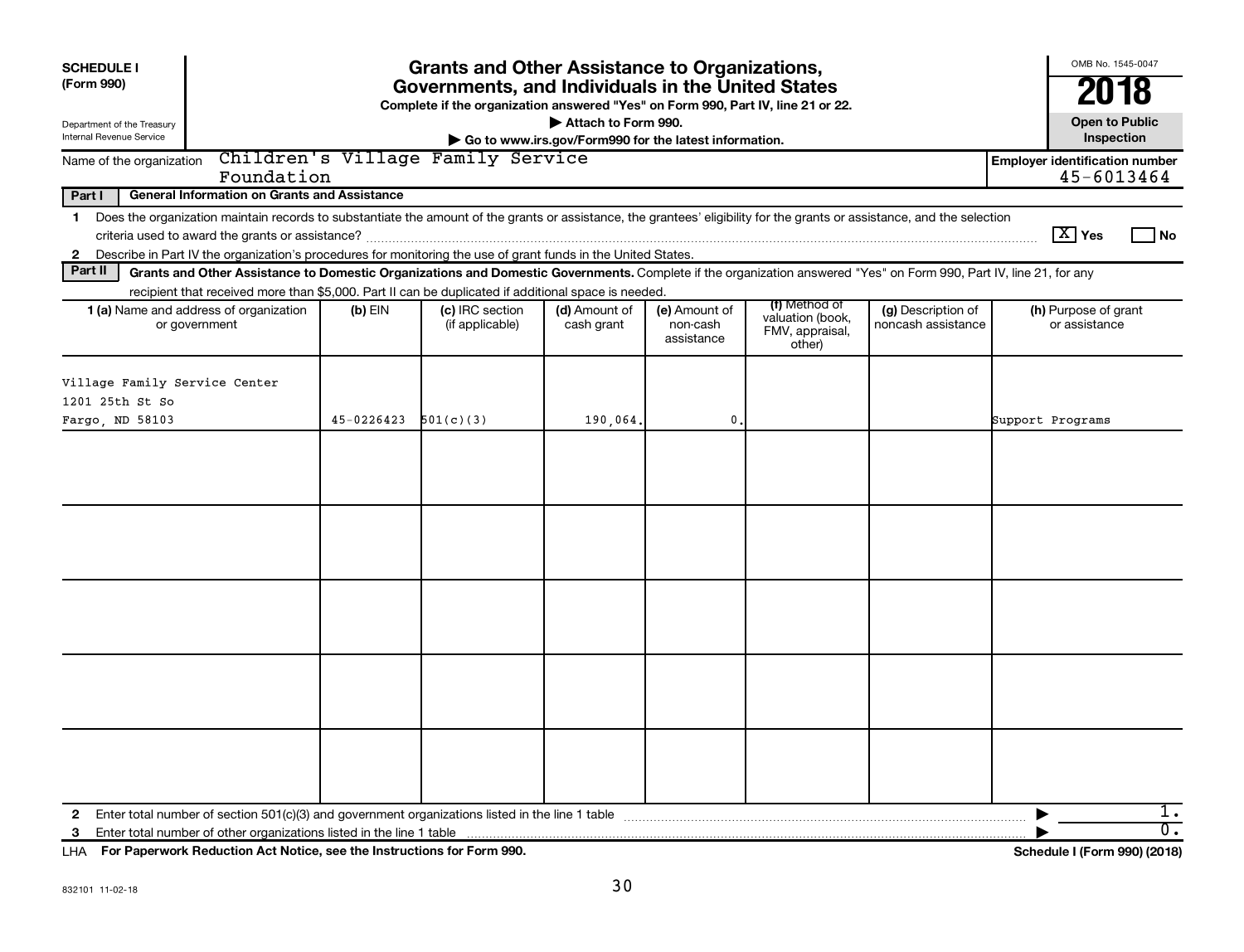| Children's Village Family Service |  |  |
|-----------------------------------|--|--|
|                                   |  |  |

Schedule I (Form 990)  $(2018)$  Foundation

**2**

Part III | Grants and Other Assistance to Domestic Individuals. Complete if the organization answered "Yes" on Form 990, Part IV, line 22. Part III can be duplicated if additional space is needed.

| (a) Type of grant or assistance | (b) Number of<br>recipients | (c) Amount of<br>cash grant | (d) Amount of non-<br>cash assistance | (e) Method of valuation<br>(book, FMV, appraisal, other) | (f) Description of noncash assistance |
|---------------------------------|-----------------------------|-----------------------------|---------------------------------------|----------------------------------------------------------|---------------------------------------|
|                                 |                             |                             |                                       |                                                          |                                       |
|                                 |                             |                             |                                       |                                                          |                                       |
|                                 |                             |                             |                                       |                                                          |                                       |
|                                 |                             |                             |                                       |                                                          |                                       |
|                                 |                             |                             |                                       |                                                          |                                       |
|                                 |                             |                             |                                       |                                                          |                                       |
|                                 |                             |                             |                                       |                                                          |                                       |
|                                 |                             |                             |                                       |                                                          |                                       |
|                                 |                             |                             |                                       |                                                          |                                       |
|                                 |                             |                             |                                       |                                                          |                                       |
| and the contract of the con-    |                             |                             |                                       |                                                          |                                       |

Part IV | Supplemental Information. Provide the information required in Part I, line 2; Part III, column (b); and any other additional information.

Part I, Line 2:

The Organization monitors the use of funds through members of the Board of

Directors that also serve on the Board of Directors of the Village Family

Service Center. Additionally the CEO and Secretary/Treasurer of the

Childrens Village Family Service Foundation serve as the CEO and CFO of the

Village Family Service Center.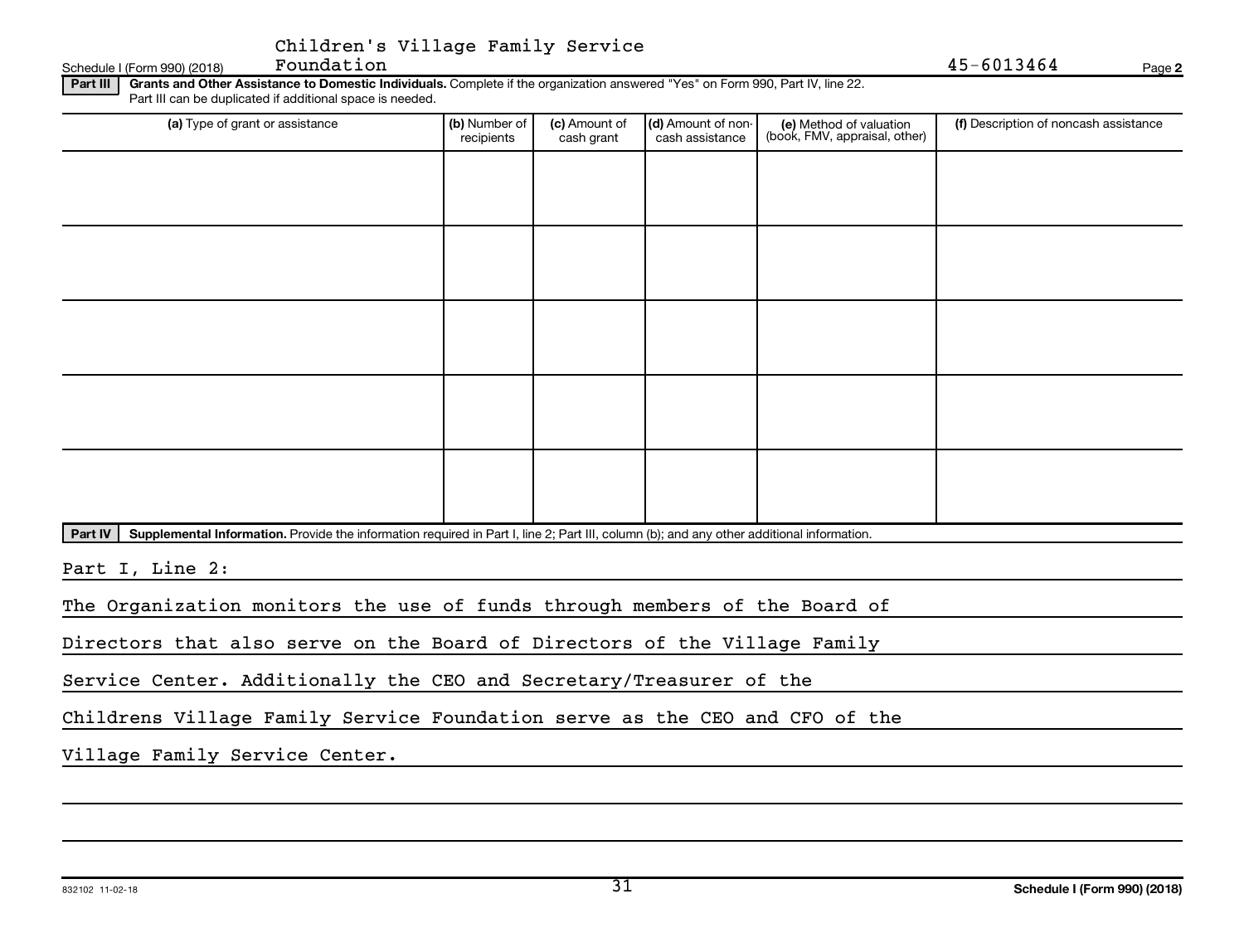**(Form 990 or 990-EZ)**

Name of the organization

Department of the Treasury Internal Revenue Service

**Form 990 or 990-EZ or to provide any additional information. | Attach to Form 990 or 990-EZ. | Go to www.irs.gov/Form990 for the latest information.** Children's Village Family Service

**Complete to provide information for responses to specific questions on**



**Employer identification number** Foundation 45-6013464

#### Form 990, Part VI, Section A, line 2:

Jeff Pederson, Nicole Andersen, and Sandra Skallerud each have a business

relationship with each other, and the following individuals: Carrie Bjorge,

Lyman Edds, Tom Nelson, Richard Henderson, and Al Erickson.

Form 990, Part VI, Section A, line 8b:

There are no committees with the authority to act on behalf of the Board.

Form 990, Part VI, Section B, line 11b:

The CFO, CEO, and staff accountant of the Village Family Service Center, a

related organization, will review the Form 990 prior to it being

distributed to the board members prior to it being filed.

Form 990, Part VI, Section B, Line 12c:

Individuals with a conflict, or potential conflict, will make this known to the appropriate Foundation individual at the earliest possible date. Board

member conflicts are to be reported to the Chairperson of the Board of

Directors of the Children's Village Family Service Foundation. Board

members are asked to abstain from voting on any issues in which they have a conflict.

Form 990, Part VI, Section C, Line 19:

The governing documents, conflict of interest policy, and financial

statements are available upon request.

Form 990, Part IX, LIne 24a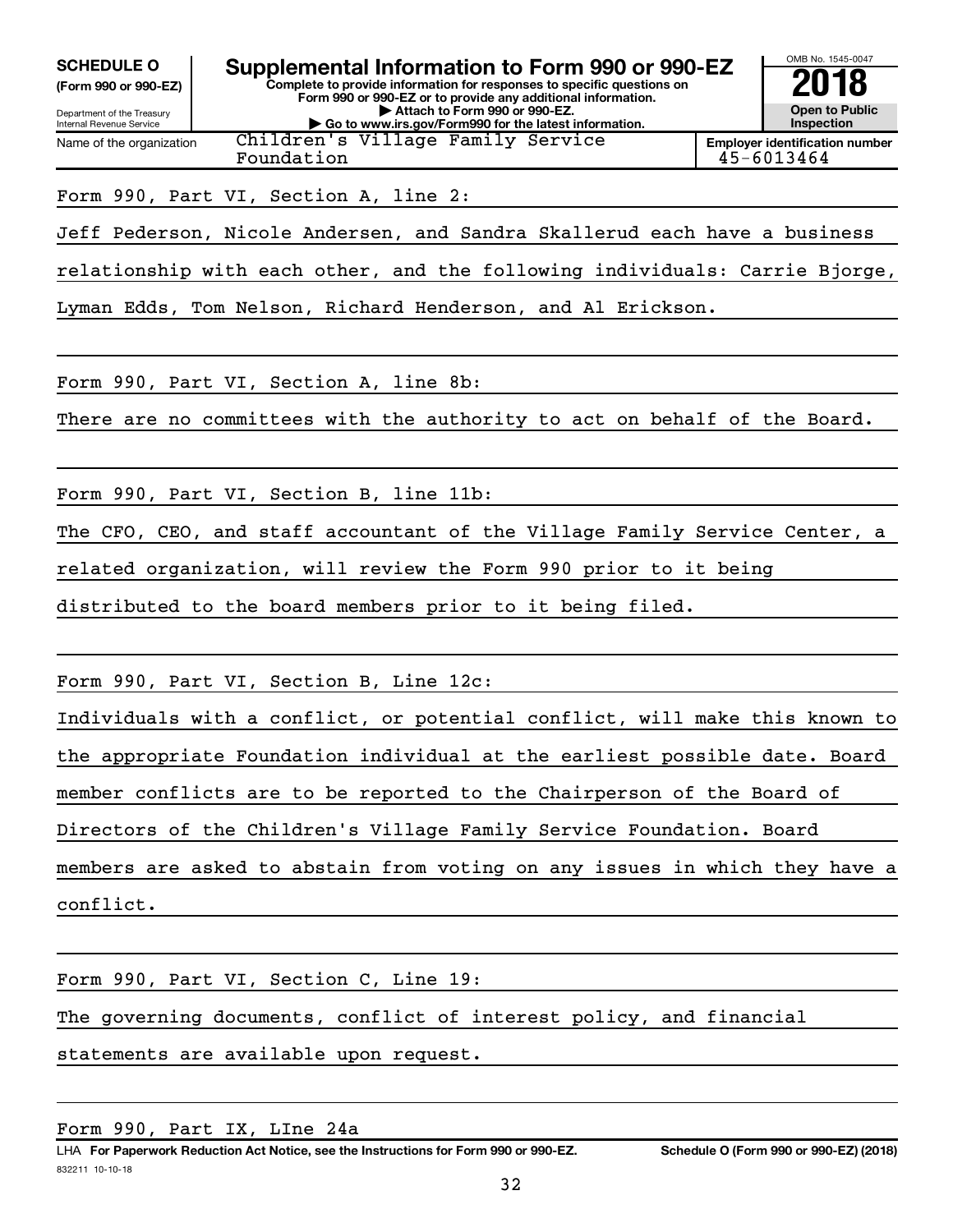| Schedule O (Form 990 or 990-EZ) (2018)                                      | Page 2                                              |
|-----------------------------------------------------------------------------|-----------------------------------------------------|
| Children's Village Family Service<br>Name of the organization<br>Foundation | <b>Employer identification number</b><br>45-6013464 |
| Based on the Accounting for the Impairment of Assets (FAS 144 or            |                                                     |
| codification topic 360-10), " an impairment loss shall be recognized        |                                                     |
| only if the carrying amount of a long-lived asset is not recoverable        |                                                     |
| and exceeds its fair value. The carrying amount of a long-lived asset       |                                                     |
| is not recoverable if it exceeds the sum of the undiscounted cash flows     |                                                     |
| expected to result from the use and eventual disposition of the asset."     |                                                     |
|                                                                             |                                                     |
| In order to determine the FMV of the land, CVFS projected the purchase      |                                                     |
| price for one portion of the land over the entire parcel. This is a         |                                                     |
| reasonable approach as CVFS does not believe the remaining parcels of       |                                                     |
| land would be sold for a higher price. Although the unsold portion of       |                                                     |
| land includes a water system that has a separate value, the Board does      |                                                     |
| not believe the location of the land is desirable enough to draw            |                                                     |
| interest from multiple parties that would drive prices up.                  |                                                     |
|                                                                             |                                                     |

Form 990, Part XI, line 9, Changes in Net Assets:

Change in Value of Split Interest Agreements 7,369.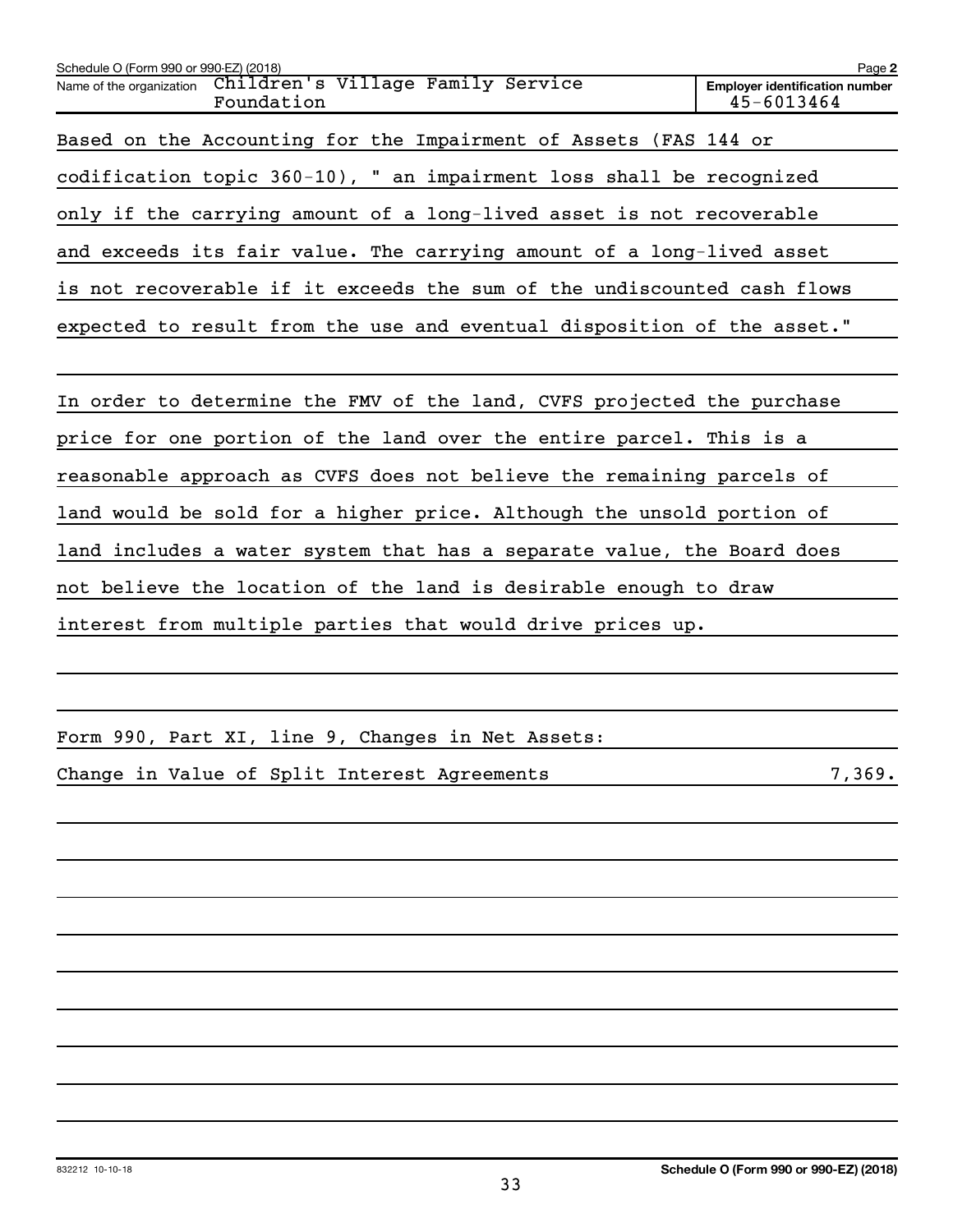| <b>SCHEDULE R</b><br>(Form 990)<br>Department of the Treasury<br>Internal Revenue Service<br>Name of the organization | Children's Village Family Service<br>Foundation                                                                                                                              | <b>Related Organizations and Unrelated Partnerships</b><br>> Complete if the organization answered "Yes" on Form 990, Part IV, line 33, 34, 35b, 36, or 37.<br>Attach to Form 990.<br>Go to www.irs.gov/Form990 for instructions and the latest information. |                                                     |                               |                                                          | <b>Employer identification number</b><br>45-6013464 | OMB No. 1545-0047<br>2018<br><b>Open to Public</b><br>Inspection |                                                      |
|-----------------------------------------------------------------------------------------------------------------------|------------------------------------------------------------------------------------------------------------------------------------------------------------------------------|--------------------------------------------------------------------------------------------------------------------------------------------------------------------------------------------------------------------------------------------------------------|-----------------------------------------------------|-------------------------------|----------------------------------------------------------|-----------------------------------------------------|------------------------------------------------------------------|------------------------------------------------------|
| Part I<br>(a)<br>Name, address, and EIN (if applicable)<br>of disregarded entity                                      | Identification of Disregarded Entities. Complete if the organization answered "Yes" on Form 990, Part IV, line 33.                                                           | (b)<br>(c)<br>Primary activity<br>Legal domicile (state or<br>foreign country)                                                                                                                                                                               |                                                     | (d)<br>Total income           | (e)<br>End-of-year assets                                |                                                     | (f)<br>Direct controlling<br>entity                              |                                                      |
|                                                                                                                       |                                                                                                                                                                              |                                                                                                                                                                                                                                                              |                                                     |                               |                                                          |                                                     |                                                                  |                                                      |
| Part II<br>organizations during the tax year.                                                                         | Identification of Related Tax-Exempt Organizations. Complete if the organization answered "Yes" on Form 990, Part IV, line 34, because it had one or more related tax-exempt |                                                                                                                                                                                                                                                              |                                                     |                               |                                                          |                                                     |                                                                  |                                                      |
| (a)<br>Name, address, and EIN<br>of related organization                                                              | (b)<br>Primary activity                                                                                                                                                      |                                                                                                                                                                                                                                                              | (c)<br>Legal domicile (state or<br>foreign country) | (d)<br>Exempt Code<br>section | (e)<br>Public charity<br>status (if section<br>501(c)(3) | (f)<br>Direct controlling<br>entity                 |                                                                  | $(g)$<br>Section 512(b)(13)<br>controlled<br>entity? |
| Village Family Service Center - 45-0226423<br>PO Box 9859<br>58106<br>Fargo, ND                                       | Human Services                                                                                                                                                               | North Dakota                                                                                                                                                                                                                                                 | 501(c)(3)                                           | Line 7                        | N/A                                                      |                                                     | Yes                                                              | No.<br>$\mathbf X$                                   |
|                                                                                                                       |                                                                                                                                                                              |                                                                                                                                                                                                                                                              |                                                     |                               |                                                          |                                                     |                                                                  |                                                      |
|                                                                                                                       |                                                                                                                                                                              |                                                                                                                                                                                                                                                              |                                                     |                               |                                                          |                                                     |                                                                  |                                                      |
|                                                                                                                       |                                                                                                                                                                              |                                                                                                                                                                                                                                                              |                                                     |                               |                                                          |                                                     |                                                                  |                                                      |

**For Paperwork Reduction Act Notice, see the Instructions for Form 990. Schedule R (Form 990) 2018**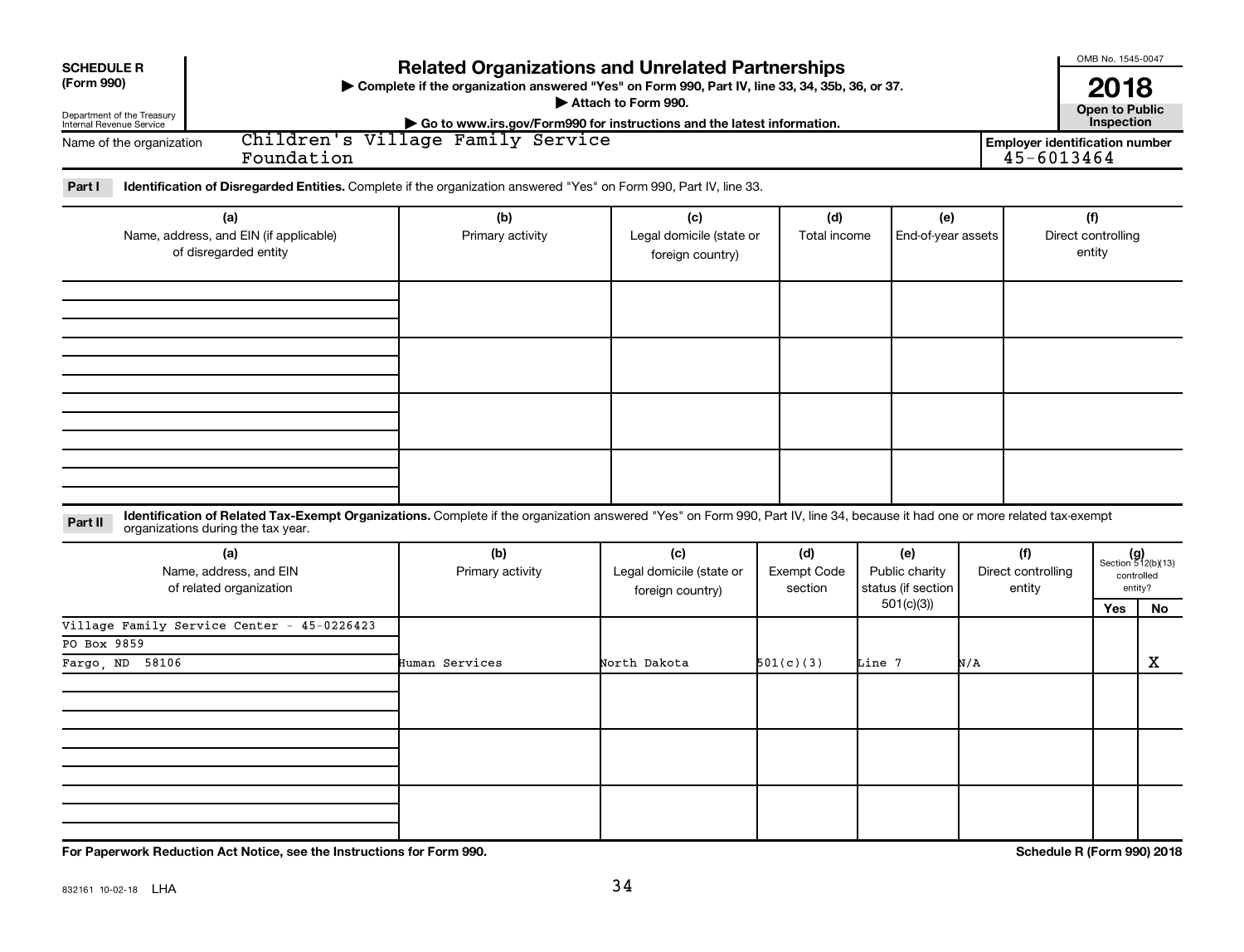#### **2**

| Schedule R (Form 990) 2018                                                                                                                                                                                                                                                  | CHITULEN S VIIIAGE FAMILY SELVICE<br>Foundation |                                                              |                                     |                                                          |                                                                                                   |                                                        |                                          |     |                                               | 45-6013464                                                                     |                                |                                             | Page 2                                                  |
|-----------------------------------------------------------------------------------------------------------------------------------------------------------------------------------------------------------------------------------------------------------------------------|-------------------------------------------------|--------------------------------------------------------------|-------------------------------------|----------------------------------------------------------|---------------------------------------------------------------------------------------------------|--------------------------------------------------------|------------------------------------------|-----|-----------------------------------------------|--------------------------------------------------------------------------------|--------------------------------|---------------------------------------------|---------------------------------------------------------|
| Identification of Related Organizations Taxable as a Partnership. Complete if the organization answered "Yes" on Form 990, Part IV, line 34, because it had one or more related<br>Part III<br>organizations treated as a partnership during the tax year.                  |                                                 |                                                              |                                     |                                                          |                                                                                                   |                                                        |                                          |     |                                               |                                                                                |                                |                                             |                                                         |
| (a)<br>Name, address, and EIN<br>of related organization                                                                                                                                                                                                                    | (b)<br>Primary activity                         | (c)<br>Legal<br>domicile<br>(state or<br>foreign<br>country) | (d)<br>Direct controlling<br>entity |                                                          | (e)<br>Predominant income<br>(related, unrelated,<br>excluded from tax under<br>sections 512-514) | (f)<br>Share of total<br>income                        | (g)<br>Share of<br>end-of-year<br>assets | Yes | (h)<br>Disproportionate<br>allocations?<br>No | (i)<br>Code V-UBI<br>amount in box<br>20 of Schedule<br>K-1 (Form 1065) Yes No | (j)<br>managing<br>partner?    | General or Percentage<br>managing ownership | (k)                                                     |
|                                                                                                                                                                                                                                                                             |                                                 |                                                              |                                     |                                                          |                                                                                                   |                                                        |                                          |     |                                               |                                                                                |                                |                                             |                                                         |
|                                                                                                                                                                                                                                                                             |                                                 |                                                              |                                     |                                                          |                                                                                                   |                                                        |                                          |     |                                               |                                                                                |                                |                                             |                                                         |
|                                                                                                                                                                                                                                                                             |                                                 |                                                              |                                     |                                                          |                                                                                                   |                                                        |                                          |     |                                               |                                                                                |                                |                                             |                                                         |
|                                                                                                                                                                                                                                                                             |                                                 |                                                              |                                     |                                                          |                                                                                                   |                                                        |                                          |     |                                               |                                                                                |                                |                                             |                                                         |
|                                                                                                                                                                                                                                                                             |                                                 |                                                              |                                     |                                                          |                                                                                                   |                                                        |                                          |     |                                               |                                                                                |                                |                                             |                                                         |
| Identification of Related Organizations Taxable as a Corporation or Trust. Complete if the organization answered "Yes" on Form 990, Part IV, line 34, because it had one or more related<br>Part IV<br>organizations treated as a corporation or trust during the tax year. |                                                 |                                                              |                                     |                                                          |                                                                                                   |                                                        |                                          |     |                                               |                                                                                |                                |                                             |                                                         |
| (a)<br>Name, address, and EIN<br>of related organization                                                                                                                                                                                                                    |                                                 |                                                              | (b)<br>Primary activity             | (c)<br>Legal domicile<br>state or<br>foreign<br>country) | (d)<br>Direct controlling<br>entity                                                               | (e)<br>Type of entity<br>(C corp, S corp,<br>or trust) | (f)<br>Share of total<br>income          |     |                                               | (g)<br>Share of<br>end-of-year<br>assets                                       | (h)<br>Percentage<br>ownership |                                             | $(i)$<br>Section<br>512(b)(13)<br>controlled<br>entity? |
|                                                                                                                                                                                                                                                                             |                                                 |                                                              |                                     |                                                          |                                                                                                   |                                                        |                                          |     |                                               |                                                                                |                                |                                             | $Yes \mid No$                                           |
|                                                                                                                                                                                                                                                                             |                                                 |                                                              |                                     |                                                          |                                                                                                   |                                                        |                                          |     |                                               |                                                                                |                                |                                             |                                                         |
|                                                                                                                                                                                                                                                                             |                                                 |                                                              |                                     |                                                          |                                                                                                   |                                                        |                                          |     |                                               |                                                                                |                                |                                             |                                                         |
|                                                                                                                                                                                                                                                                             |                                                 |                                                              |                                     |                                                          |                                                                                                   |                                                        |                                          |     |                                               |                                                                                |                                |                                             |                                                         |
|                                                                                                                                                                                                                                                                             |                                                 |                                                              |                                     |                                                          |                                                                                                   |                                                        |                                          |     |                                               |                                                                                |                                |                                             |                                                         |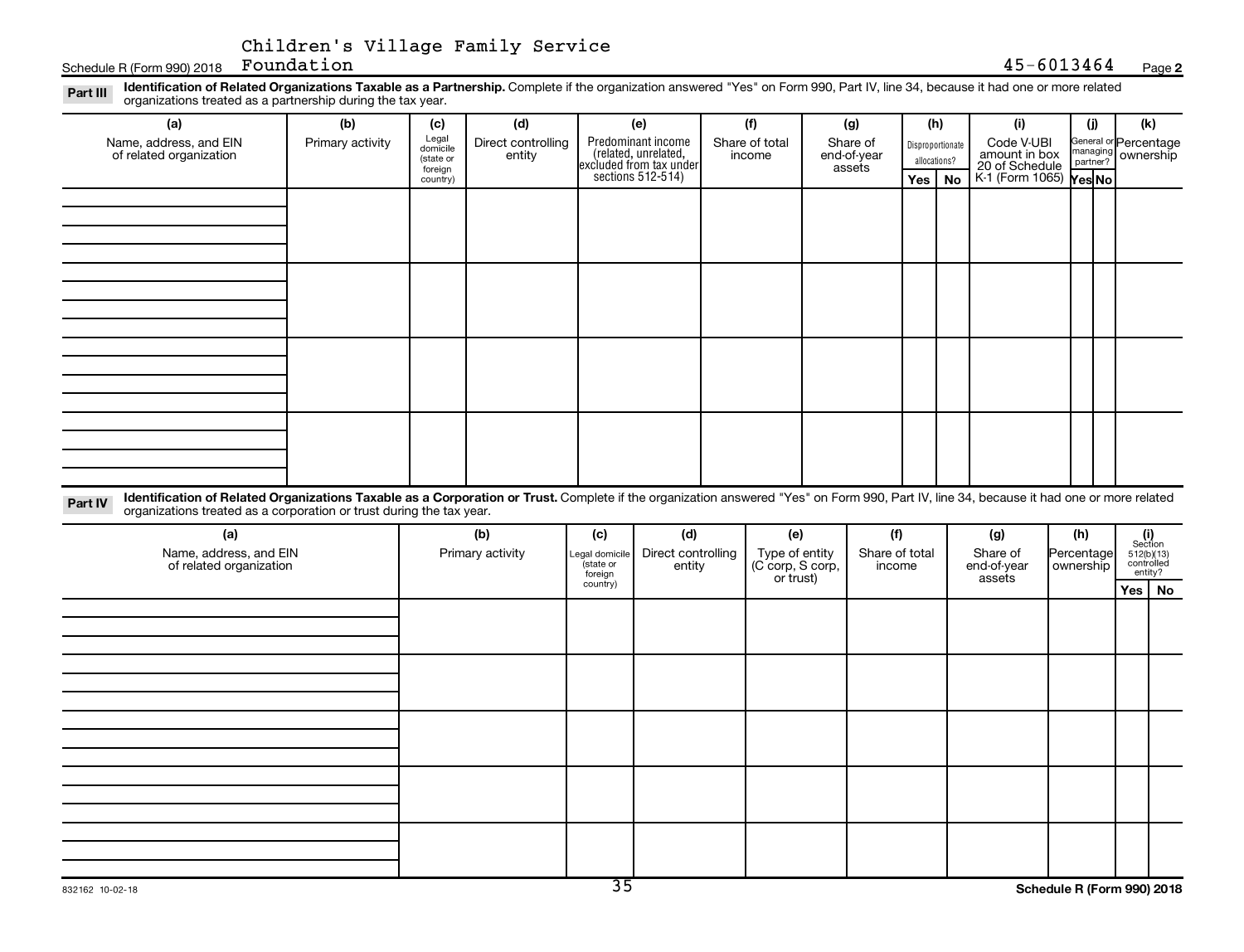Schedule R (Form 990) 2018 Photo Regelection Regelection Regelection Regelection Regelection Regelection Regelection Regelection Regelection Regelection Regelection Regelection Regelection Regelection Regelection Regelecti

| Part V                                                                                                                                                                                                                               | Transactions With Related Organizations. Complete if the organization answered "Yes" on Form 990, Part IV, line 34, 35b, or 36.                                                                                                |                         |                        |                                              |                 |                                                  |                             |
|--------------------------------------------------------------------------------------------------------------------------------------------------------------------------------------------------------------------------------------|--------------------------------------------------------------------------------------------------------------------------------------------------------------------------------------------------------------------------------|-------------------------|------------------------|----------------------------------------------|-----------------|--------------------------------------------------|-----------------------------|
|                                                                                                                                                                                                                                      | Note: Complete line 1 if any entity is listed in Parts II, III, or IV of this schedule.                                                                                                                                        |                         |                        |                                              |                 | <b>Yes</b>                                       | No                          |
|                                                                                                                                                                                                                                      | During the tax year, did the organization engage in any of the following transactions with one or more related organizations listed in Parts II-IV?                                                                            |                         |                        |                                              |                 |                                                  |                             |
|                                                                                                                                                                                                                                      |                                                                                                                                                                                                                                |                         |                        |                                              | 1a              |                                                  | $\overline{\mathbf{x}}$     |
| b                                                                                                                                                                                                                                    |                                                                                                                                                                                                                                |                         |                        |                                              | 1 <sub>b</sub>  | х                                                |                             |
|                                                                                                                                                                                                                                      |                                                                                                                                                                                                                                |                         |                        |                                              | 1 <sub>c</sub>  | $\overline{\text{x}}$                            |                             |
|                                                                                                                                                                                                                                      |                                                                                                                                                                                                                                |                         |                        |                                              | 1 <sub>d</sub>  | $\overline{\textbf{x}}$<br>$\overline{\text{x}}$ |                             |
| 1e                                                                                                                                                                                                                                   |                                                                                                                                                                                                                                |                         |                        |                                              |                 |                                                  |                             |
|                                                                                                                                                                                                                                      |                                                                                                                                                                                                                                |                         |                        |                                              |                 |                                                  |                             |
|                                                                                                                                                                                                                                      | Dividends from related organization(s) manufacture and contract the contract of the contract of the contract of                                                                                                                |                         |                        |                                              | 1f              |                                                  | х                           |
|                                                                                                                                                                                                                                      | Sale of assets to related organization(s) www.assettion.com/www.assettion.com/www.assettion.com/www.assettion.com/www.assettion.com/www.assettion.com/www.assettion.com/www.assettion.com/www.assettion.com/www.assettion.com/ |                         |                        |                                              | 1 <sub>g</sub>  |                                                  | $\overline{\text{x}}$       |
|                                                                                                                                                                                                                                      | h Purchase of assets from related organization(s) manufactured content to the content of the content of the content of the content of the content of the content of the content of the content of the content of the content o |                         |                        |                                              | 1 <sub>h</sub>  |                                                  | $\overline{\textbf{x}}$     |
| 11<br>Exchange of assets with related organization(s) www.andron.com/www.andron.com/www.andron.com/www.andron.com/www.andron.com/www.andron.com/www.andron.com/www.andron.com/www.andron.com/www.andron.com/www.andron.com/www.andro |                                                                                                                                                                                                                                |                         |                        |                                              |                 |                                                  | $\overline{\textbf{x}}$     |
| 1j                                                                                                                                                                                                                                   |                                                                                                                                                                                                                                |                         |                        |                                              |                 |                                                  | $\overline{\textnormal{x}}$ |
|                                                                                                                                                                                                                                      |                                                                                                                                                                                                                                |                         |                        |                                              |                 |                                                  |                             |
|                                                                                                                                                                                                                                      |                                                                                                                                                                                                                                |                         |                        |                                              | 1k              |                                                  | X                           |
|                                                                                                                                                                                                                                      |                                                                                                                                                                                                                                |                         |                        |                                              | 11              |                                                  | $\overline{\textnormal{x}}$ |
|                                                                                                                                                                                                                                      |                                                                                                                                                                                                                                |                         |                        |                                              | 1 <sub>m</sub>  | $\overline{\textbf{x}}$                          |                             |
|                                                                                                                                                                                                                                      |                                                                                                                                                                                                                                |                         |                        |                                              | 1n              | $\overline{\textbf{x}}$                          |                             |
|                                                                                                                                                                                                                                      | o Sharing of paid employees with related organization(s) manufactured and content to the content of the content of the content of the content of the content of the content of the content of the content of the content of th |                         |                        |                                              | 10 <sub>o</sub> |                                                  | $\overline{\mathbf{x}}$     |
|                                                                                                                                                                                                                                      |                                                                                                                                                                                                                                |                         |                        |                                              |                 |                                                  |                             |
|                                                                                                                                                                                                                                      | Reimbursement paid to related organization(s) for expenses [11111] Research Manuscript] Reimbursement paid to related organization(s) for expenses [11111] [111] Manuscript] [11] Manuscript] Reimbursement paid to related or |                         |                        |                                              | 1p              | X                                                |                             |
| a                                                                                                                                                                                                                                    |                                                                                                                                                                                                                                |                         |                        |                                              | 1q              |                                                  | $\overline{\mathbf{x}}$     |
|                                                                                                                                                                                                                                      |                                                                                                                                                                                                                                |                         |                        |                                              |                 |                                                  |                             |
|                                                                                                                                                                                                                                      | х<br>1r<br>Other transfer of cash or property to related organization(s) www.communities.com/www.communities/communities/                                                                                                      |                         |                        |                                              |                 |                                                  |                             |
|                                                                                                                                                                                                                                      |                                                                                                                                                                                                                                |                         |                        |                                              | 1s              |                                                  | $\overline{\mathbf{X}}$     |
|                                                                                                                                                                                                                                      | If the answer to any of the above is "Yes," see the instructions for information on who must complete this line, including covered relationships and transaction thresholds.                                                   |                         |                        |                                              |                 |                                                  |                             |
|                                                                                                                                                                                                                                      | (a)<br>Name of related organization                                                                                                                                                                                            | (b)<br>Transaction<br>t | (c)<br>Amount involved | (d)<br>Method of determining amount involved |                 |                                                  |                             |

|     | Name of related organization | $\sim$<br>Transaction<br>type (a-s) | Amount involved | Method of determining amount involved |
|-----|------------------------------|-------------------------------------|-----------------|---------------------------------------|
| (1) |                              |                                     |                 |                                       |
| (2) |                              |                                     |                 |                                       |
| (3) |                              |                                     |                 |                                       |
| (4) |                              |                                     |                 |                                       |
| (5) |                              |                                     |                 |                                       |
| (6) |                              | $\overline{\phantom{a}}$            |                 |                                       |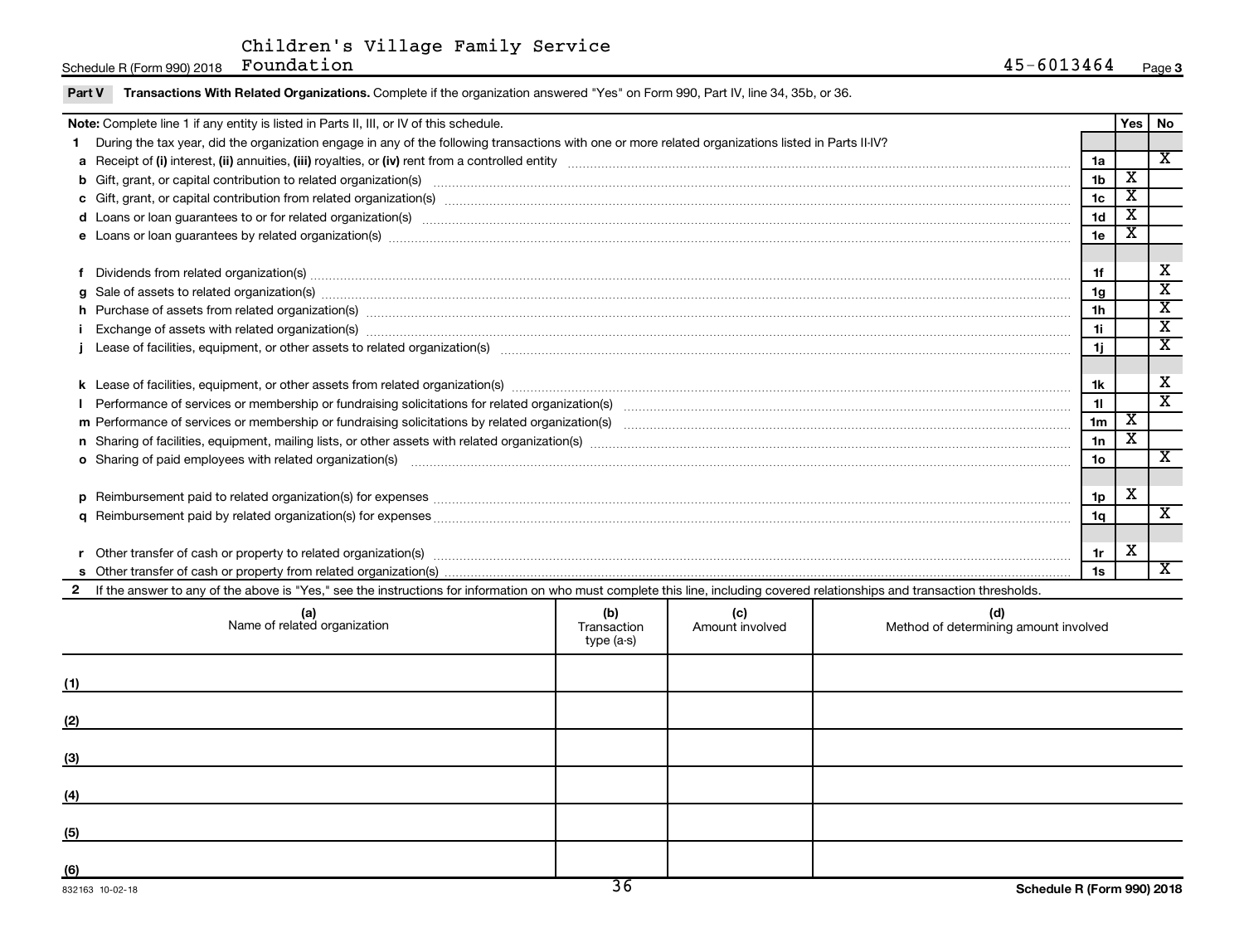Schedule R (Form 990) 2018 Page Foundation 45-6013464

#### Part VI Unrelated Organizations Taxable as a Partnership. Complete if the organization answered "Yes" on Form 990, Part IV, line 37.

Provide the following information for each entity taxed as a partnership through which the organization conducted more than five percent of its activities (measured by total assets or gross revenue) that was not a related organization. See instructions regarding exclusion for certain investment partnerships.

| that was not a related organization. Occ instructions regarding excitation for certain investment partnerships.<br>(a) | (b)              | (c)                           |                                                                                                                                                                                                                           |  | (f)             | (g)                   |  | (h)                   | (i)                                                                                                | (i)    | (k) |  |  |
|------------------------------------------------------------------------------------------------------------------------|------------------|-------------------------------|---------------------------------------------------------------------------------------------------------------------------------------------------------------------------------------------------------------------------|--|-----------------|-----------------------|--|-----------------------|----------------------------------------------------------------------------------------------------|--------|-----|--|--|
| Name, address, and EIN                                                                                                 | Primary activity | Legal domicile                | (d)<br>Predominant income<br>(related, unrelated,<br>excluded from tax under<br>sections 512-514)<br>$\begin{array}{r} \n\text{Re all} \\ \text{are also} \\ \text{excillated} \\ \text{sections: } 512-514\n\end{array}$ |  | Share of        | Share of              |  | Dispropor-<br>tionate | Code V-UBI<br>amount in box 20 managing<br>of Schedule K-1<br>(Form 1065)<br>$\overline{V}$ ves No |        |     |  |  |
| of entity                                                                                                              |                  | (state or foreign<br>country) |                                                                                                                                                                                                                           |  | total<br>income | end-of-year<br>assets |  | allocations?          |                                                                                                    |        |     |  |  |
|                                                                                                                        |                  |                               |                                                                                                                                                                                                                           |  |                 |                       |  | Yes No                |                                                                                                    | Yes No |     |  |  |
|                                                                                                                        |                  |                               |                                                                                                                                                                                                                           |  |                 |                       |  |                       |                                                                                                    |        |     |  |  |
|                                                                                                                        |                  |                               |                                                                                                                                                                                                                           |  |                 |                       |  |                       |                                                                                                    |        |     |  |  |
|                                                                                                                        |                  |                               |                                                                                                                                                                                                                           |  |                 |                       |  |                       |                                                                                                    |        |     |  |  |
|                                                                                                                        |                  |                               |                                                                                                                                                                                                                           |  |                 |                       |  |                       |                                                                                                    |        |     |  |  |
|                                                                                                                        |                  |                               |                                                                                                                                                                                                                           |  |                 |                       |  |                       |                                                                                                    |        |     |  |  |
|                                                                                                                        |                  |                               |                                                                                                                                                                                                                           |  |                 |                       |  |                       |                                                                                                    |        |     |  |  |
|                                                                                                                        |                  |                               |                                                                                                                                                                                                                           |  |                 |                       |  |                       |                                                                                                    |        |     |  |  |
|                                                                                                                        |                  |                               |                                                                                                                                                                                                                           |  |                 |                       |  |                       |                                                                                                    |        |     |  |  |
|                                                                                                                        |                  |                               |                                                                                                                                                                                                                           |  |                 |                       |  |                       |                                                                                                    |        |     |  |  |
|                                                                                                                        |                  |                               |                                                                                                                                                                                                                           |  |                 |                       |  |                       |                                                                                                    |        |     |  |  |
|                                                                                                                        |                  |                               |                                                                                                                                                                                                                           |  |                 |                       |  |                       |                                                                                                    |        |     |  |  |
|                                                                                                                        |                  |                               |                                                                                                                                                                                                                           |  |                 |                       |  |                       |                                                                                                    |        |     |  |  |
|                                                                                                                        |                  |                               |                                                                                                                                                                                                                           |  |                 |                       |  |                       |                                                                                                    |        |     |  |  |
|                                                                                                                        |                  |                               |                                                                                                                                                                                                                           |  |                 |                       |  |                       |                                                                                                    |        |     |  |  |
|                                                                                                                        |                  |                               |                                                                                                                                                                                                                           |  |                 |                       |  |                       |                                                                                                    |        |     |  |  |
|                                                                                                                        |                  |                               |                                                                                                                                                                                                                           |  |                 |                       |  |                       |                                                                                                    |        |     |  |  |
|                                                                                                                        |                  |                               |                                                                                                                                                                                                                           |  |                 |                       |  |                       |                                                                                                    |        |     |  |  |
|                                                                                                                        |                  |                               |                                                                                                                                                                                                                           |  |                 |                       |  |                       |                                                                                                    |        |     |  |  |
|                                                                                                                        |                  |                               |                                                                                                                                                                                                                           |  |                 |                       |  |                       |                                                                                                    |        |     |  |  |
|                                                                                                                        |                  |                               |                                                                                                                                                                                                                           |  |                 |                       |  |                       |                                                                                                    |        |     |  |  |
|                                                                                                                        |                  |                               |                                                                                                                                                                                                                           |  |                 |                       |  |                       |                                                                                                    |        |     |  |  |
|                                                                                                                        |                  |                               |                                                                                                                                                                                                                           |  |                 |                       |  |                       |                                                                                                    |        |     |  |  |
|                                                                                                                        |                  |                               |                                                                                                                                                                                                                           |  |                 |                       |  |                       |                                                                                                    |        |     |  |  |
|                                                                                                                        |                  |                               |                                                                                                                                                                                                                           |  |                 |                       |  |                       |                                                                                                    |        |     |  |  |
|                                                                                                                        |                  |                               |                                                                                                                                                                                                                           |  |                 |                       |  |                       |                                                                                                    |        |     |  |  |
|                                                                                                                        |                  |                               |                                                                                                                                                                                                                           |  |                 |                       |  |                       |                                                                                                    |        |     |  |  |
|                                                                                                                        |                  |                               |                                                                                                                                                                                                                           |  |                 |                       |  |                       |                                                                                                    |        |     |  |  |

**Schedule R (Form 990) 2018**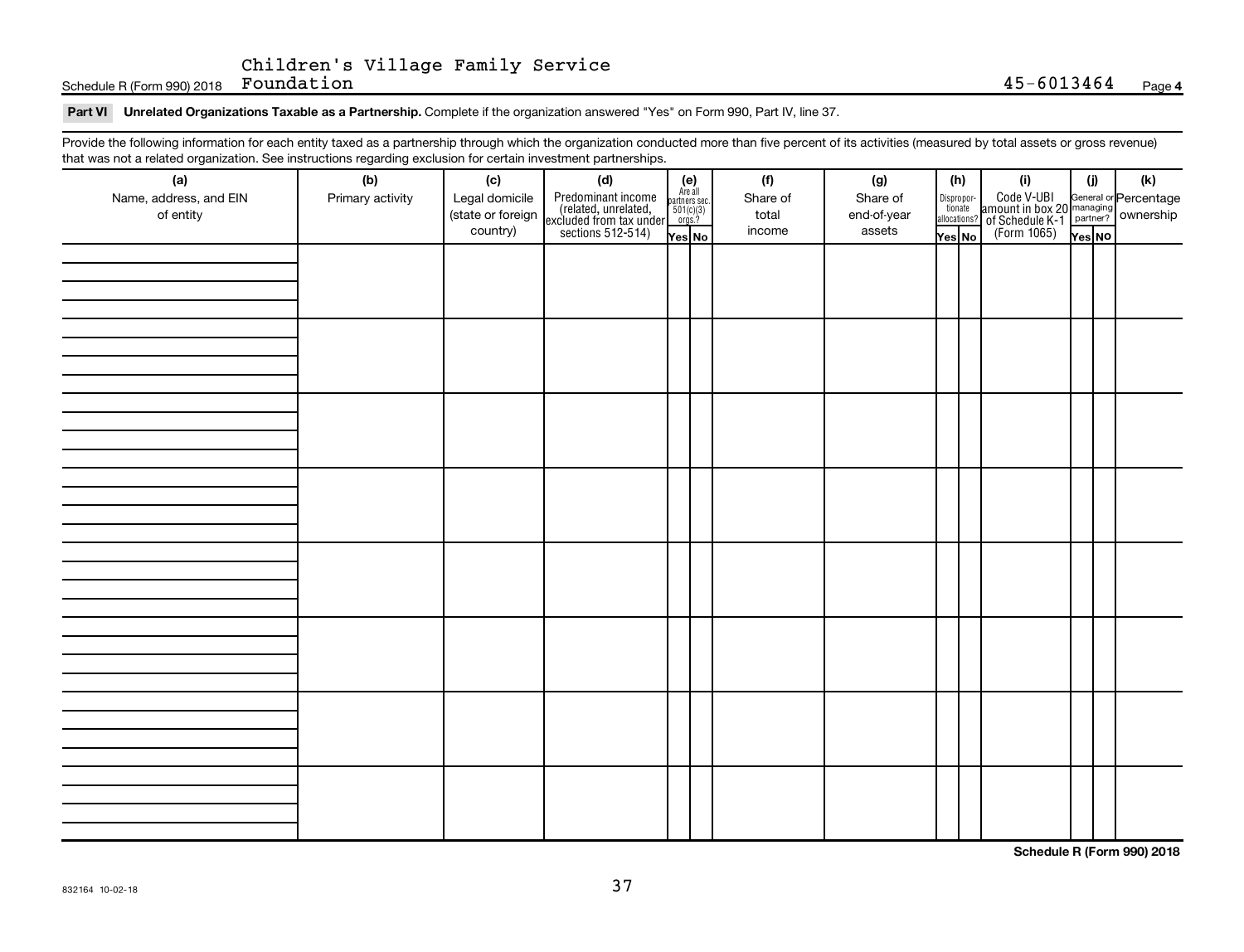| Part VII   Supplemental Information. |
|--------------------------------------|

Provide additional information for responses to questions on Schedule R. See instructions.